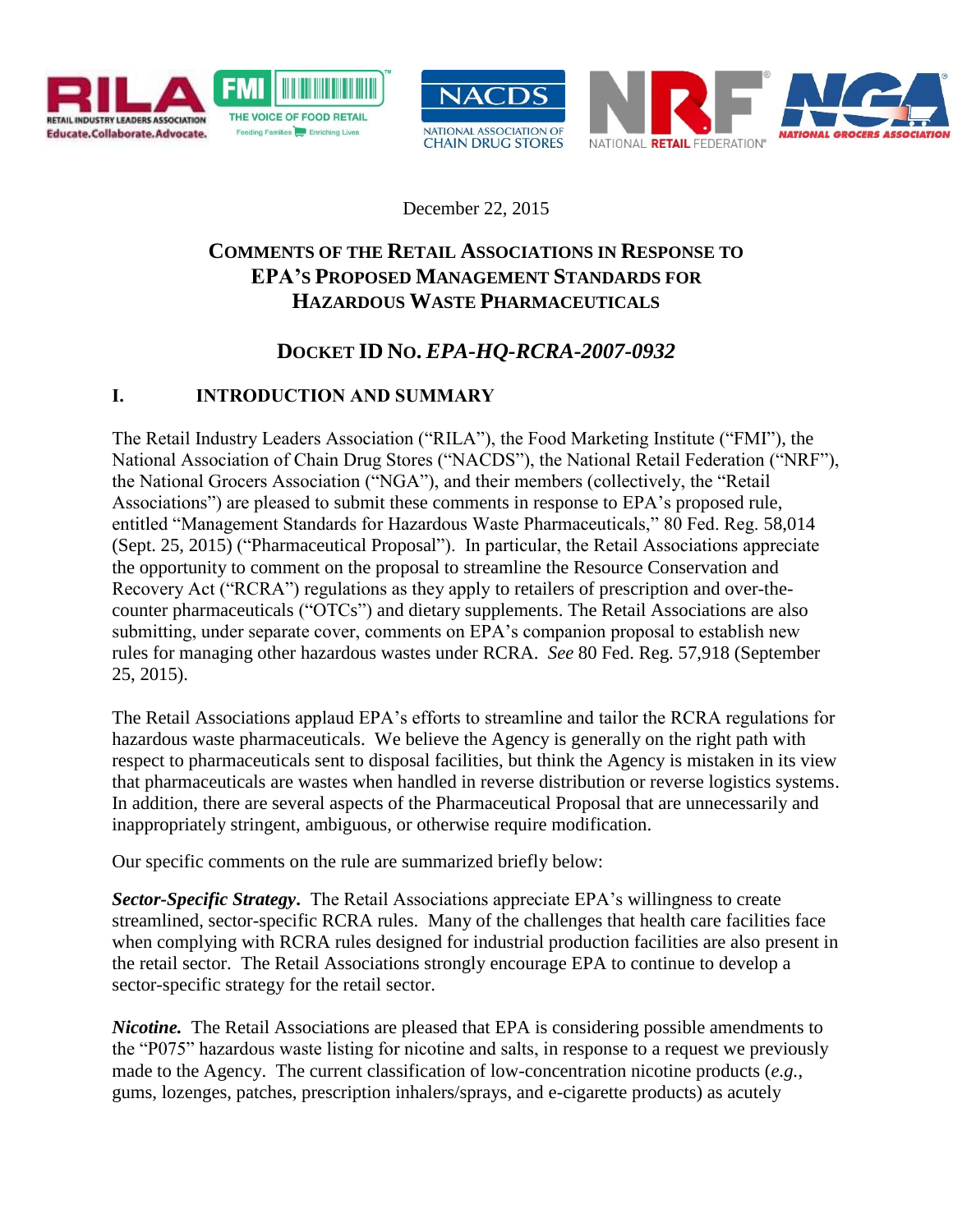Comments of the Retail Associations Docket ID No. EPA-HQ-RCRA-2007-0932 December 22, 2015 Page 2 of 39

hazardous wastes is unjustifiable, given that (a) the human toxicity data that EPA originally relied upon for such a classification has been thoroughly discredited, (b) nicotine gums and lozenges are chewed/ingested by millions each day without fear of acute toxicity, (c) nicotine patches have likewise proven not to be acutely toxic to humans (even when misused by chewing or swallowing), and (d) the dilute nicotine liquids in prescription and e-cigarette products clearly do not meet the criteria for acute oral toxicity to laboratory animals given that even pure nicotine does not. Correction of the misclassification of low-concentration nicotine products would provide well over \$40 million per year in regulatory relief to the retail sector. We believe this can best be done by exempting by name/category all low-concentration nicotine products currently on the market, and any future categories with comparable nicotine concentrations (*e.g.*, less than 3%). In the alternative, we would also support the reclassification of such products as non-acutely hazardous wastes.

*Products in Reverse Distribution.* We appreciate EPA's willingness to create a health care sector rule that takes into account existing sector practices that have environmental benefits, such as reverse distribution. However, we believe EPA has misunderstood the role of reverse distribution as it applies to prescription as well as OTCs and dietary supplements. Reverse distribution of prescription pharmaceuticals and reverse logistics of OTCs and dietary supplements serve essential business purposes of the retail sector and are not waste management activities. We request that EPA clarify that pharmaceuticals are not solid wastes if they are destined for use/reuse or reclamation. In addition, EPA should not reverse its long-standing guidance that pharmaceuticals destined for evaluation of potential credit are not solid wastes. Also, EPA should clearly state that pharmaceuticals sent for evaluation of potential use/reuse or reclamation options are not solid wastes, subject to RCRA, including the proposed requirements under the Pharmaceutical Proposal. Finally, EPA should establish a simple rule that unsold/returned products in good condition sent from a retailer to a reverse distributor or reverse logistics center for evaluation of use/reuse or reclamation options are not solid wastes subject to the RCRA rules, including the requirements under the Pharmaceutical Proposal.

*Requirements for Reverse Distributors.* We are asking EPA to reconsider the requirements it has proposed for reverse distributors. Several of the requirements are even more stringent than those that apply to large quantity generators (LQGs) or treatment, storage and disposal facilities. Such extreme requirements are out of sync with EPA's own assessment that pharmaceuticals in reverse distribution pose very little risk of release to the environment and that the parties involved have appropriate incentives to manage them responsibly. In particular, we propose alternatives to the requirements for unauthorized waste reports, biennial reports, contingency plans, on-site accumulation, and security.

*Land Disposal Restrictions ("LDR") Requirements.* EPA should modify the proposed LDR notification requirement for health care facilities so that such notifications do not have to include the waste codes for hazardous waste pharmaceuticals. EPA should also remove the requirements that health care facilities segregate wastes that are purportedly not eligible for combustion (*i.e.*, metal-bearing low-carbon hazardous waste pharmaceuticals). Such requirements would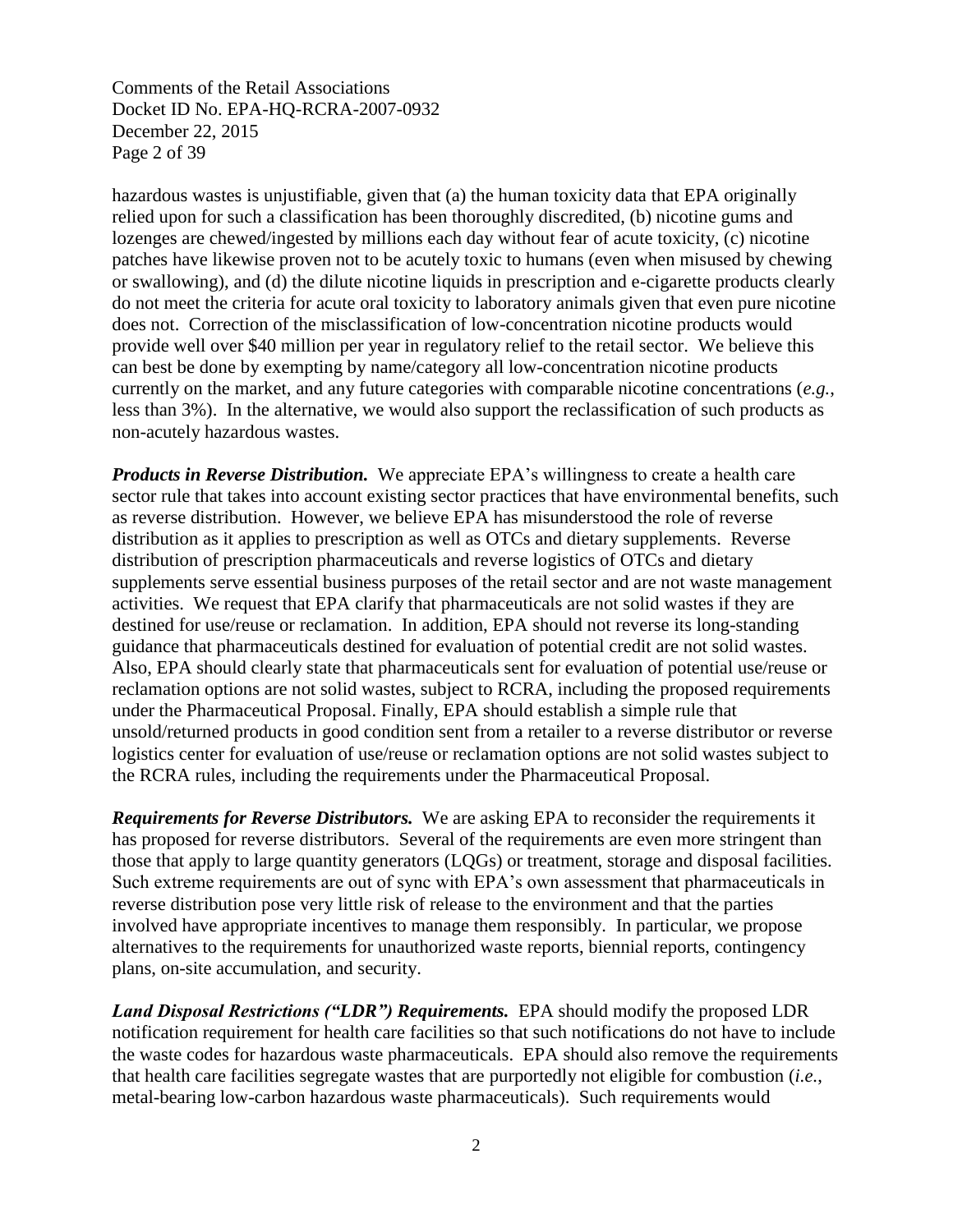Comments of the Retail Associations Docket ID No. EPA-HQ-RCRA-2007-0932 December 22, 2015 Page 3 of 39

eviscerate a primary benefit of the Pharmaceutical Proposal, which is that health care facilities need not make individual hazardous waste determinations. The imposition of the notification and segregation requirements is unreasonable given that EPA has stated that health care facilities are not equipped to make such hazard determinations. More fundamentally, EPA should recognize that the metal-bearing low-carbon hazardous waste pharmaceuticals can be combusted under the existing rules, or should change the rules to allow such combustion. In addition, EPA should establish an alternative treatment standard of combustion (at least for organic hazardous waste pharmaceuticals, if not all hazardous waste pharmaceuticals), so that such wastes can be combusted without having to unnecessarily test the resulting ash.

*Residues in Containers.* We support EPA's proposal to exempt residues in pharmaceutical containers but we are asking the Agency to clarify and/or modify a few relevant provisions. First, EPA should clarify that, under the proposed exemption for pharmaceutical residues in containers, dispensing bottles, vials and ampules can be emptied by using commonly employed practices. Second, the size of pharmaceutical containers eligible for the residue exemption should not be arbitrarily limited. Finally, destruction of empty containers should not be required, as we are not aware of a diversion risk and question whether EPA's authority extends to addressing any such risks that may exist.

*Key Provisions for Clarification/Modification***.** We are also commenting on and/or asking EPA to modify or clarify several other key provisions of the Pharmaceutical Proposal. First, EPA should allow additional time for transportation to reverse distributors, and for reverse distributors to evaluate pharmaceuticals. Second, EPA's advance notification and confirmation of delivery requirements are not necessary in reverse distribution where products are carefully tracked in the regular course of business. Third, inventory requirements for reverse distributors should be reduced, particularly with respect to non-prescription pharmaceuticals (*i.e.*, OTCs and dietary supplements), and electronic recordkeeping should be allowed. Fourth, EPA should clarify that distribution centers that temporarily store pharmaceuticals in transit to reverse distributors are not reverse distributors. Finally, the definition of non-creditable hazardous waste pharmaceuticals should be limited to what is not potentially creditable.

*Key Provisions for Finalization.* We support EPA finalizing as is three key aspects of the Pharmaceutical Proposal. First, we strongly support the proposed conditional exemption for hazardous waste pharmaceuticals that are also controlled substances, and encourage its rapid adoption by the states. The Drug Enforcement Administration ("DEA") rules for disposal of controlled substances will ensure that these wastes are properly managed, and removal of the obstacles posed by RCRA will facilitate collection and disposal of these pharmaceuticals. Second, we support EPA's proposal to prohibit the discharge of hazardous waste pharmaceuticals into sewer systems, as a useful and reasonable measure to help protect the nation's water supply. Third, we endorse EPA's proposal to exempt pharmaceuticals that are managed pursuant to the new pharmaceutical waste management standards from "counting" toward a facility's hazardous waste generator status.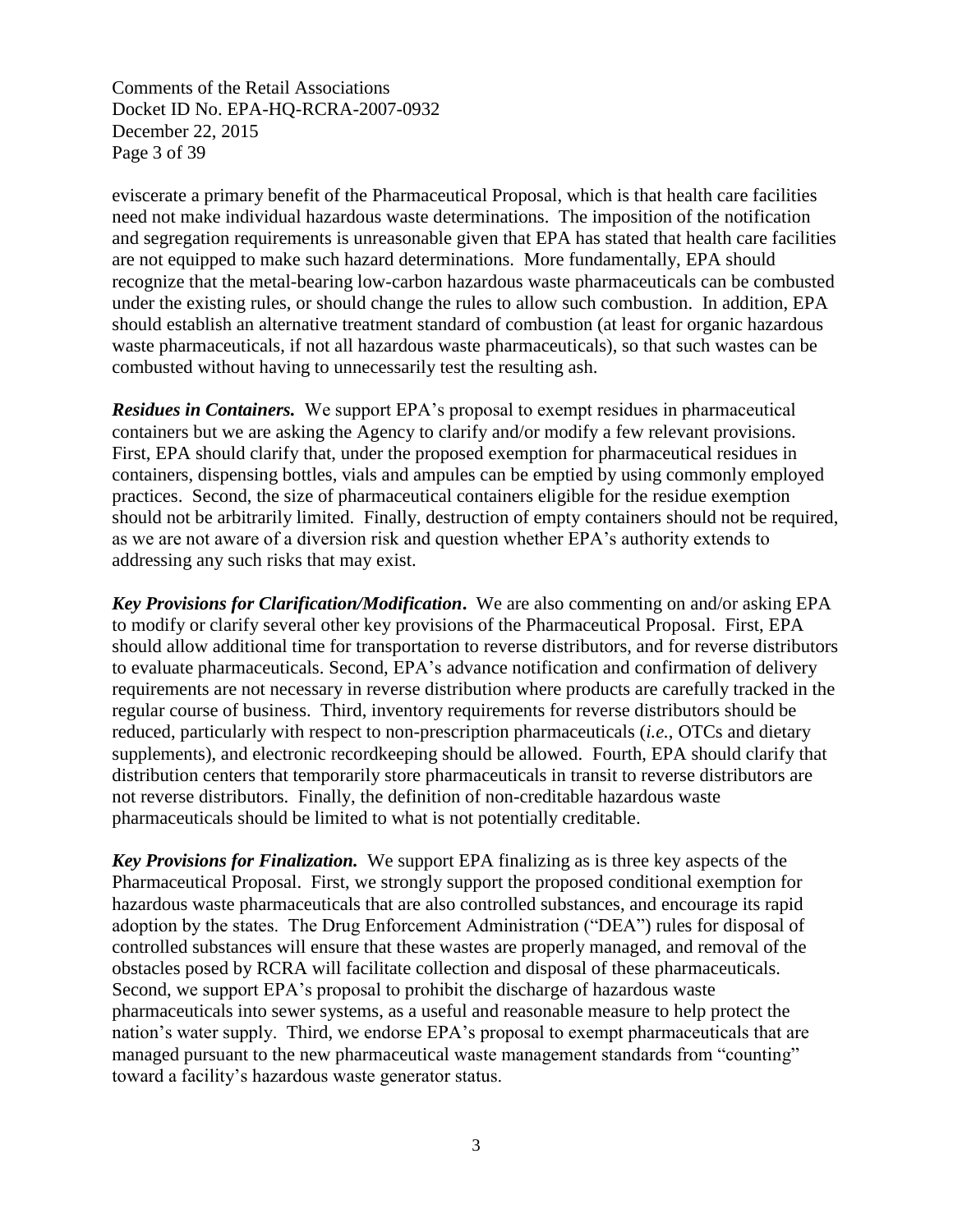Comments of the Retail Associations Docket ID No. EPA-HQ-RCRA-2007-0932 December 22, 2015 Page 4 of 39

The Retail Associations appreciate the opportunity to comment on the Pharmaceutical Proposal. We would welcome the opportunity to provide further input to EPA in order to ensure that any final rule makes sense for retailers of prescription pharmaceuticals, OTCs, and dietary supplements.

## **II. THE RETAIL ASSOCIATIONS AND THEIR INTEREST IN THIS RULEMAKING**

The Retail Associations represent a broad cross section of the retail sector in the United States, including large and small companies, from chains with more than a thousand stores nationwide to regional companies with a handful of stores. Many of the Retail Associations' members fall within the scope of the Pharmaceutical Proposal because they meet the criteria for "health care facilities" as retailers of prescription pharmaceuticals, dietary supplements, and OTCs. A few of the Retail Associations' members may also meet the criteria of "pharmaceutical reverse distributor," to the extent that some of their facilities may receive and aggregate potentially creditable pharmaceuticals from other of their company facilities. Moreover, all of the member companies that sell pharmaceuticals have an interest in the rules for reverse distributors, even if they do not qualify as reverse distributors themselves, given that such rules may affect their options for managing unsold or returned pharmaceuticals. More details about each of the Retail Associations and its members follow.

- o RILA is an organization of the world's most successful and innovative retailer and supplier companies – the leaders of the retail industry. RILA members represent more than \$1.5 trillion in annual sales and operate more than 100,000 stores, manufacturing facilities, and distribution centers nationwide. The Association's member retailers and suppliers have facilities in all 50 states and the District of Columbia, as well as internationally, and employ millions of workers domestically and worldwide. Many of RILA's members operate pharmacies, and many more of RILA's members sell OTCs and dietary supplements.
- o FMI proudly advocates on behalf of the food retail industry. FMI's U.S. members operate nearly 40,000 retail food stores and 25,000 pharmacies, representing a combined annual sales volume of almost \$770 billion. Through programs in public affairs, food safety, research, education and industry relations, FMI offers resources and provides valuable benefits to more than 1,225 food retail and wholesale member companies in the United States and around the world. FMI membership covers the spectrum of diverse venues where food is sold, including single owner grocery stores, large multi-store supermarket chains and mixed retail stores. Many of FMI's members operate pharmacies and many more of FMI's members sell OTCs and dietary supplements.
- o NACDS represents traditional drug stores and supermarkets and mass merchants with pharmacies. Chains operate more than 40,000 pharmacies, and NACDS' chain member companies include regional chains, with a minimum of four stores, and national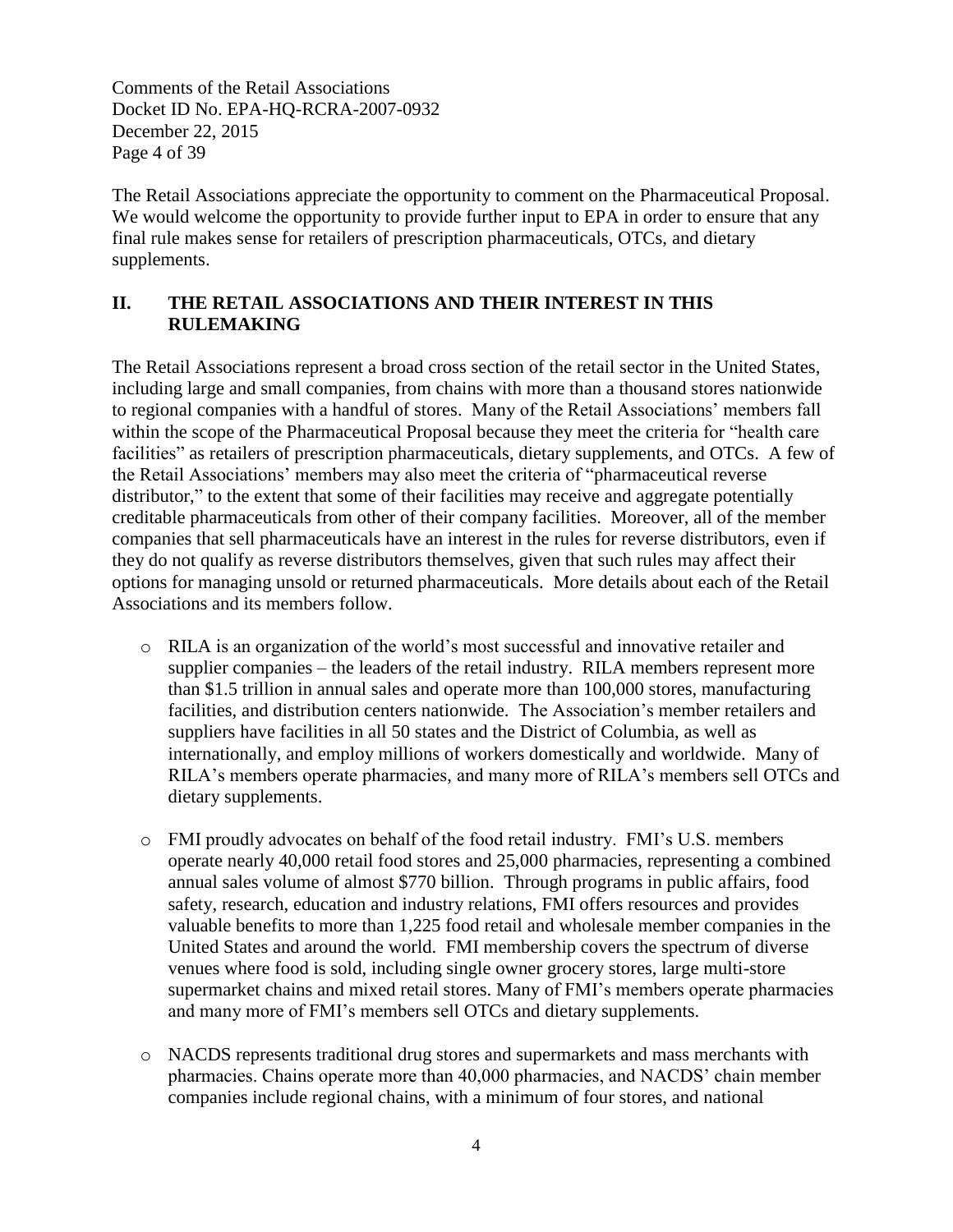Comments of the Retail Associations Docket ID No. EPA-HQ-RCRA-2007-0932 December 22, 2015 Page 5 of 39

> companies. Chains employ more than 3.8 million individuals, including 175,000 pharmacists. They fill over 2.7 billion prescriptions yearly, and help patients use medicines correctly and safely, while offering innovative services that improve patient health and healthcare affordability. NACDS members also include more than 800 supplier partners and nearly 40 international members representing 13 countries.

- o NRF is the world's largest retail trade association, representing discount and department stores, home goods and specialty stores, Main Street merchants, grocers, wholesalers, chain restaurants and Internet retailers from the United States and more than 45 countries. Retail is the nation's largest private sector employer, supporting one in four U.S. jobs – 42 million working Americans. Contributing \$2.5 trillion to annual GDP, retail is a daily barometer for the nation's economy. NRF's "This is Retail" campaign highlights the industry's opportunities for life-long careers, how retailers strengthen communities, and the critical role that retail plays in driving innovation. Many of NRF's members operate pharmacies and many more of NRF's members sell OTCs and dietary supplements.
- o NGA is the national trade association representing the retail and wholesale supermarkets that comprise the independent sector of the food distribution industry. An independent retailer is a privately owned or controlled food retail company operating a variety of formats. The independent supermarket sector is accountable for close to one percent of the nation's overall economy and is responsible for generating \$131 billion in sales, 944,000 jobs, \$30 billion in wages, and \$27 billion in taxes. NGA members include retail and wholesale grocers, state grocers associations, as well as manufacturers and service suppliers.

Each of the individual associations and their members have a clear and strong interest in this rulemaking. Indeed, EPA, in its economic analysis for the proposal, specifically identified pharmacies as being among the affected facilities. *See* 80 Fed. Reg. at 58,075, Table 12 (Proposed Pharmaceuticals Rule Facilities Classified by NAICS Codes and Type of Facility).

Because the Pharmaceutical Proposal does not just regulate prescription pharmaceutical wastes but would also regulate OTCs and dietary supplement wastes, a much larger number of retail facilities would be affected by the rulemaking, including retail facilities that do not have pharmacies (*e.g.*, many grocery stores, convenience stores, and even office supply or hardware stores, to the extent that products such as hand sanitizers might be covered). Thus, EPA's estimates for the number of hazardous waste generators that would be subject to this rule is vastly underestimated. *See e.g.,* EPA, "Regulatory Impact Analysis of EPA's Proposed Regulations for the Management of Hazardous Waste Pharmaceuticals at Healthcare Facilities (June 2015), EPA Docket ID No. EPA-HQ-RCRA-2007-0932-0151, Exhibit ES-1 (Number of LQGs, SQGs, and CESQGs in the Affected Universe by Facility Type) (listing number of pharmacies generating hazardous waste but not showing other retail facilities that sell OTCs and dietary supplements covered by the rule). The number of retail facilities that EPA has failed to account for in its economic analysis could easily number in the tens of thousands.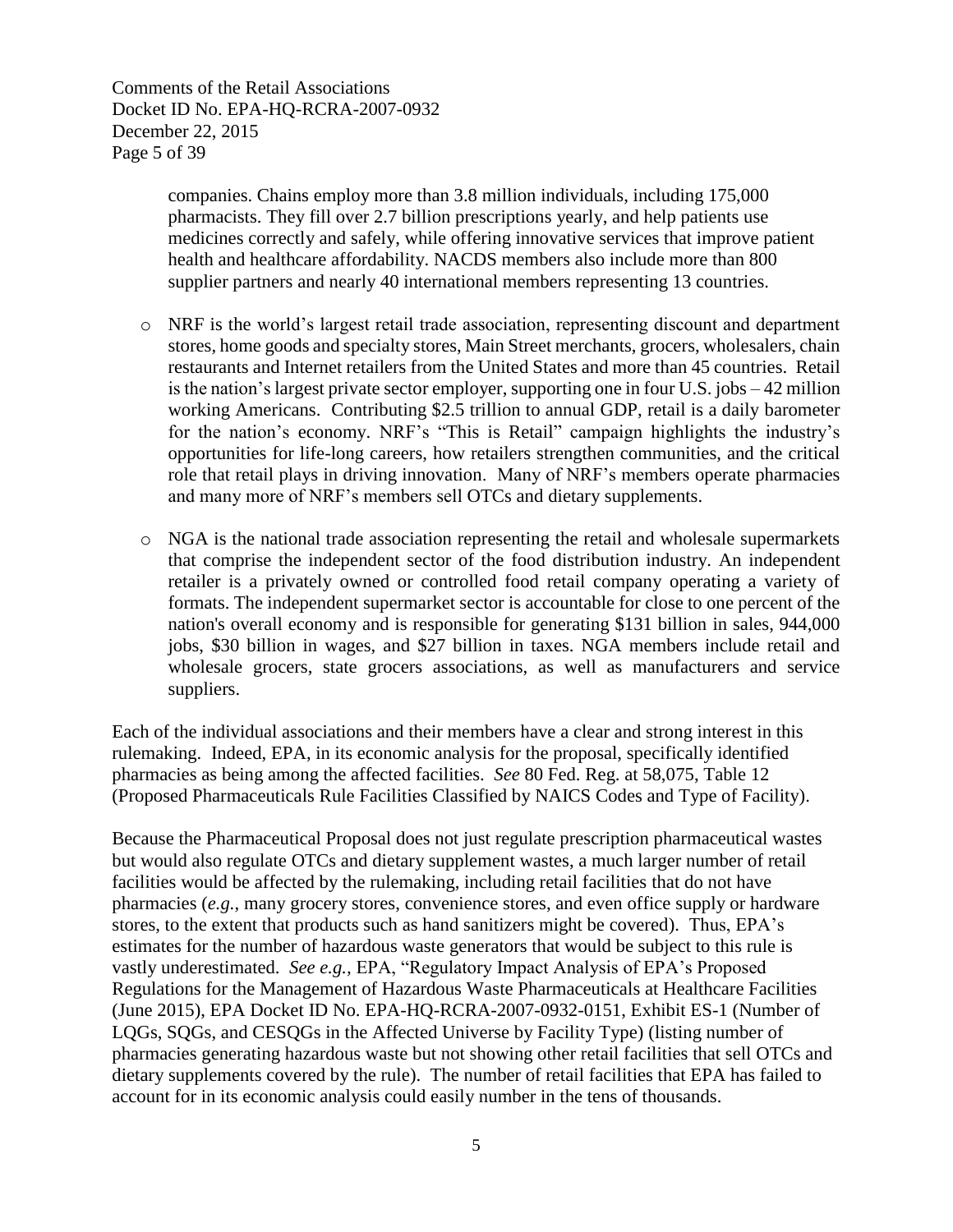Comments of the Retail Associations Docket ID No. EPA-HQ-RCRA-2007-0932 December 22, 2015 Page 6 of 39

As noted in the comments of RILA, FMI, NACDS, and NRF on the Agency's Notice of Data Availability ("NODA") on the applicability of RCRA to the retail sector, management of hazardous waste pharmaceuticals is of vital interest to retailers. *See* 79 Fed. Reg. 8926 (February 14, 2014) (NODA); Comments of the Retail Associations in Response to EPA's NODA on the Application of RCRA to the Retail Sector (May 30, 2014), Docket No. EPA-HQ-RCRA-2012- 0426-0038 ("NODA Comments") (Exhibit 1).

## **III. THE RETAIL ASSOCIATIONS APPRECIATE EPA'S WILLINGESS TO CREATE STREAMLINED, SECTOR-SPECIFIC RCRA RULES, AND ENCOURAGE THE AGENCY TO CONSIDER A SIMILAR APPROACH FOR THE RETAIL SECTOR MORE GENERALLY**

The Retail Associations are encouraged by EPA's recent focus on sector-specific standards for managing hazardous waste, as embodied in the alternative requirements for academic laboratories in 40 C.F.R. Part 262, Subpart K and the proposed requirements for health care facilities in the Pharmaceutical Proposal, which would be codified in 40 C.F.R. Part 266, Subpart P. In setting sector-specific standards for laboratories and health care facilities, EPA has recognized that these sectors face significant challenges from RCRA rules developed for industrial production facilities. *See* EPA, Final Rule, Alternative Requirements for Hazardous Waste Determination and Accumulation of Unwanted Material at Laboratories Owned by Colleges and Universities and Other Eligible Academic Entities Formally Affiliated With Colleges and Universities," 73 Fed. Reg. 72,912, 72,915 (Dec. 1, 2008) ("Lab Rule") (discussing need for sector-specific rule for academic laboratories); 80 Fed. Reg. at 58,018 (discussing need for sector-specific rule for health care facilities)*.*

The Retail Associations detailed their own challenges with the RCRA rules in our NODA Comments. In fact, the same factors cited by EPA as supporting its decision to propose a health care sector rule and to finalize an academic laboratory rule are present in the retail sector:

o **Patterns of Waste Generation**. EPA states that "many hazardous waste pharmaceuticals are generated unpredictably and in relatively small quantities by a number of different employees across the facility. This situation differs from a manufacturing facility where fewer employees in a few locations generate comparatively much larger volumes of a smaller range of hazardous wastes." 80 Fed. Reg. at 58,018 (discussing patterns of generation in the health care sector justifying separate rulemaking); *see also* 73 Fed. Reg. at 72,915 (discussing patterns of generation in academic laboratories justifying separate rulemaking).As the Retail Associations have previously explained to EPA, retail stores handle hundreds to tens of thousands of different products that could be hazardous wastes if discarded after being unsold/returned. *See* NODA Comments at 32. These products are handled by different types of store personnel, ranging from customer service clerks accepting a customer's returned item to a stock clerk removing out of date items from a shelf. *Id.* at 33. The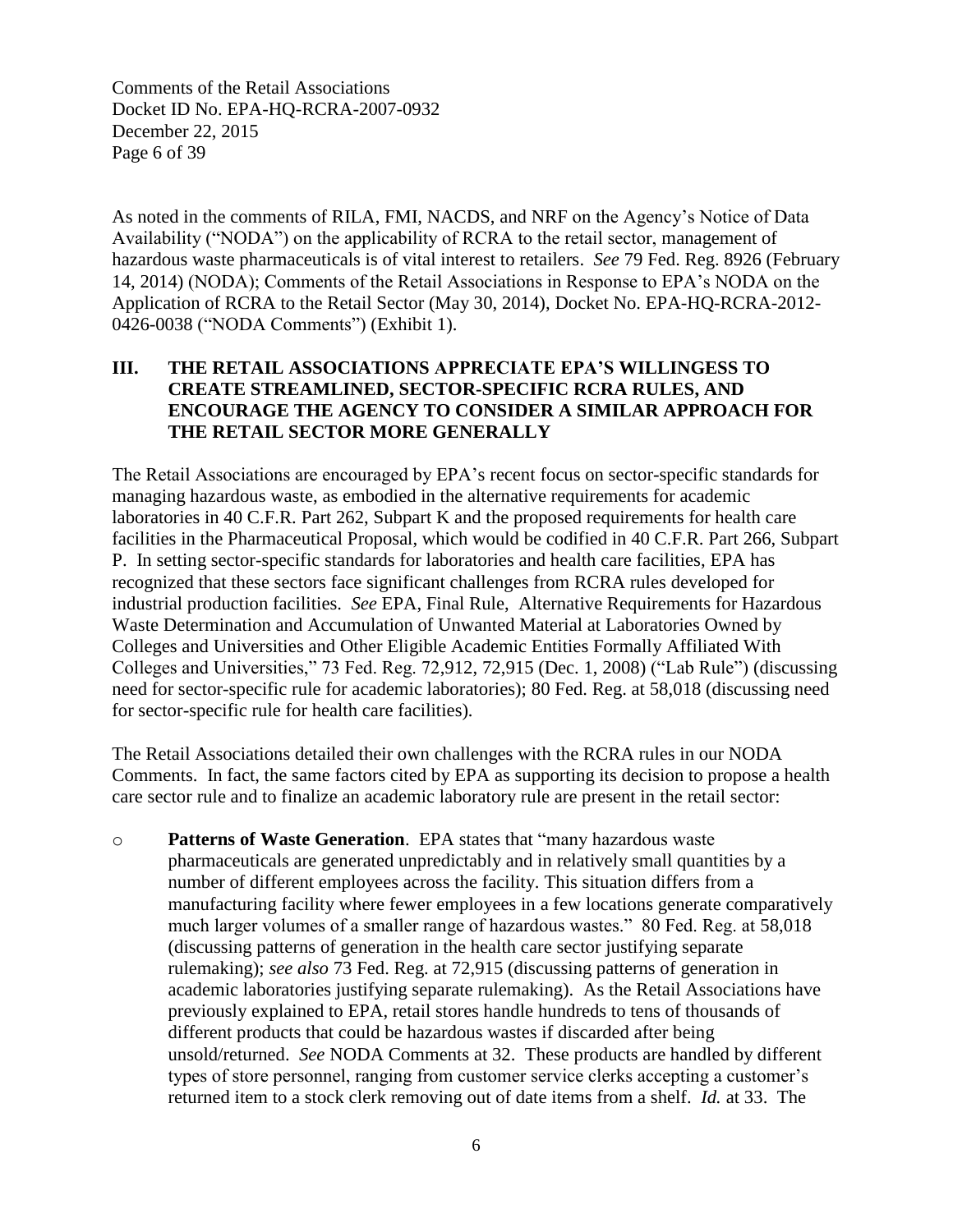Comments of the Retail Associations Docket ID No. EPA-HQ-RCRA-2007-0932 December 22, 2015 Page 7 of 39

> retail stores have very little control over when and how wastes are generated, i.e., by product recalls, seasonality, accidental product damage, and customer returns. *Id.* at 36.

o **Hazardous Waste Determinations.** EPA states that "under the current hazardous waste regulatory scheme, healthcare workers, whose primary focus is to provide care for patients, are typically responsible for making hazardous waste determinations since they are at the point of generation (*e.g.,* a patient's bedside). Yet, healthcare workers, such as nurses and doctors, do not typically have the expertise to make hazardous waste determinations." 80 Fed. Reg. 58,018 (discussing hazardous waste determinations in health care sector justifying separate rulemaking); *see also* 73 Fed. Reg. at 72,915 (discussing hazardous waste determinations in academic laboratories justifying separate rulemaking).The same holds true for retailers. Retailers buy, distribute, and sell products. They do not have specialized knowledge of those products' ingredients or properties that would enable them to make accurate hazardous waste determinations. While safety data sheets may offer some limited assistance in making hazardous waste determinations for some types of products, they are typically not available for prescription pharmaceuticals. Moreover, the store employees that handle unsold or returned consumer products typically experience high turnover. Accordingly, not only do they not possess the education to make detailed regulatory determinations, they may have few opportunities to gain comprehensive knowledge of a store's complete product line. *See* Retail Associations' NODA Comments at 34-35.

o **Variety of Wastes.** EPA states that "a healthcare facility can have thousands of items in its formulary at any one time and these may vary over time" and "come in many different forms, such as pills, patches, lozenges, gums, creams, and liquids, and are delivered by a variety of devices, such as nebulizers, intravenous (IV) tubing, syringes, etc." 80 Fed. Reg. 58,018 (discussing variety of wastes in health care sector justifying separate rulemaking); *see also* 73 Fed. Reg. at 72,915 (discussing variety of wastes in academic laboratories justifying separate rulemaking). Retailers manage products by stock keeping unit ("SKU"). In the retail sector, with tens of thousands of SKUs per store and hundreds of thousands across a national chain, keeping track of which SKUs would be hazardous wastes when discarded is a herculean task, complicated by frequent changes to product formulations or introductions of new products, marketed by thousands of different suppliers. The members of the Retail Associations estimate that they have hundreds to tens of thousands of different products that would be handled as hazardous waste if discarded after being unsold/returned. NODA Comments at 34.

By proposing the Pharmaceutical Proposal, EPA has responded to the challenges manifest in health care facilities grappling with the RCRA rules by proposing a rule that accounts for the unique settings and circumstances in which hazardous wastes are generated and managed in the health care sector, while also accommodating existing sector practices, such as reverse distribution. The Retail Associations strongly encourage EPA to continue the process initiated with the NODA and develop a sector-specific strategy to streamline compliance with hazardous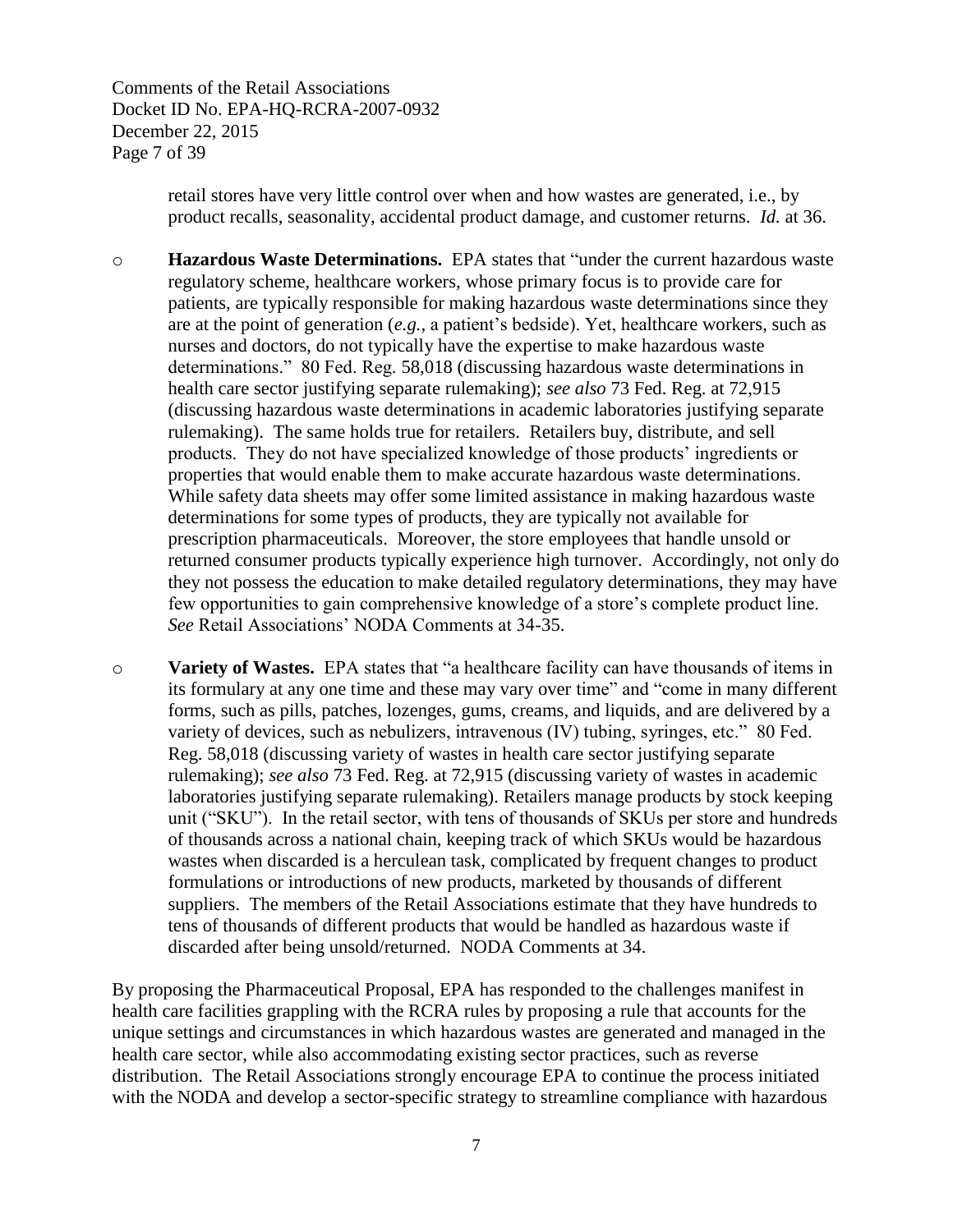Comments of the Retail Associations Docket ID No. EPA-HQ-RCRA-2007-0932 December 22, 2015 Page 8 of 39

waste requirements in the retail sector while accommodating existing retail sector practices such as reverse logistics. Such a strategy might include recognition of the non-waste status of consumer products handled in reverse logistics systems, and a universal waste rule for those consumer products that are generated as wastes by the retail sector (and perhaps others).

## **IV. EPA SHOULD PROCEED WITH AMENDING THE "P075" HAZARDOUS WASTE LISTING FOR NICOTINE, TO REFLECT THE FACT THAT LOW-CONCENTRATION NICOTINE PRODUCTS ARE NOT ACUTELY HAZARDOUS**

The Retail Associations are pleased that EPA has included in the proposal a request for comments on possible amendments to the hazardous waste listing for nicotine and salts (EPA Hazardous Waste No. P075). *See* 80 Fed. Reg. at 58,071-73. As noted in our comments on the NODA on the applicability of RCRA to the retail sector (which EPA cites as the basis for its request for comments), this issue is of vital interest to retailers. *See* 79 Fed. Reg. 8926; NODA Comments at 4-13.

In our comments on the NODA, we explained that there is a compelling case that lowconcentration nicotine products (*e.g.*, nicotine gums, lozenges, patches, prescription inhalers and nasal sprays, and e-cigarettes) should be exempted from RCRA or reclassified from acutely hazardous wastes to non-acutely hazardous wastes. For example, it is self-evident that nicotine gums and lozenges that millions of people chew and/or ingest multiple times daily – with the encouragement of federal, state, and local health authorities, and the medical community more generally – are not acutely hazardous. An exemption or reclassification would provide tens of millions of dollars in annual regulatory relief to retail stores that, but for the misclassification of nicotine products, would either be conditionally exempt from RCRA regulation or subject to the substantially reduced requirements for small quantity generators ("SQGs").

We show below that low-concentration nicotine products are not acutely hazardous, notwithstanding EPA's concerns about potential limits on current knowledge about the toxicity of such products. We then provide additional information about the substantial economic benefits to be gained by correcting the misclassification of low-concentration nicotine products under the existing regulations. Finally, we discuss various options for remedying the misclassification, concluding that the best approach would be to explicitly exempt by name all the categories of low-concentration nicotine products currently on the market, and any future categories with comparable concentrations of nicotine (*e.g.*, less than 3%).

#### **A. Low-Concentration Nicotine Products Do Not Meet the Regulatory Criteria for Acutely Hazardous Wastes.**

EPA states that it "currently lacks sufficient information to conclude that low-concentration nicotine products are not acutely toxic," and asks for "animal and/or human toxicity data for these products." *See* 80 Fed. Reg. at 58,072. We first address the human toxicity data that the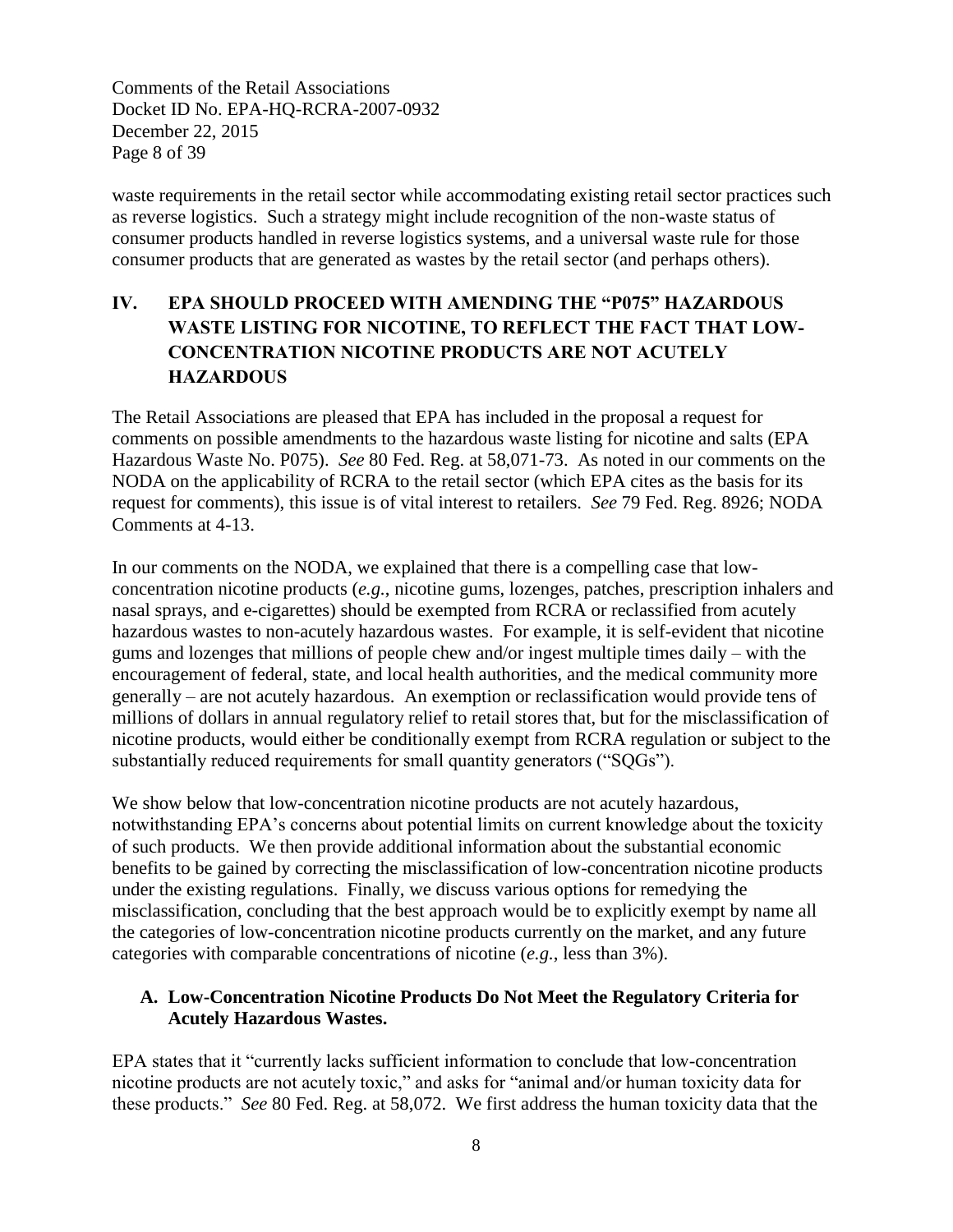Comments of the Retail Associations Docket ID No. EPA-HQ-RCRA-2007-0932 December 22, 2015 Page 9 of 39

Agency originally used as the basis for classifying nicotine as acutely toxic, and then turn to the toxicity of individual categories of products.

## *1. The Human Toxicity Data that EPA Originally Relied on to Classify Nicotine as Acutely Hazardous Has Been Demonstrated to be Erroneous.*

EPA originally listed nicotine (and salts) as acutely hazardous wastes based primarily on a thencommon estimate that the median lethal dose (LD50) to humans through oral administration is only 1 mg per kg of body weight (corresponding roughly to a fatal dose of 50-60 mg). *See* EPA Office of Solid Waste, Background Document entitled "Section 261.33 – Hazardous Waste from Discarding of Commercial Chemicals Products and the Containers and Spill Residues Thereof" (January 1981) ("CCP Background Document"), Appendix A (Exhibit 2). However, as we noted in our comments on the NODA, this estimate has since been thoroughly discredited. The U.S. Surgeon General recently stated that he could find no support for this figure. *See* Office of the Surgeon General, "The Health Consequences of Smoking – 50 Years of Progress" (2014) at 112, *available online at* [http://www.surgeongeneral.gov/library/reports/50-years-of-progress/full](http://www.surgeongeneral.gov/library/reports/50-years-of-progress/full-report.pdf)[report.pdf](http://www.surgeongeneral.gov/library/reports/50-years-of-progress/full-report.pdf) (Exhibit 3) ("a systematic literature search was performed …; however, no study was located as a source for an estimate of the dose that is fatal to humans, and the figure of 50–60 mg is poorly documented").

The source of the estimate was recently traced to "highly dubious self-experiments performed in the mid of the nineteenth century." *See* B. Mayer, Department of Pharmacology and Toxicology, Karl-Franzens University (Graz, Austria), "How much nicotine kills a human?" *Archives of Toxicology* (2014), *available online at* [http://link.springer.com/article/10.1007/s00204-013-](http://link.springer.com/article/10.1007/s00204-013-1127-0) [1127-0](http://link.springer.com/article/10.1007/s00204-013-1127-0) (Exhibit 4). However, the 1 mg/kg value is clearly inconsistent with more recent "literature reports on nonfatal nicotine intoxications." *Id*. Indeed, researchers have long disputed the validity of the 1 mg/kg figure. *See, e.g.*, D. Matsushima, et al., "Absorption and Adverse Effects Following Topical and Oral Administration of Three Transdermal Nicotine Products to Dogs," *Journal of Pharmaceutical Sciences* (1995) (Exhibit 5) ("Studies of ingestion of tobacco or nicotine polacrilex gum by children – in which doses up to 6 mg/kg nicotine did not result in death – raise … questions about the usefulness of [the 1 mg/kg] estimated lethal oral dose of nicotine in humans"); S. Schneider, et al., "Internet suicide guidelines: Report of a life threatening poisoning using tobacco extract," *Journal of Emergency Medicine* (2010) (Exhibit 6) ("The fatal dose of nicotine for adults [has been] estimated to be [1 mg/kg] but doubts about the validity of these data have been expressed as survival without complication after repeated ingestion of significantly higher amounts of nicotine has been observed").

Clearly, the 1 mg/kg LD50 estimate that EPA originally used to classify nicotine as an acutely hazardous waste was erroneous. Accordingly, the Agency can no longer rely on this figure to continue classifying nicotine, much less low-concentration nicotine products, as acutely hazardous wastes.

## *2. Nicotine Gums and Lozenges Are Clearly Not Acutely Hazardous.*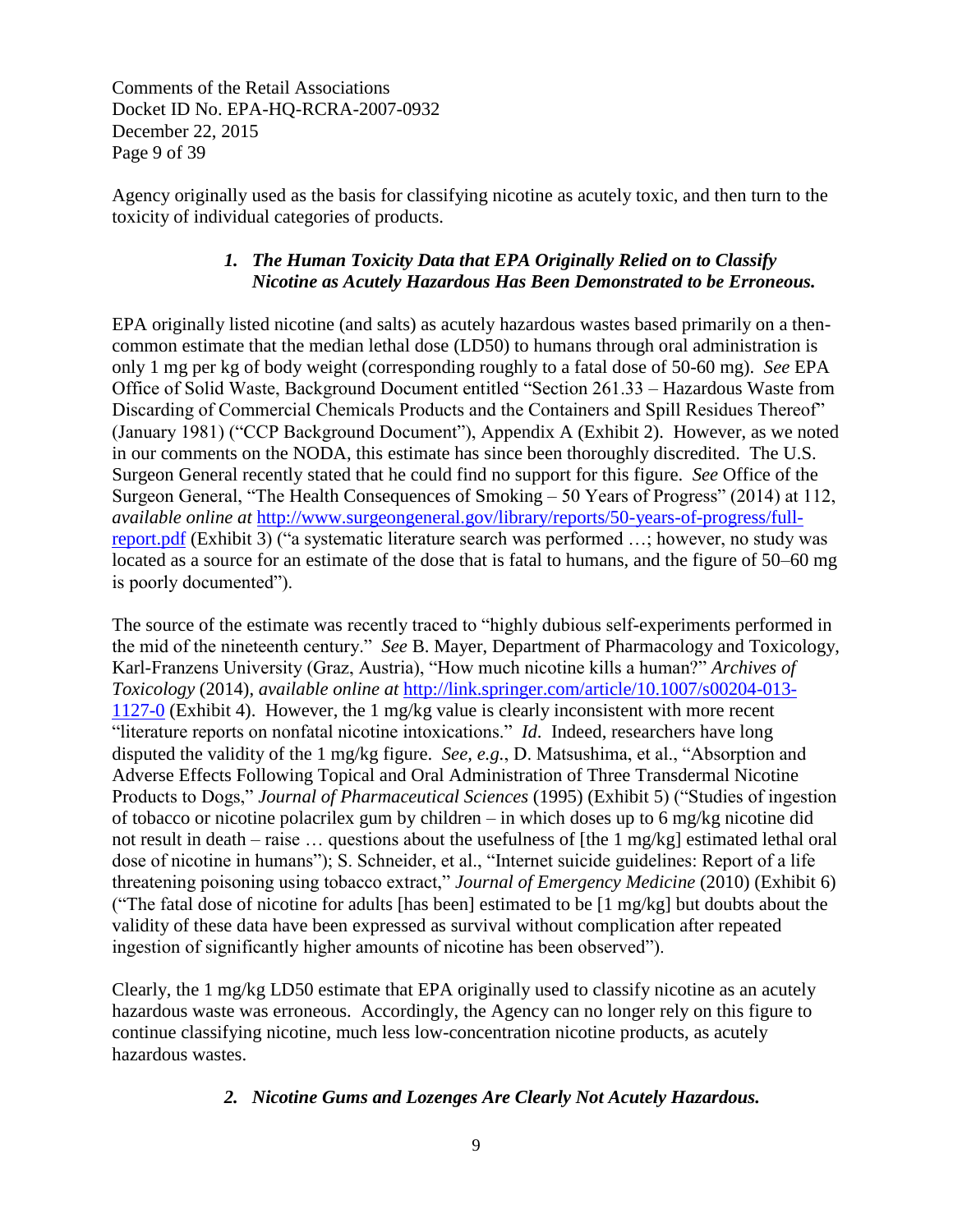Comments of the Retail Associations Docket ID No. EPA-HQ-RCRA-2007-0932 December 22, 2015 Page 10 of 39

EPA's assertion that it lacks sufficient data to determine whether nicotine gums and lozenges are acutely hazardous is, quite frankly, baffling. Under the regulations, a waste can only be classified as acutely hazardous if "[i]t has been found to be fatal to humans in low doses or, in the absence of data on human toxicity, [it exceeds certain criteria for acute toxicity in laboratory animals]." *See* 40 C.F.R. § 261.11(a)(2). In the case of nicotine gums and lozenges, the data on human toxicity that EPA is looking for is right under its nose. Since experiments on humans are generally frowned upon, the data necessarily cannot take the form of controlled studies. However, the millions of people who ingest these products multiple times each day provide even more powerful evidence that nicotine gum and lozenges are not "fatal to humans in low doses."

The U.S. Public Health Service has stated that nicotine gums and lozenges are "an effective smoking cessation treatment that patients should be encouraged to use." *See, e.g.*, U.S. Public Health Service, "Clinical Practice Guideline: Treating Tobacco Use and Dependence" (2008 Update), *available online at* <http://bphc.hrsa.gov/buckets/treatingtobacco.pdf> (Exhibit 7). The National Institutes of Health have indicated that it is safe for people to chew up to 24 pieces of nicotine gum each day, or ingest up to 20 nicotine lozenges each day. *See* NIH, MedlinePlus at <http://www.nlm.nih.gov/medlineplus/druginfo/meds/a684056.html> (Exhibit 8) ("Do not chew more than 24 pieces [of nicotine gum] a day") and <http://www.nlm.nih.gov/medlineplus/druginfo/meds/a606019.html> (Exhibit 9) ("Do not use ... more than 20 [nicotine] lozenges per day"). The products are readily available without a

prescription, and since the products were brought onto the market in the 1980's, millions of people have used the products safely. Indeed, the Food and Drug Administration ("FDA") in 2013 determined that it is safe for people to use nicotine gums and lozenges for extended periods, even if they simultaneously use other nicotine-containing products. *See* 78 Fed. Reg. 19,718 (April 2, 2013).

EPA explained in 1981 that wastes should be classified as acutely hazardous only if they are "extremely powerful poisons." *See* CCP Background Document at 22. In particular, according to the Agency, a waste should be classified as acutely hazardous only if "ingestion of less than a teaspoonful … would be fatal to an adult." *Id*. Individual pieces of nicotine gum or nicotine lozenges are approximately one teaspoon in size, and they obviously are not "fatal to an adult." Thus, there can be no doubt that these products are not acutely hazardous as defined under the RCRA regulations.

#### *3. Nicotine Patches Are Not Acutely Hazardous.*

Nicotine patches are obviously not intended to be chewed or ingested. Indeed, it is difficult to imagine a scenario in which a person might swallow a nicotine patch. However, we are aware of one study in which adult volunteers chewed on unused nicotine patches, and while some adverse effects were noted, none were lethal. *See* F. Harchelroad, et al., "Oral absorption of nicotine from transdermal therapeutic systems," *Veterinary and Human Toxicology* (1992). Another study reported on incidents in which young children had "bitten, chewed, or swallowed part of a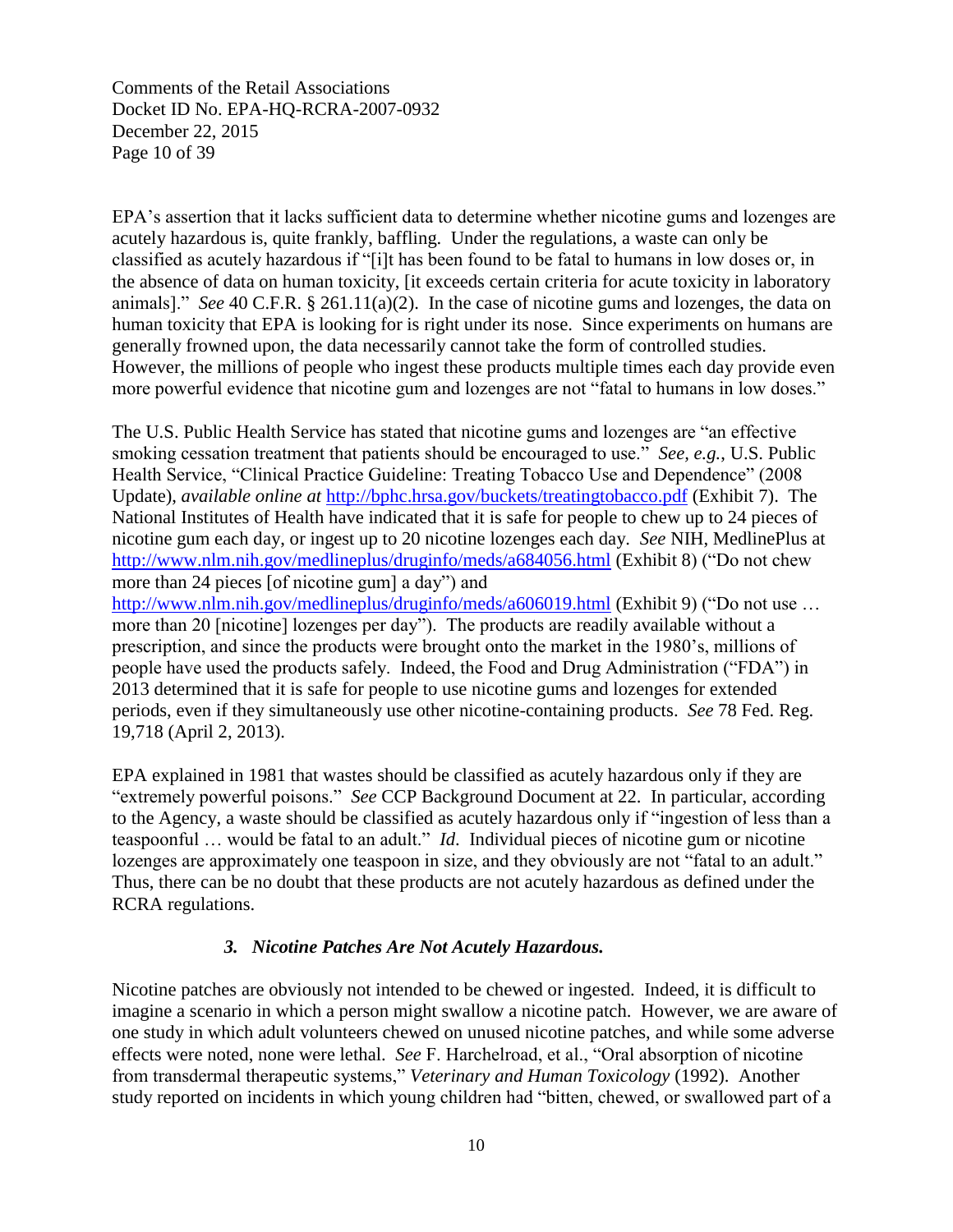Comments of the Retail Associations Docket ID No. EPA-HQ-RCRA-2007-0932 December 22, 2015 Page 11 of 39

patch." *See* A. Woolf, "Childhood Poisoning Involving Transdermal Nicotine Patches," *Pediatrics* (1997) ("Woolf Study") (Exhibit 10). Of 18 cases, 13 involved no symptoms; the remaining 5 children had symptoms ranging from fussiness/fatigue to a burning tongue or vomiting, but "[a]ll recovered fully." *Id*. Thus, the patches do not appear to meet the RCRA criteria for acutely hazardous by oral administration.

Although EPA originally listed nicotine as acutely hazardous based on dermal toxicity, as well as oral toxicity, *see* CCP Background Document, Appendix A, it seems clear that nicotine patches are not acutely hazardous by dermal contact, inasmuch as their very purpose is to be applied to the skin. Moreover, the Woolf Study (cited above) reported on 18 incidents in which young children were dermally exposed to nicotine patches. In half the cases, the children showed no symptoms, while in the other half, the children exhibited symptoms ranging from fussiness, pallor, or skin irritation to nausea or dizziness. Once again, "[a]ll recovered fully." In a separate study, the same researcher reported on "[n]ine cases of dermal exposure to 2-20 transdermal nicotine patches … result[ing] from either intentional misuse or suicide attempts [most of which were accompanied by] exposure to other drugs." *See* A. Woolf, et al., "Self-poisoning among adults using multiple transdermal nicotine patches," *Journal of Toxicology – Clinical Toxicology*  (1996) (Exhibit 11). Although "[a]ll suffered medical complications" and most required hospitalization, "all recovered." *Id*. While these studies do indicate that nicotine patches may pose a risk, such risks do not rise to the level of warranting an acutely hazardous waste listing.

#### *4. Nicotine Inhaler, Spray, and E-Cigarette Liquids Do Not Meet the Regulatory Criteria for Acutely Hazardous Wastes.*

The Retail Associations are not aware of any direct studies on the human toxicity of lowconcentration nicotine liquids such as are found in nicotine inhalers, sprays, and e-cigarettes. While we do not think these products are acutely toxic to humans for the reasons set forth in our comments on the NODA, *see* NODA Comments at 7-8, we recognize that the Agency is reluctant to rely on the types of extrapolations discussed in those comments. *See* 80 Fed. Reg. at 58,072 ("The Agency does not think that linear extrapolations from toxicity levels determined using higher-concentration nicotine products can be used to characterize the acute toxicity of low-concentration nicotine-containing products"). However, in the absence of adequate human toxicity data, the regulations specify that the classification should be based on the toxicity of the materials to laboratory animals. With respect to oral toxicity, the standard of acute toxicity is whether the wastes "have an oral LD 50 toxicity (rat) of less than 50 milligrams per kilogram." *See* 40 C.F.R. § 261.11(a)(2). In the present case, there can be no doubt that low-concentration nicotine liquids do not qualify as acutely hazardous under this standard, since even *pure* nicotine does not.

The Committee for Risk Assessment ("RAC") of the European Chemicals Agency ("ECHA") recently issued a report summarizing available toxicity information on nicotine. *See* ECHA, "RAC Opinion Proposing Harmonized Classification and Labeling at EU Level of Nicotine" (adopted September 10, 2015), *available online at*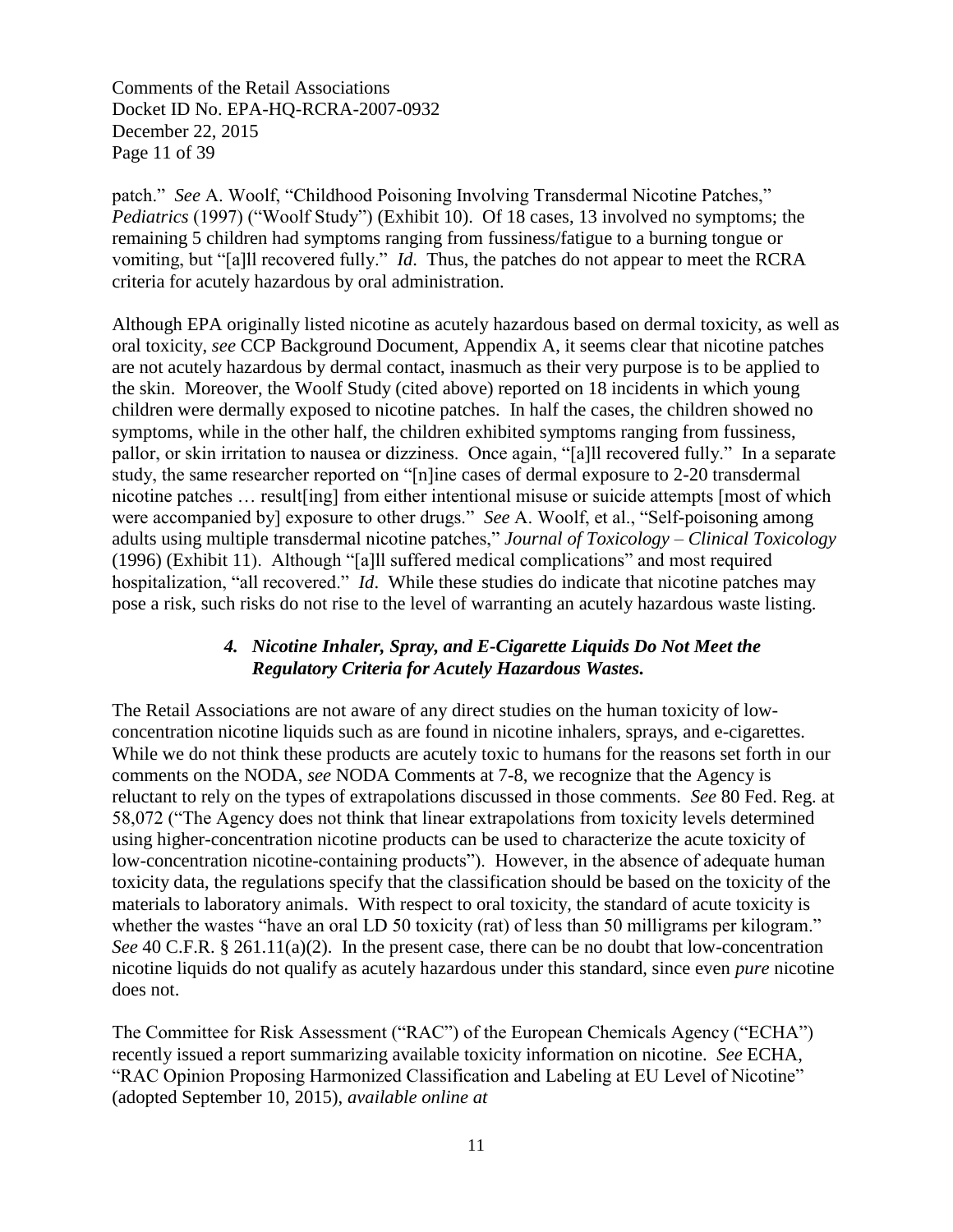Comments of the Retail Associations Docket ID No. EPA-HQ-RCRA-2007-0932 December 22, 2015 Page 12 of 39

<http://echa.europa.eu/documents/10162/f9510930-4e5e-45ff-bb3a-888cefaf6592> (Exhibit 12). After reviewing numerous studies, RAC concluded that "the oral LD50 of nicotine in rats ranges from 52.5 to 70 mg/kg, while the LD50 for nicotine sulphate in rats ranges from 56.7 to 83 mg/kg." *Id*. at 5. The studies referenced by RAC included the following:

- o Lazutka, F.A., *et al*., "Toxicological evaluation of the insecticide nicotine sulfate," Hyg. Sanitation 34(5) at 30-33 (1969) (reporting LD50s of 52.5 mg/kg for nicotine and 56.7 for nicotine sulfate).
- o Yam, J., *et al*., "Comparison of the up-and-down method and the fixed-does procedure for acute oral toxicity testing," 29 *Food and Chemical Toxicology* at 259-263 (1991) (Exhibit 13) (reporting an LD50 of 70 mg/kg for nicotine).
- o Van den Heuvel, M., *et al*., "The international validation of a fixed-dose procedure as an alternative to the classical LD50 test," *Food and Chemical Toxicology* 28:7, at 469-482 (1990) (Exhibit 14) (reporting an LD50 of 70 mg/kg for nicotine).
- o Ben-Dyke, R, *et al*., "Acute toxicity data for pesticides" (1970) (reporting an LD50 of 70 mg/kg for nicotine).
- o Sine, C., "Nicotine," *Farm Chemicals Handbook* (1993) (reporting an LD50 of 50-60 mg/kg for nicotine).
- o Vernot, E.H., *et al*., "Acute toxicity and skin corrosion data for some organic and inorganic compounds and aqueous solutions," 42 *Toxicology and Applied Pharmacology* at 417-423 (1977) (Exhibit 15) (reporting an LD50 of 75 mg/kg for nicotine sulfate).
- o Gaines, T.B., "The acute toxicity of pesticides to rats." 2 *Toxicology and Applied Pharmacology* at 88-99 (1960) (Exhibit 16) (reporting an LD50 for nicotine sulfate of 83 mg/kg).
- o Trochimowicz, H.J., *et al.,* "Heterocyclic and miscellaneous nitrogen compounds," Patty's Industrial Hygiene and Toxicology (4th edition, Ed. John Wiley & Sons, Inc., New York, 1994) at 3374-79 and 3489-91 (reporting an LD50 for nicotine of 50-60 mg/kg).
- o Dutch Expert Committee on Occupational Safety ("DECOS"), "Nicotine: Health-based Reassessment of Administrative Occupational Exposure Limits" (March 30, 2004), *available online at* [http://www.gezondheidsraad.nl/sites/default/files/0015105\\_0.pdf](http://www.gezondheidsraad.nl/sites/default/files/0015105_0.pdf) (Exhibit 17) (referencing a study, cited as "Ray91," that reported an LD50 for nicotine of 188 mg/kg).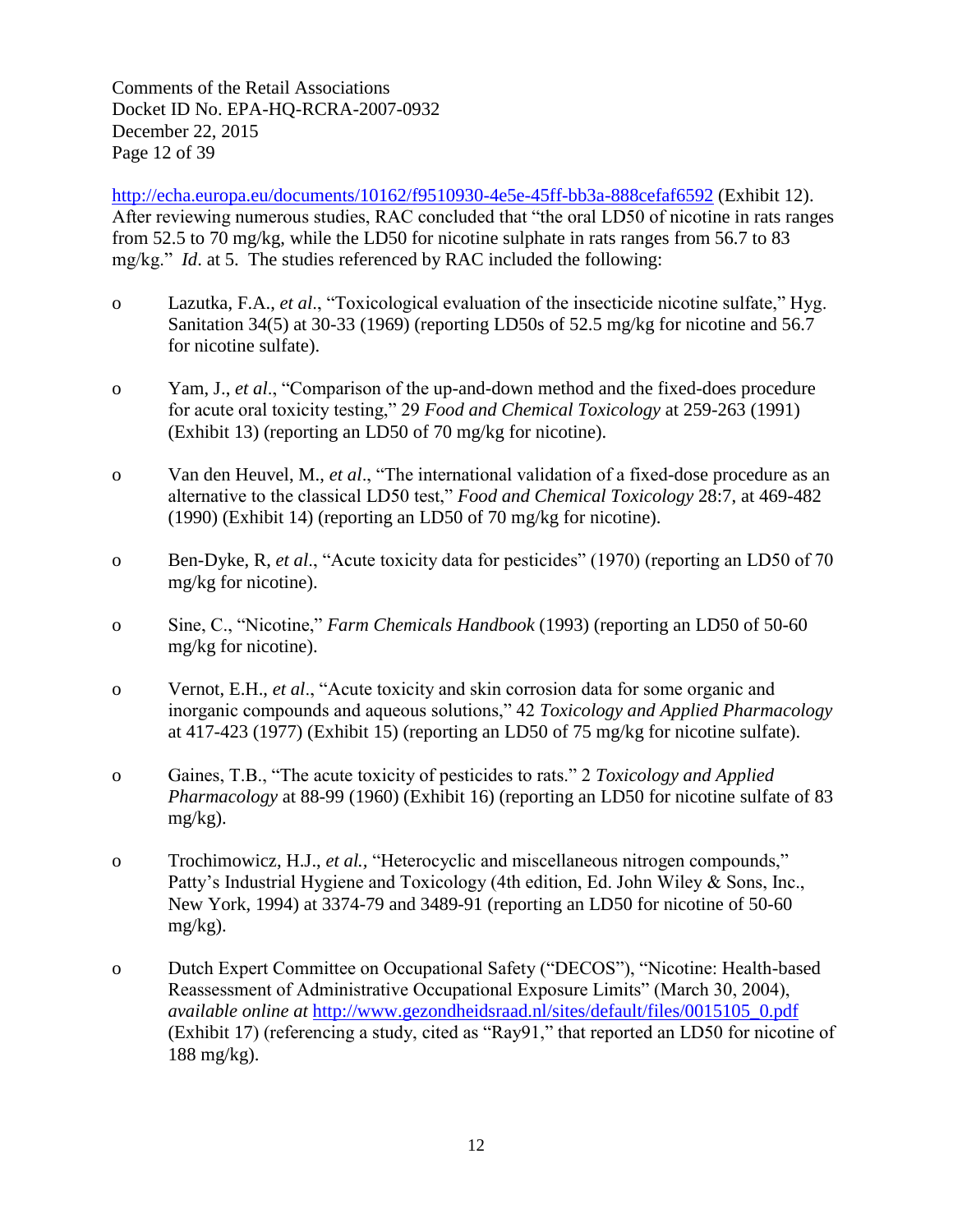Comments of the Retail Associations Docket ID No. EPA-HQ-RCRA-2007-0932 December 22, 2015 Page 13 of 39

o Ambrose. A.M., *et al*., "Some comparative observations on l-nicotine and myosmine," *Proceedings of the Society for Experimental Biology and Medicine*, 63(2) at 423 (1946) (reporting an LD50 for nicotine of 188 mg/kg).

ECHA did not identify, and we have not found, even a single study that reported an oral LD50 (rat) value of less than 50 mg/kg. Given the overwhelming data that the LD50 for nicotine is higher than this value, it is clear that *pure* nicotine does not meet the oral toxicity criteria for an acutely hazardous waste (*i.e.*, "oral LD 50 toxicity (rat) of less than 50 milligrams per kilogram"). *See* 40 C.F.R. § 261.11(a)(2). Even in the absence of any tests on low-concentration nicotine liquids, the same would obviously be true for such products. Accordingly, nicotine inhaler, spray, and e-cigarette liquids do not meet the RCRA regulatory criteria for acutely hazardous wastes.

## **B. Correction of the Misclassification of Low-Concentration Nicotine Products Would Provide Substantial Regulatory Relief to the Retail Sector**

In our comments on the NODA, we estimated that reclassification of low-concentration nicotine products as non-acutely hazardous wastes would provide well over \$40 million per year in regulatory relief to the retail sector. *See* NODA Comments at 9-12. In the interest of avoiding unnecessary duplication, we do not repeat the underlying analysis here. However, we want to highlight some new information that underscores the reasonableness of that analysis, and suggests that it was even more conservative than previously thought.

First, we note that in our original analysis, we used two different methodologies to estimate that that the misclassification of low-concentration nicotine products caused approximately 12,000 retail stores to be subject to the RCRA requirements for large quantity generators ("LQGs"), rather than SQGs or conditionally exempt small quantity generators ("CESQGs"). We have since used a third methodology that generally supports the prior estimate. In particular, we searched the latest data (2013) in EPA's Biennial Report ("BR") database, available on the Agency's website at [http://www2.epa.gov/enviro/br-search,](http://www2.epa.gov/enviro/br-search) to identify all the generators that reported generating P075 (*i.e.*, nicotine) wastes. We then identified all of the generators in this group that were readily recognizable as retail facilities. The total was 7,321 retail facilities that reported generating P075 wastes. Although only 4,576 of these facilities reported being LQGs, several members of the Retail Associations have indicated that they *operate* significantly more stores as LQGs than they *report* as LQGs. Specifically, they operate many or all of their stores as LQGs, due to uncertainties about if/when they might exceed the LQG limit of 1 kg/month of acutely hazardous wastes (*e.g.*, P075), but then only report as LQGs those stores that actually end up exceeding the LQG limit. Moreover, the number of stores that are being operated as LQGs in this manner far exceeds the number that reported as P075 generators (*i.e.,* 7,321), since a facility would not be required to report as a P075 generator if it ended up being an SQG or CESQG. In addition, it is widely recognized that many retailers have only recently become aware of their potential obligations under RCRA, such that they might not have reported as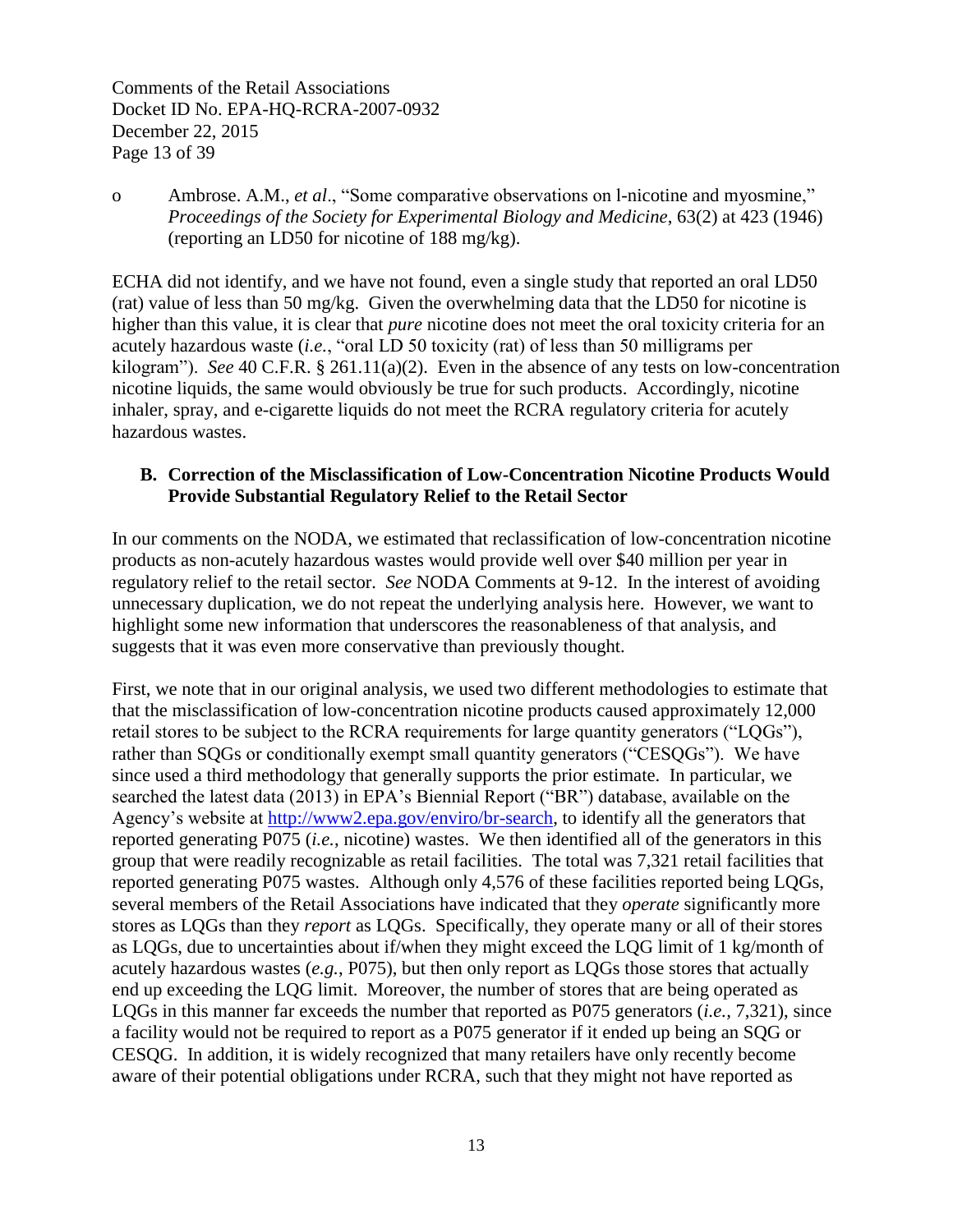Comments of the Retail Associations Docket ID No. EPA-HQ-RCRA-2007-0932 December 22, 2015 Page 14 of 39

necessary in 2013. In light of these factors, the prior estimate of 12,000 retailer facilities affected by the misclassification of nicotine seems almost certain to be low.

Second, we previously made a conservative estimate that the cost per facility of the misclassification of nicotine wastes was between \$3,024 and \$5,515 per year. However, under EPA's proposal to overhaul the RCRA requirements for hazardous waste generators, which the Agency issued at the same time as its proposal on pharmaceutical wastes, the costs would escalate dramatically. *See* 80 Fed. Reg. 57,918 (September 25, 2015). As just one example, a store that qualifies as an LQG based on the misclassification of nicotine would become subject to the proposed requirement to keep records on all the determinations it makes that other individual wastes are non-hazardous. *Id*. at 57,993 (proposed to be codified at 40 C.F.R. § 262.11(e)). As discussed more fully in our separate comments on that other proposal, a store might be expected to have to prepare and maintain records on 10,000 to 25,000 such determinations in the first year alone, at a cost of between \$12 and \$100 each. While a large chain could "spread" the costs over numerous facilities, the per store costs would still be high (and for small chains or individual retailers, the costs could be staggering). As a result, our prior estimate of the costs of nicotine misclassification, which were probably conservative to begin with, may be even more conservative now.

#### **C. EPA Should Reject Narrow Options for Addressing the Misclassification of Low-Concentration Nicotine Products, in Favor of a More Comprehensive Approach**

EPA has requested comments on three different approaches for addressing the issue of misclassification of nicotine. *See* 80 Fed. Reg. at 58,072-73. Each option is considered separately below. For the reasons discussed, the Retail Associations strongly favor an exemption by name for all categories of low-concentration nicotine products currently on the market, as well as an exemption for any future categories with comparable concentrations of nicotine (*e.g.*, less than 3%).

## *1. EPA's First Option of Exempting Only FDA-Approved Over-the-Counter Smoking Cessation Products Would Be Helpful, but Unnecessarily Narrow*

The first approach mentioned by EPA would be to issue an exemption from the P075 listing for "FDA-approved over-the-counter nicotine-containing smoking cessation products." *See* 80 Fed. Reg. at 58,072. Such an exemption apparently would cover nicotine gums, lozenges, and patches, but it would not cover prescription inhalers/sprays or e-cigarette products. While a limited exemption of this type would be helpful, the Retail Associations do not see any basis for the limitation. As discussed above, none of the low-concentration nicotine products meet the RCRA definition of acutely hazardous wastes. The fact that some of the products (*i.e.*, inhalers and sprays) "require a prescription to purchase" and use, *id.,* does not in any way affect this conclusion. Similarly, the fact that "e-cigarettes have not been approved by the FDA as smoking cessation products," *id*., does not change the fact that they do not meet the criteria for acutely hazardous wastes.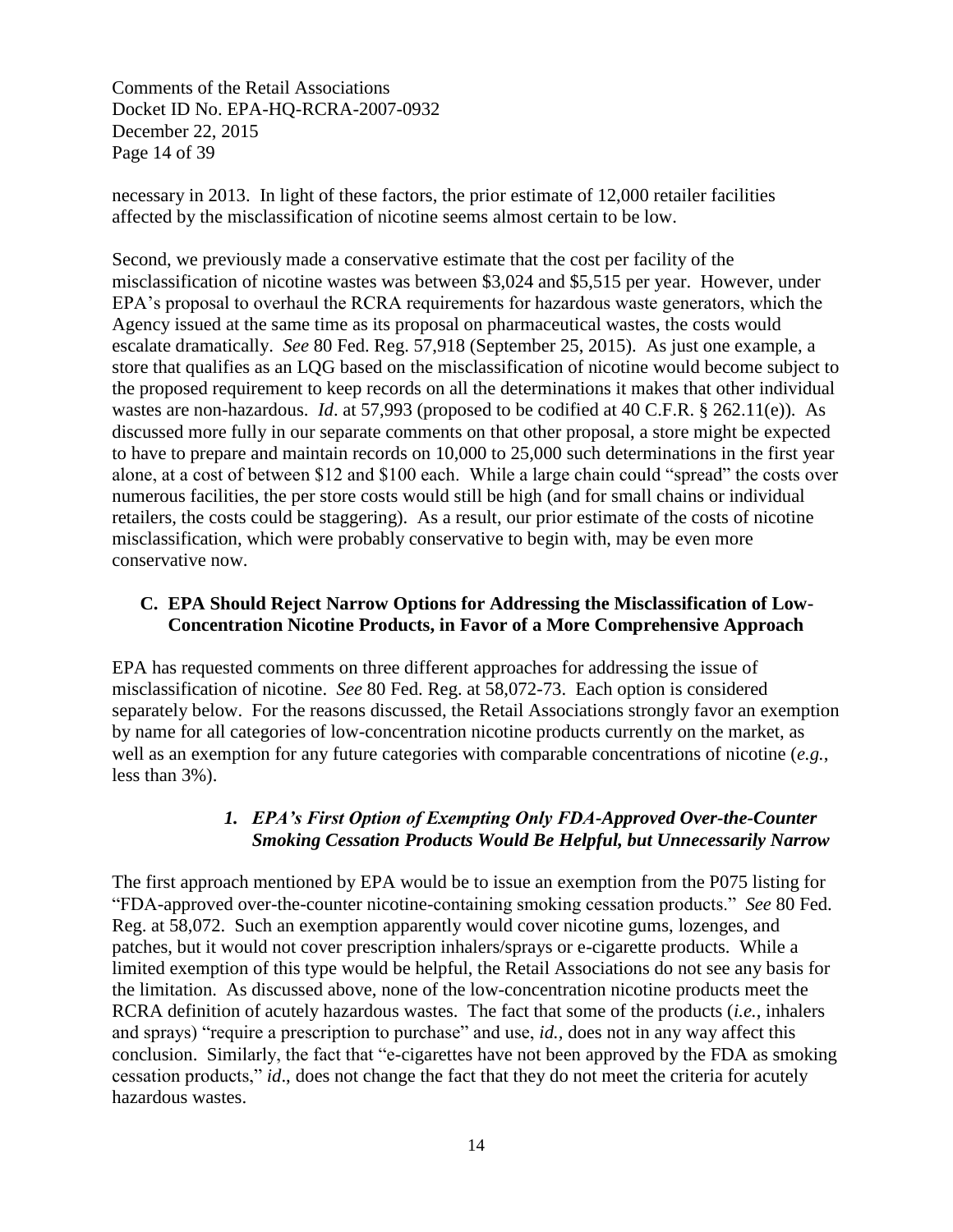Comments of the Retail Associations Docket ID No. EPA-HQ-RCRA-2007-0932 December 22, 2015 Page 15 of 39

For RCRA purposes, the status of the products as FDA-approved, over-the-counter, and/or smoking cessation products is simply irrelevant. The only legitimate question is whether they satisfy the criteria for acutely hazardous wastes. Since none of the products meet such criteria, as discussed above, they should all be exempt from the P075 listing.

Although limiting the exemption to nicotine gums, lozenges, and patches would provide some regulatory relief to the retailers currently affected by the misclassification of low-concentration nicotine products, the more appropriate and helpful exemption would be to exempt prescription nicotine products and e-cigarette products, as well as over-the-counter smoking cessation products. Retail pharmacies almost invariably market prescription nicotine products (*e.g.*, inhalers and sprays), as well as the over-the-counter smoking cessation products. Other retailers (*e.g.*, grocery stores and convenience stores) that market the over-the-counter smoking cessation products also commonly carry e-cigarette products. Thus, if only over-the-counter smoking cessation products are exempted from the P075 listing, virtually all of the relevant retailers will be carrying other low-concentration nicotine products that would be subject to the listing. Given the low LQG threshold for such products (*i.e.*, 1 kg/month), some of these stores would likely continue to operate as LQGs, out of concern that they might exceed the threshold at any time. While EPA has separately proposed to enable hazardous waste generators to maintain their generator status (*e.g.*, SQG or CESQG) if they exceed an LQG threshold only on an episodic basis, as we explain in our separate comments on that rulemaking, the Agency's proposal would be of only limited help. As a result, even if that proposal were to be finalized, the problems with misclassification of any low-concentration nicotine products would persist.

### *2. EPA's Second Option of Establishing a Concentration-Based Exemption for Low-Concentration Nicotine Products Is More Promising, But May Require Some Modifications*

The second approach mentioned by EPA would be to issue a concentration-based exemption from the P075 listing for low-concentration nicotine products. *See* 80 Fed. Reg. at 58,072-73. To the extent that this option would exempt all of the low-concentration products, the Retail Associations would favor it. However, the Agency's discussion of this option raises important questions about how such an exemption would be structured, such as whether it would list exempted product categories or simply provide a numerical concentration limit, and whether it would exempt the products from all RCRA regulation or just reclassify them as non-acutely hazardous wastes. We see advantages and disadvantages to each approach, as outlined briefly below:

o A rule identifying the specific product categories covered (*e.g.*, gums, lozenges, patches, prescription inhalers/sprays, and e-cigarette products) has the advantage that it would be easier for regulators and the regulated community to determine which products would be covered. However, it would also complicate matters in the future, as new products might be developed. For this reason, we believe the optimal approach would be a hybrid, listing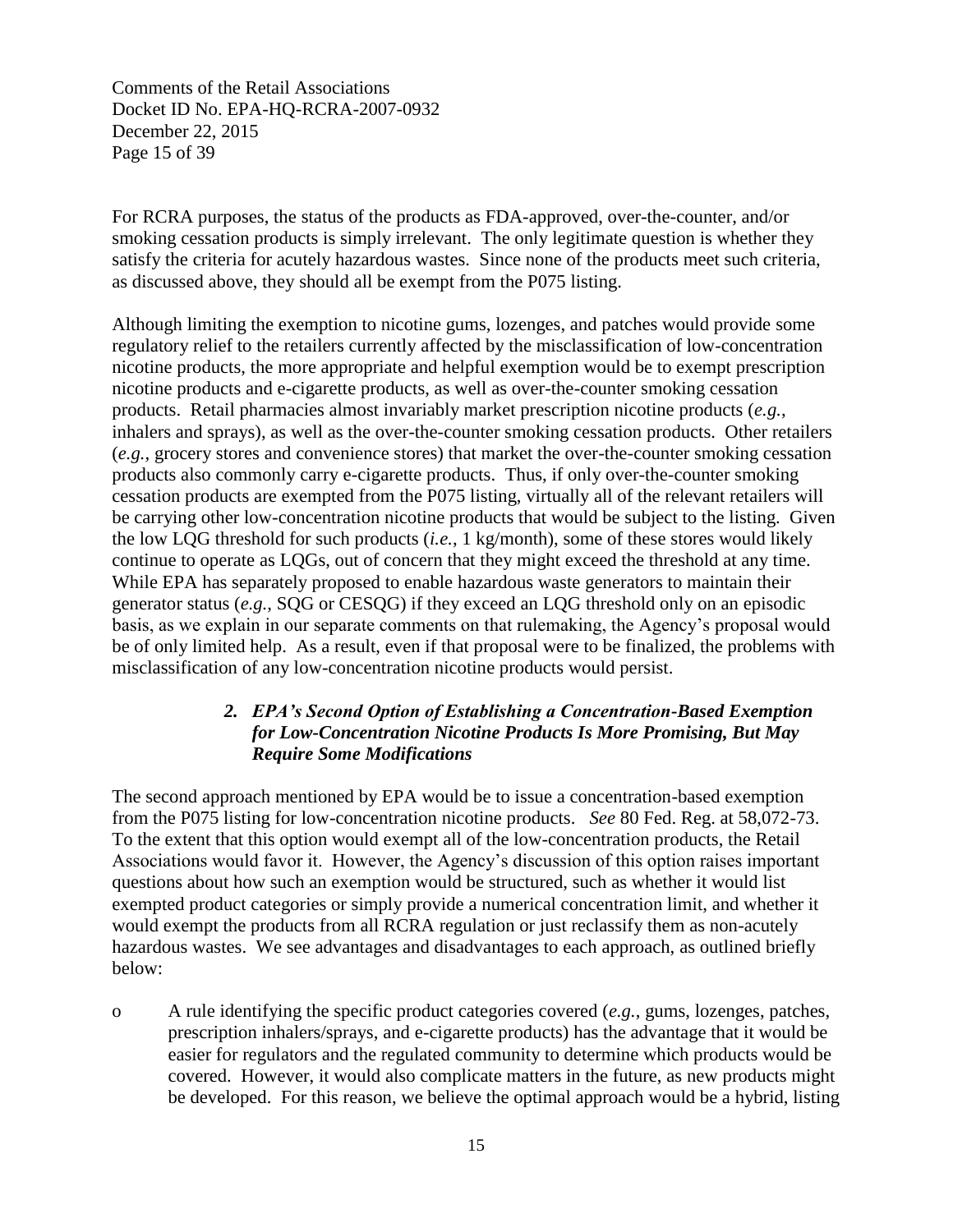Comments of the Retail Associations Docket ID No. EPA-HQ-RCRA-2007-0932 December 22, 2015 Page 16 of 39

> product categories that that are known to be misclassified, and providing a concentrationbased exemption that could be used for other product categories.

o A concentration-based exemption would require generators to determine the nicotine concentration in each product. However, in many instances, that information is not readily available on product packaging, inserts, or related documentation. To minimize burdens on generators, we think EPA should exempt categories by name, wherever possible. The Agency has also expressed concern that the nicotine concentration in products not regulated by FDA (*e.g.*, e-cigarettes) may be "unpredictable." *See* 80 Fed. Reg. at 58,072. However, FDA is currently engaged in a series of rulemakings that are likely to result in FDA controls over the content of e-cigarettes. *See, e.g.*, 79 Fed. Reg. 23,142 (April 25, 2014) (proposing to designate e-cigarettes as tobacco products subject to FDA controls). Moreover, even before such government controls, we believe the larger manufacturers of e-cigarettes have internal controls and procedures to ensure the consistency of their products. Such manufacturers might be able to provide certifications or other documents sufficient to ensure that the products are below any numerical concentration threshold that might be established (although, as noted above, our preference is for a categorical exemption for e-cigarette products, as well as for the other current product categories).

o Because the main concern that retailers have with the current regulation of lowconcentration nicotine products is that such products are regulated as acutely hazardous wastes subject to a 1 kg/month LQG threshold, it is of limited importance to the industry whether these products are completely exempted from regulation or merely reclassified as non-acutely hazardous wastes. However, we believe that a total exemption is likely warranted, given that the concentrations of nicotine in the products are generally comparable to those in tobacco products which are not regulated as hazardous wastes. *See* NODA Comments at 8-9 (discussing ordinary filtered cigarettes and smokeless tobacco). In addition, any environmental risks associated with the small quantities of nicotine products discarded by retailers or other non-household generators (*e.g.*, healthcare facilities) are almost certainly far lower than the risks associated with the much larger quantities discarded by households (either used or unused). Moreover, we note that an exemption would be a simpler solution from a regulatory perspective. If EPA were to reclassify low-concentration nicotine products as non-acutely hazardous wastes, it would have to establish a new waste code, issue new treatment standards for that waste code under the RCRA land disposal restrictions ("LDR") program (which might, at least initially, be the same as for P075), and take steps to ensure that TSDFs authorized to manage P075 wastes could continue to handle the new waste code without interruption.

In light of the above, the Retail Associations believe that the best approach would be establish an exemption for all of the specific categories of low-concentration nicotine products currently on the market, and for any future categories with comparable concentrations of nicotine (*e.g.*, less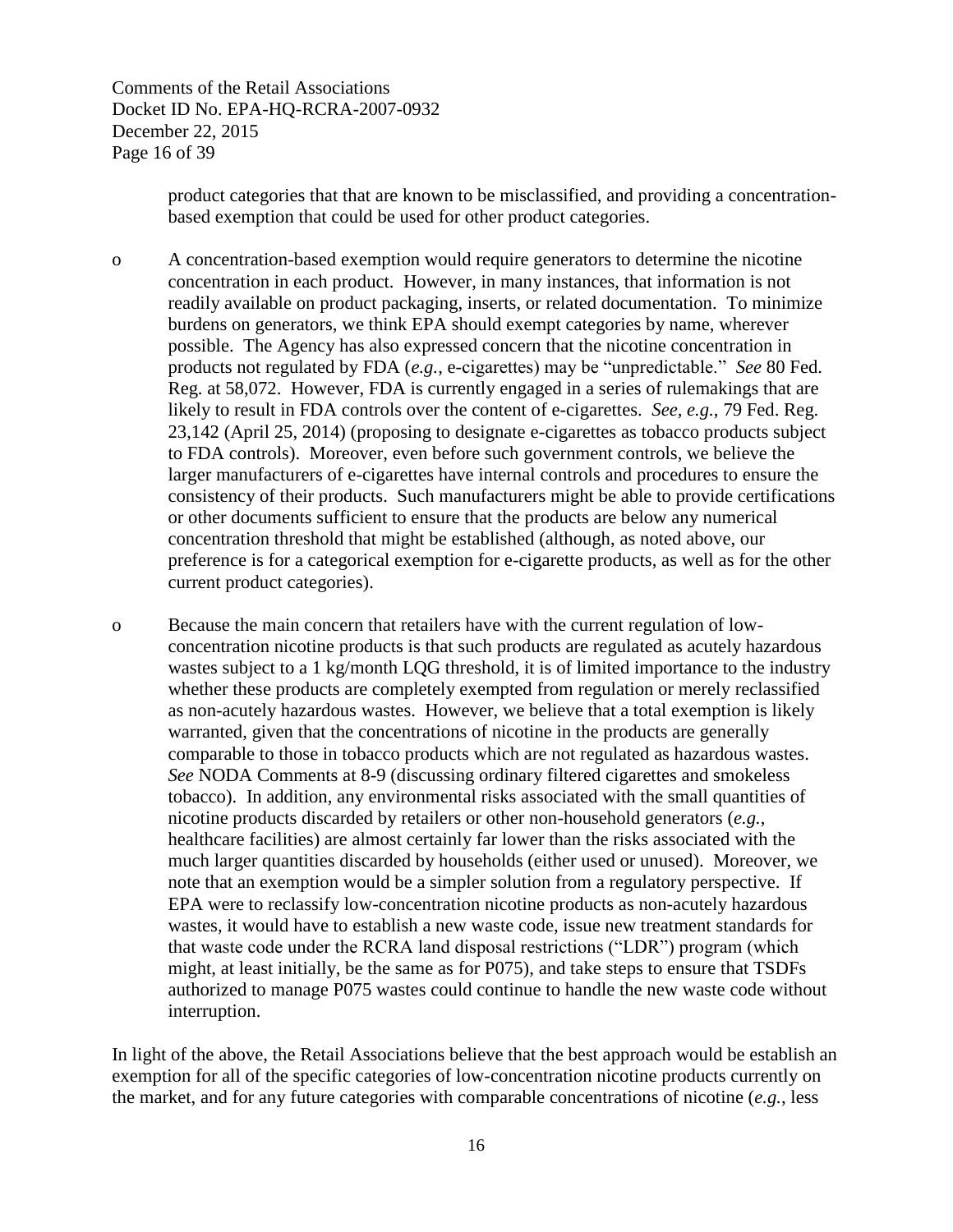Comments of the Retail Associations Docket ID No. EPA-HQ-RCRA-2007-0932 December 22, 2015 Page 17 of 39

than 3%). However, in the alternative, we would also support the reclassification of such product categories as non-acutely hazardous wastes. Either approach would address our main concern with misclassification of the products as acutely hazardous wastes, and would be protective of human health and the environment.

## *3. EPA's Third Option of Regulating Low-Concentration Nicotine Products, Including E-Cigarette Products, as Pharmaceutical Wastes Would Provide Only Limited Regulatory Relief*

The third and final approach mentioned by EPA for addressing the issues associated with lowconcentration nicotine products would be simply to regulate them as pharmaceutical wastes under the proposed Subpart P of 40 C.F.R. Part 266. However, this approach would perpetuate the misclassification of these products as acutely hazardous wastes. Moreover, it would not provide the full measure of regulatory relief that is warranted.

Under this approach, retailers that currently qualify as LQGs based solely on their nicotine wastes would not have to "count" such wastes toward their generator status, and thus could qualify as CESQGs or SQGs – but only if they manage the nicotine wastes pursuant to the new Subpart P. If the nicotine wastes are potentially creditable and sent to a pharmaceutical reverse distributor, they would be subject to only limited requirements in the hands of the retailer, but would become subject to essentially full regulation after being evaluated by the pharmaceutical reverse distributor. Moreover, if the nicotine wastes are non-creditable and sent to a TSDF, they would be subject to significant requirements, including the requirement to use a hazardous waste transporter and a hazardous waste manifest.

However, given that the low-concentration nicotine wastes are not acutely hazardous (and may not be hazardous at all), these regulatory requirements are not warranted and represent an undue burden on retailers and the rest of the regulated community. A complete exemption would enable the low-concentration nicotine wastes to be managed as non-hazardous wastes. Alternatively, a reclassification of these products as non-acutely hazardous wastes would enable them, in most cases, to be managed as CESQG or SQG wastes, depending upon the generator's total rate of hazardous waste generation (including the low-concentration nicotine products). Particularly in those situations where the generator would qualify as a CESQG, these results would be better than imposing the proposed Subpart P controls.

Notwithstanding the above, if EPA does not move forward with an amendment to the P075 listing, the Retail Associations would favor taking the minimal step of allowing all lowconcentration nicotine products to be managed as pharmaceutical wastes under proposed Subpart P. For both over-the-counter and prescription smoking cessation products (*e.g.*, gums, lozenges, patches, inhalers, and sprays), it seems clear that the products would qualify as pharmaceuticals and thus be eligible for Subpart P. *See, e.g.*, 80 Fed. Reg. at 58,084 (proposed to be codified at 40 C.F.R. § 266.500) (defining pharmaceutical to include "any chemical or biological product that is intended for use in the … cure, mitigation, care, treatment, or prevention of disease or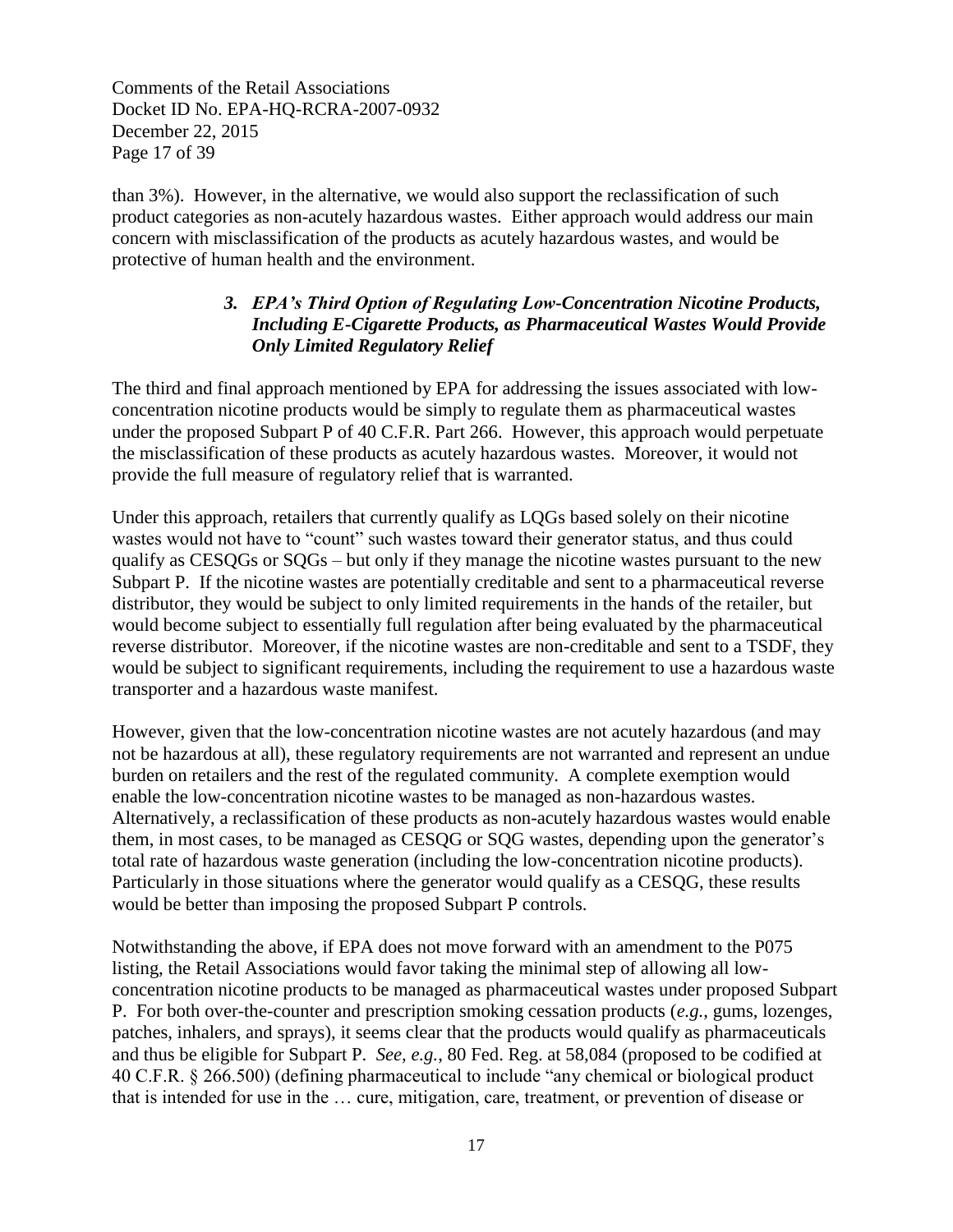Comments of the Retail Associations Docket ID No. EPA-HQ-RCRA-2007-0932 December 22, 2015 Page 18 of 39

injury of a human"). However, the Agency requests comments on "whether [it] should include e-cigarettes and nicotine-containing e-liquids for the e-cigarettes within the scope of the definition of pharmaceutical." *Id.* at 58,073.

We believe that these e-cigarette products would also fall within the proposed definition of pharmaceutical, inasmuch as that definition explicitly covers "any chemical or biological product that is intended to affect the structure or function of the body of a human." *Id*. at 58,084 (proposed to be codified at 40 C.F.R. § 266.500). Moreover, e-cigarettes are used by many people to help them stop smoking regular cigarettes (*i.e.*, to "cure" or "mitigate" their addiction to regular cigarettes), although the efficacy and advisability of such use may be a matter of debate. *See, e.g.*, National Institute on Drug Abuse, "Drug Facts: Electronic Cigarettes" (August 2015) at 3 ("at this point it is unclear whether e-cigarettes may be effective as smoking-cessation aids"), *available online at* [https://d14rmgtrwzf5a.cloudfront.net/sites/default/files/drugfacts\\_e](https://d14rmgtrwzf5a.cloudfront.net/sites/default/files/drugfacts_e-cigs_9_15.pdf)[cigs\\_9\\_15.pdf](https://d14rmgtrwzf5a.cloudfront.net/sites/default/files/drugfacts_e-cigs_9_15.pdf) (Exhibit 18). Accordingly, discarded e-cigarette products are properly classified as pharmaceutical wastes under the proposal. This classification would also help ensure that retailers would obtain at least some degree of regulatory relief from the misclassification of nicotine for the full range of low-concentration nicotine products, which is of critical importance for the reasons discussed above.

## **V. EPA SHOULD MODIFY THE PHARMACEUTICAL PROPOSAL TO REFLECT THE FACT THAT REVERSE DISTRIBUTION AND REVERSE LOGISTICS ARE NOT WASTE MANAGEMENT PROCESSES**

The Retail Associations are encouraged by EPA's willingness to recognize the importance of beneficial sector-specific practices, such as reverse distribution, and to facilitate regulatory compliance for such practices by creating a streamlined set of hazardous waste rules for the health care sector. However, we believe EPA has misunderstood the role of reverse distribution as it exists in the retail sector. We note that the process for consolidating *prescription* pharmaceuticals for purposes of determining manufacturer credit is generally known as"reverse distribution." However, consumer products, including OTCs and dietary supplements, are commonly sent from a store to a "return center" or to a third party logistics provider and consolidated in a process known as "reverse logistics."

Reverse distribution of prescription pharmaceuticals and reverse logistics of other consumer products, including OTCs and dietary supplements, are essential business processes of the retail sector. In retail, products are moved through these processes for purposes of inventory management, assessment of manufacturer credit, accounting (including tax), product recall confirmation, sale (*e.g.*, through liquidation), donation for use, and reclamation of commercial products. These processes function seamlessly and contribute billions of dollars to the retail business each year. Moreover, the products handled in reverse distribution and reverse logistics in the retail sector are in substantially the same form and packaging as products handled safely by retailers in forward distribution, by store personnel, and by consumers. These processes are part of the retailer's continuous process of distributing and selling products. Products sent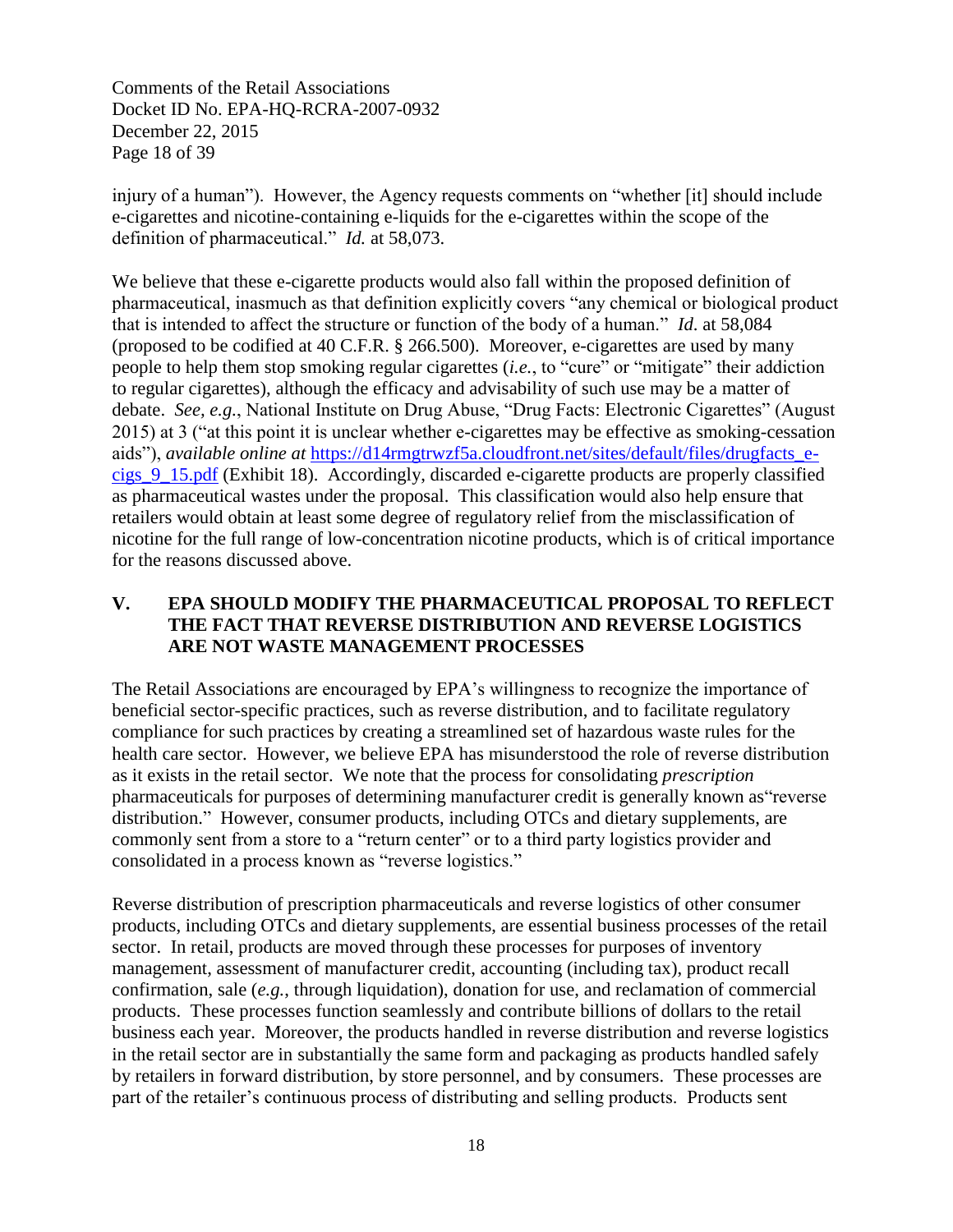Comments of the Retail Associations Docket ID No. EPA-HQ-RCRA-2007-0932 December 22, 2015 Page 19 of 39

through reverse distribution and reverse logistics are not wastes. Nor are these processes waste management.

To be clear, retailers have separate waste management systems for items that are not suitable for use, such as broken or leaking packages. Such items are not sent through reverse distribution or reverse logistics, but are segregated in the stores and sent off-site from the stores for proper waste management.

EPA's proposal to modify its policy regarding the status of pharmaceuticals in reverse distribution jeopardizes this hugely important retail process. EPA proposes to define all pharmaceuticals sent to a reverse distributor as solid wastes. *See* Pharmaceutical Proposal at 58,043 ("the decision to send a pharmaceutical to a reverse distributor is the point at which a decision has been made to discard the pharmaceutical."). However, this view is fundamentally flawed. We discuss below a few key scenarios in which pharmaceuticals going through reverse distribution or reverse logistics would not qualify as solid wastes, and thus should not be subject to any RCRA regulation, including the proposed new Subpart P.

## **A. EPA Should Clarify That Pharmaceuticals Destined for Use or Reclamation Are Not Solid Wastes Subject to the Pharmaceutical Proposal**

EPA's proposal seems to ignore the possibility that some pharmaceuticals going through reverse distribution or reverse logistics are destined to be used or reclaimed. In fact EPA, in a webinar on the proposed rule, stated that the Agency believes "little to no" redistribution of pharmaceuticals is actually occurring during reverse distribution. This is incorrect, especially considering the potential for donation to charities of OTCs and dietary supplements. As discussed below, pharmaceutical products are often destined for use/reuse or reclamation. And, in these instances, there should be no doubt that the pharmaceuticals do not qualify as solid wastes and should not be subject to any RCRA regulation, including the proposed Subpart P.

The Pharmaceutical Proposal defines "hazardous waste pharmaceutical" as a "pharmaceutical that is a solid waste, as defined in § 261.2, and is listed in part 261, subpart D, or exhibits one or more characteristics identified in part 261, subpart C." *See* Proposed 40 C.F.R. § 266.500, 80 Fed. Reg. at 58,083. Therefore, in order to fall within the scope of the Pharmaceutical Proposal, the material must first be a solid waste under the existing regulations. As discussed below, pharmaceuticals destined for reuse or reclamation are not solid wastes under such regulations.

o *Pharmaceuticals Destined for Reuse.* EPA's regulations specifically exclude from the definition of solid waste materials that will be used or reused. 40 C.F.R. § 262.2(e) (materials used or reused as effective substitutes for commercial products are not solid wastes); Letter from Sylvia K. Lowrance, Director, Office of Solid Waste, EPA, to N.G. Kaul, Director, Division of Hazardous Substances Regulation, New York State Department of Environmental Conservation, Feb. 23, 1993 (RCRA Online #11726) ("Lowrance Letter") (Exhibit 19) (materials recycled by use or reuse would not be solid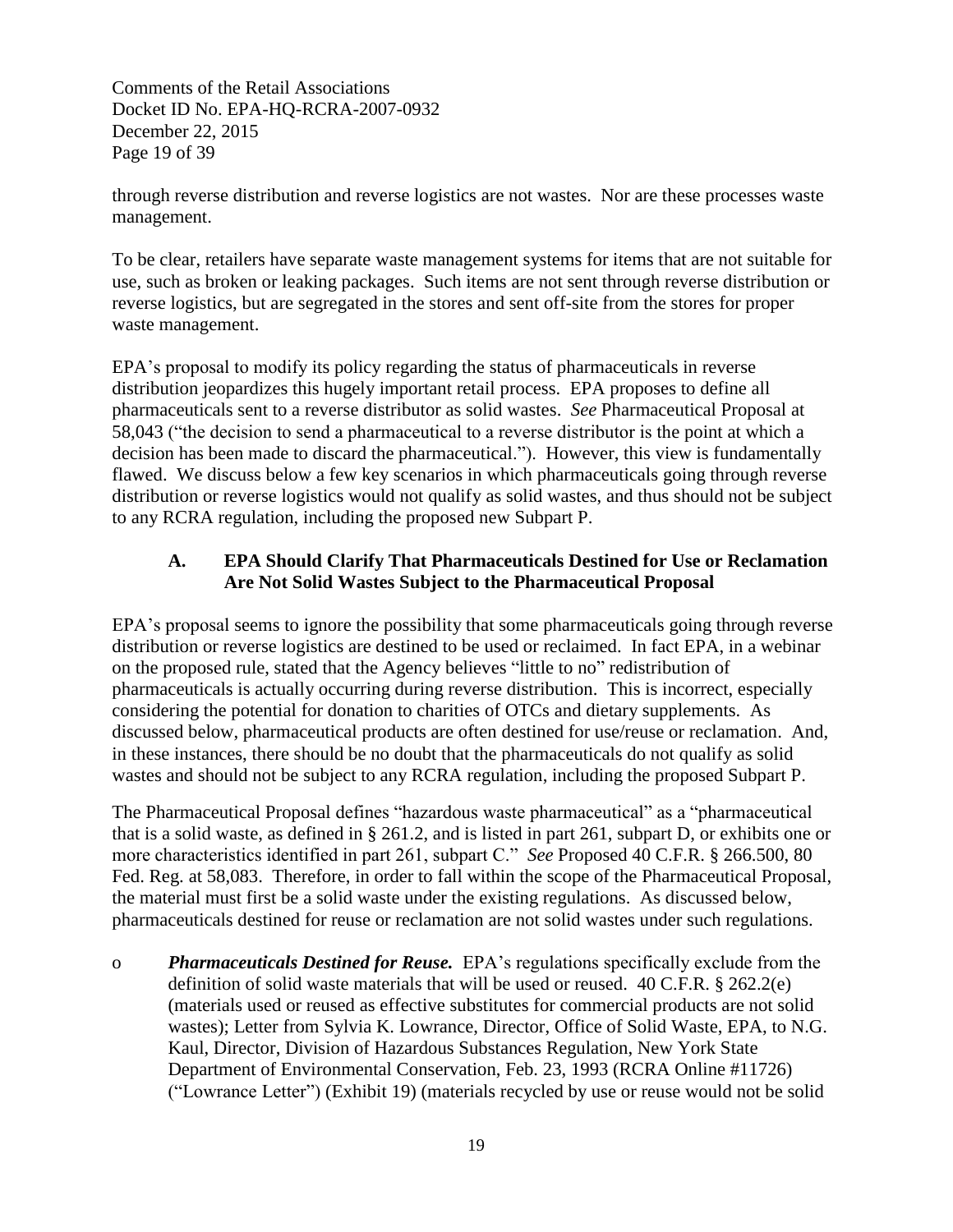Comments of the Retail Associations Docket ID No. EPA-HQ-RCRA-2007-0932 December 22, 2015 Page 20 of 39

> wastes provided they are legitimately recycled). EPA has explicitly acknowledged that "the Agency has no jurisdiction over reused [products]." *See* 67 Fed. Reg. 40,508, 40,510 (June 12, 2002) (proposal to conditionally exclude cathode ray tubes from solid waste). In fact, EPA has extolled the virtues of systems that facilitate reuse of products as a way of keeping products out of the waste management system. When discussing reuse of computers, EPA stated that reuse is "a responsible way to manage these materials, because preventing or delaying the generation of waste often conserves resources. [Reuse] extends the lives of valuable products and keeps them out of the waste management system for a longer time. Reuse also allows schools, non-profit organizations, and individual families to use equipment that they otherwise could not afford." *Id.* In the retail sector, such reuse occurs by moving products through reverse distribution and reverse logistics systems.

While the opportunities for reuse of prescription pharmaceuticals may be limited due to legal restrictions (*see* 80 Fed. Reg.at 58,043 for EPA discussion of state and federal restrictions on reuse of prescription pharmaceuticals, including controlled substances), such opportunities do exist. The Food and Drug Administration ("FDA") has stated that it "would not object to the donation of drugs that are past … the expiration date shown on the label when provided with sufficient information to show the expired lot(s) are safe and effective." *See* FDA, "Questions and Answers for the Public: Donating Drugs to International Humanitarian Relief Efforts" (2011) ("FDA Donation Guidance") at 3 (Answer to Q6) (Exhibit 20). EPA has long stated that products that are generally prohibited from sale may nevertheless not be wastes if there are still some legal avenues available for distribution. *See, e.g.*, 52 Fed. Reg. 11,319, 11,332 (April 8, 1987) (pesticide products that have had their registrations suspended or cancelled by EPA may not qualify as solid wastes to the extent that "sales to a foreign purchaser" may be legally permitted).

With respect to OTCs and dietary supplements, the state and federal restrictions cited by EPA do not restrict further distribution through sale or donation. OTCs and dietary supplements that may fall within the rule's definition of pharmaceutical include energy bars, vitamins, sunscreen, medicated shampoo, personal care items, pain relievers, cough and cold medicines, and nicotine replacement products available without a prescription. These items are regularly donated and liquidated, and reverse distribution and reverse logistics operations help maximize these opportunities. One retailer estimates that in 2013, 97.2% of the products that would exhibit a hazardous waste characteristic or be listed as hazardous and shipped from retail stores to reverse logistics centers were ultimately donated, liquidated or returned to the supplier. Another retailer estimates that 95% of the products that would be hazardous and were sent through reverse logistics were ultimately donated, liquidated or returned to the supplier.

o *Pharmaceuticals Destined for Reclamation.* EPA's regulations also specifically exclude from the definition of solid waste commercial chemical products destined for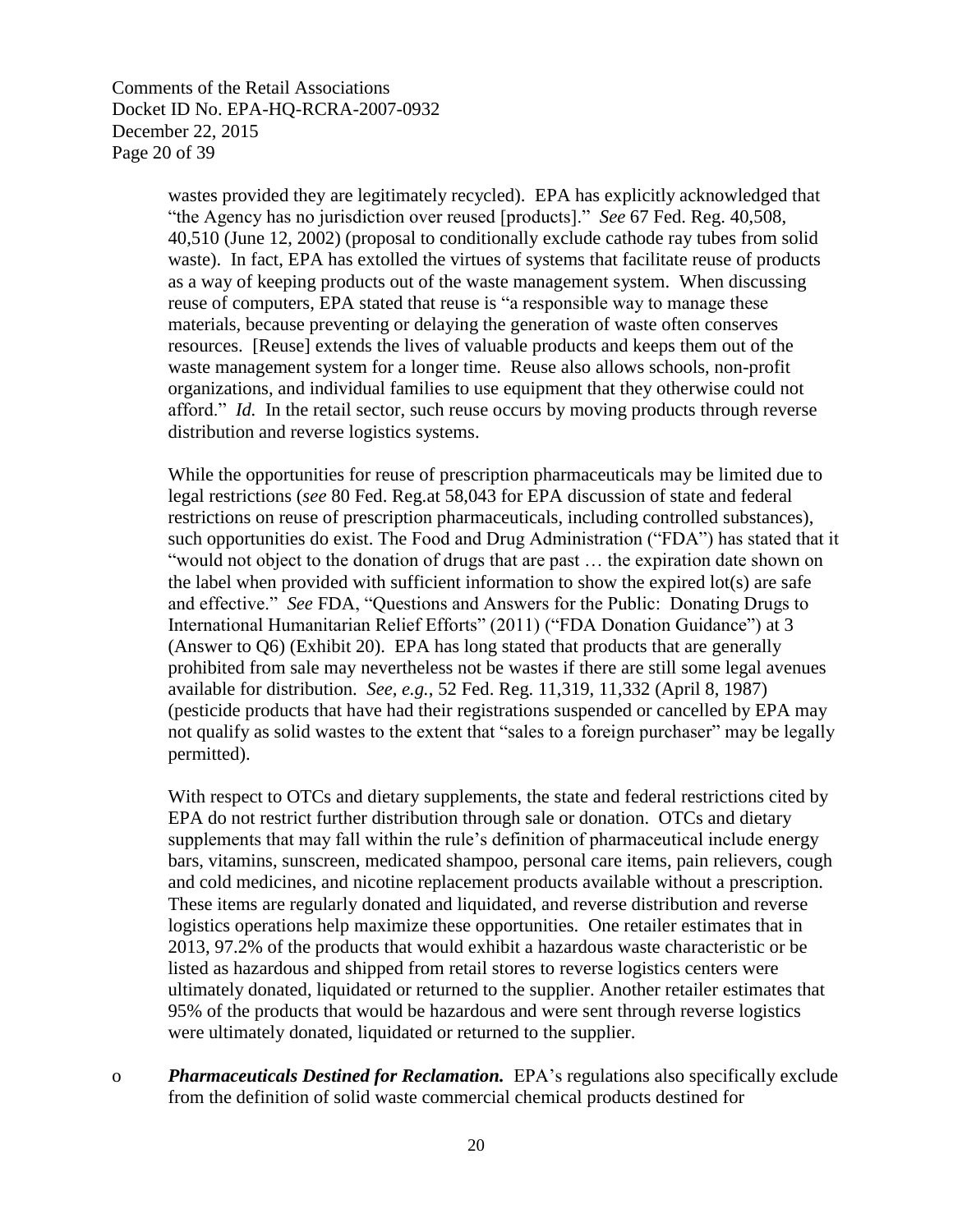Comments of the Retail Associations Docket ID No. EPA-HQ-RCRA-2007-0932 December 22, 2015 Page 21 of 39

> reclamation. 40 C.F.R.  $\S 261.2(c)(3)$  (commercial chemical products being reclaimed are not solid wastes); Lowrance Letter (commercial chemical products includes all commercial products that exhibit a hazardous waste characteristic, regardless of whether they are considered chemicals); 50 Fed. Reg. 14,216, 14,219 (April 11, 1985) ("Although we do not directly address non-listed commercial chemical products in the rules, their status would be the same as those that are listed in § 261.33"); EPA, Monthly Hotline Report, August 1996 (RCRA Online # 14012) (Exhibit 21) ("commercial chemical product" in 261.2(c)(3) includes commercial chemical products that are not listed in 261.33 but exhibit a characteristic of hazardous waste). Notably, EPA regulations do not prohibit speculative accumulation of commercial chemical products prior to reclamation. *See* 40 C.F.R. § 261.2(c)(4).

> Opportunities for reclamation of pharmaceutical products definitely exist. For example, EPA recently reviewed a process for reclamation of nicotine from unused and unsaleable smoking cessation products for sale to manufacturers of new nicotine-containing products and confirmed that "the nicotine-containing products would not be considered solid waste and thus are not subject to RCRA hazardous waste regulation when sent for [legitimate] nicotine reclamation." *See* Letter from Barnes Johnson, Director, Office and Resource Conservation and Recovery, EPA, to Scott DeMuth, Vice President, Business Development, g2 revolution, LLC (May 8, 2015) (RCRA Online 14851) (Exhibit 22). Alcohol-based OTCs may be reclaimed to recover their alcohol content. *Cf.* 40 C.F.R. § 261.6(a)(3)(i) (providing an exemption for used industrial ethyl alcohol destined for reclamation). In addition, aerosol forms of pharmaceuticals (or other pharmaceutical delivery devices) may be reclaimed for their non-pharmaceutical components (*e.g.*, metals or propellants).

Clearly, there are numerous situations where pharmaceuticals may be destined for use or reclamation. Under the current regulations, these items would not be classified as solid wastes. Accordingly, they should not be subject to any regulation, including the proposed Subpart P.

#### **B. EPA Should Not Abandon Long-Standing Guidance that Pharmaceuticals Destined for Evaluation of Potential Credit Are Not Solid Wastes**

Even in those instances where it is known that the pharmaceuticals going through a reverse distribution or reverse logistics process will ultimately be destroyed/discarded after being evaluated for potential manufacturer credit, they cannot properly be classified as solid wastes because they have not yet been discarded. As EPA acknowledges in the preamble to the proposal, this has long been the Agency's position. *See* 80 Fed. Reg. at 58,042-43. Although EPA is now proposing to change this position, it should instead reaffirm the long-standing rule.

Courts have consistently held that EPA's authority under RCRA is limited to "discarded materials." *See, e.g., American Mining Congress v. EPA*, 824 F. 2d 1177, 1178 (D.C. Cir. 1987) ("*AMC*") (ruling that EPA exceeded its authority "in seeking to bring materials that are not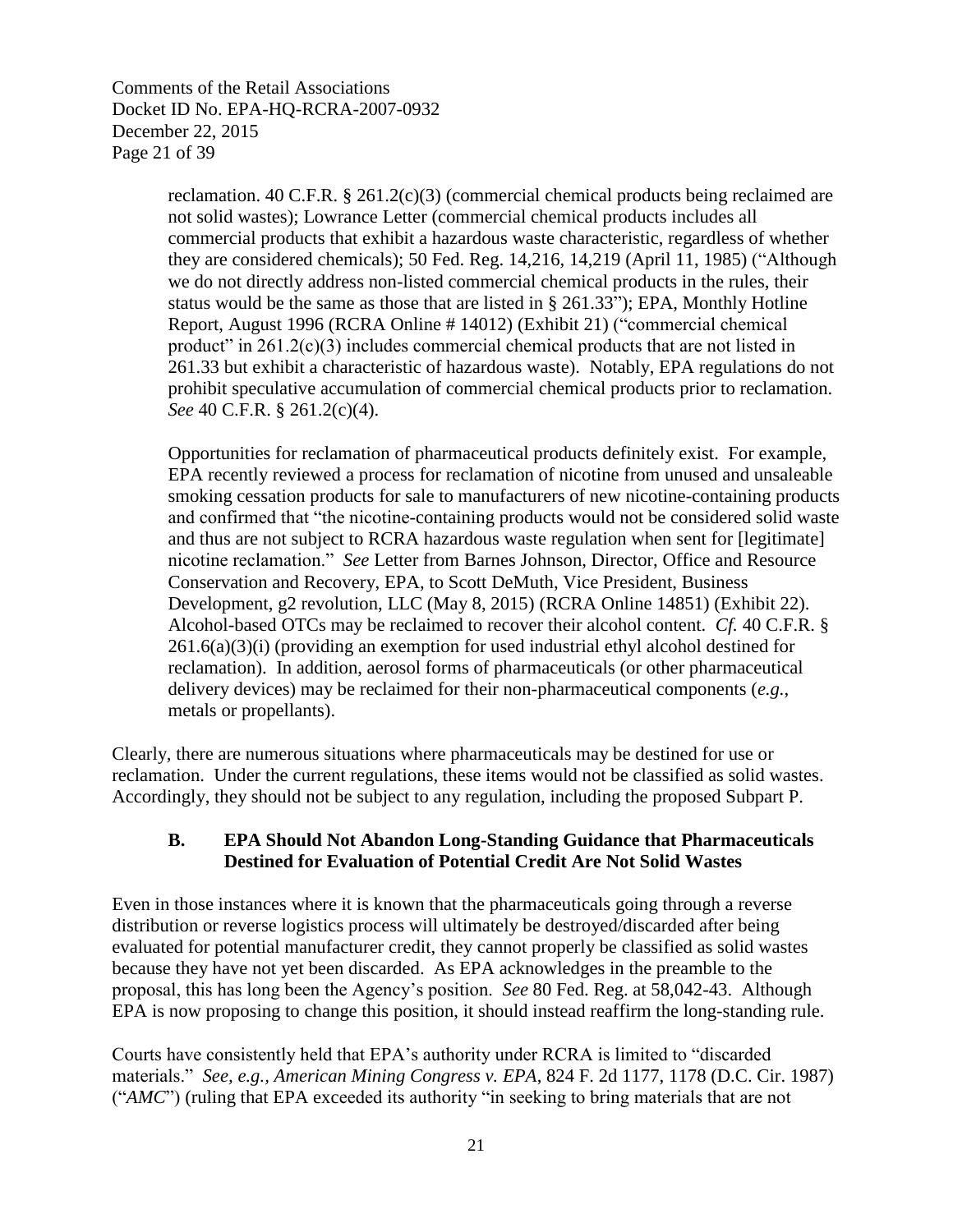Comments of the Retail Associations Docket ID No. EPA-HQ-RCRA-2007-0932 December 22, 2015 Page 22 of 39

discarded or otherwise disposed of within the compass of 'waste'"). In the present case, pharmaceuticals being sent back through reverse distribution or reverse logistics have clearly not been discarded. On the contrary, one of the main purposes of the reverse distribution and reverse logistics processes is to preserve the pharmaceuticals to maximize the potential for receiving credit. This is the opposite of discard. Although it might be clear in some cases (as we are hypothesizing in this section) that the pharmaceuticals will eventually be discarded after the decision on credit has been completed, that does not mean that the pharmaceuticals have already been discarded on their way to the place where the decision on credit will be made. Even EPA recognizes that store personnel are not making the decision regarding discard. *See* 80 Fed. Reg. at 58,022-23 (discussing that health care facility employees are not capable of knowing at a given time what the manufacturer's policy dictates). Clearly, while the pharmaceuticals are in transit to that place and before credit has been assessed, they are still in use by the retailer and have not yet been discarded. *See AMC* at 1190 (materials that are still in use by the generating industry "are not yet part of the waste disposal problem."); *see also Association of Battery Recyclers, Inc. v. U.S. EPA*, 208 F.3d 1047 (D.C. Cir. 2000) (reaffirming *AMC* and finding that storage prior to use does not render the materials discarded). In the case of reverse distribution and reverse logistics, the products are still part of a continuous loop of product distribution that is fundamental to the retail business.

In light of the above, a reversal of policy by EPA on this issue would be an unlawful attempt to extend the Agency's authority to materials that are not discarded. Such a move would also be inconsistent with, and call into question, EPA's long-standing guidance on several closely related issues. For example, the Agency has stated that explosives and related materials seized by the Bureau of Alcohol, Tobacco, and Firearms ("BATF") are not solid wastes while being held as evidence – even if it us known that they will eventually be destroyed/discarded – but rather "become waste when the court (or BATF) no longer has any use for them (*i.e.*, when no longer needed for evidence …)." *See* Letter from Sylvia K. Lowrance, Director, Office of Solid Waste, EPA, to Phillip C. McGuire, Associate Director, Law Enforcement, BATF (August 11, 1988) (RCRA Online #11363) (Exhibit 23) ("When explosives are stored pending judicial proceedings, they are not subject to the hazardous waste regulations. However, when they are to be discarded, the become waste. At that point, RCRA requirements … become applicable"). Similarly, EPA has stated that at testing ranges for military munitions, "unexploded ordnance … would not be a solid waste if shipped off-range for further evaluation" (*e.g.*, to determine why it did not detonate as intended). *See* 62 Fed. Reg. 6622, 6628 (February 12, 1997). In both instances, the materials have vital information value that is being preserved such that the materials are not yet discarded, and are not yet solid wastes, notwithstanding the fact that they will eventually be destroyed/disposed. The same is true for the pharmaceuticals being sent for a determination of potential manufacturer credit, or that have other valuable information (*e.g.*, information needed for tax/accounting purposes, confirmation of product recalls, or as evidence in a contractual dispute or tort action).

#### **C. Pharmaceuticals Sent for Evaluation of Potential Use/Reuse or Reclamation Options Should Not Be Classified as Solid Wastes**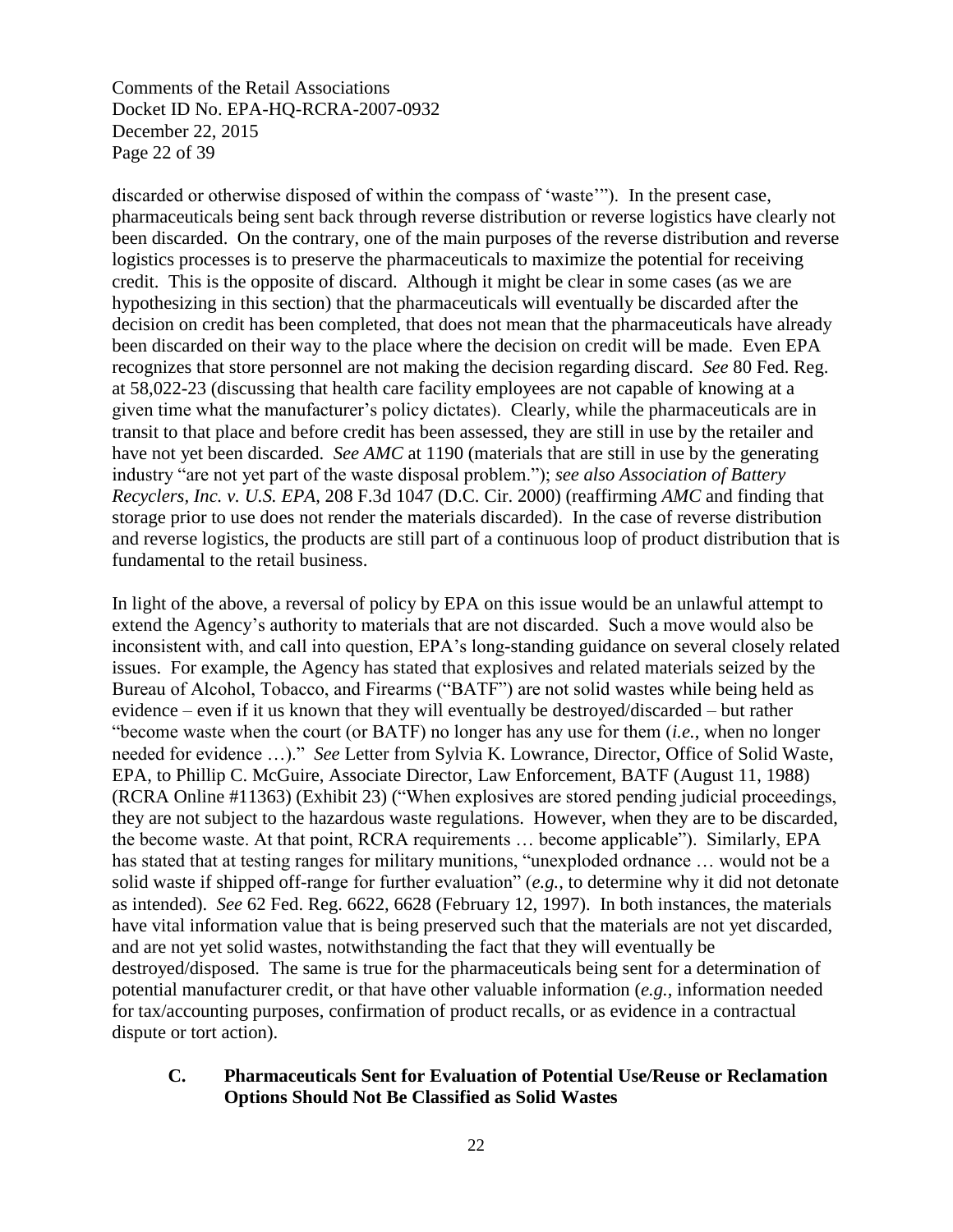Comments of the Retail Associations Docket ID No. EPA-HQ-RCRA-2007-0932 December 22, 2015 Page 23 of 39

Even if EPA decides, despite the discussion above, to change its long-standing policy and declare that pharmaceuticals going through a reverse distribution/logistics process are solid wastes if it is *known* that they will ultimately be destroyed/discarded after being evaluated for potential manufacturer credit, that would generally not be determinative of the status of the pharmaceuticals, since in most, if not all, situations, there may still be viable use/reuse or reclamation options other than destruction/discard available (as discussed previously). Of course, the extent to which the non-waste options are available will vary from product to product. However, EPA cannot make a blanket rule that all pharmaceuticals going through reverse distribution/logistics are solid wastes.

Indeed, it would be environmentally counterproductive to classify pharmaceuticals as solid wastes whenever there is a chance – even a significant or substantial chance – that they will ultimately be disposed. In many instances, particularly for OTCs and dietary supplements, the materials are sent through reverse distribution or reverse logistics not for potential manufacturer credit, but to determine whether they can be used/reused or reclaimed. Health care facilities do not have the specialized knowledge necessary to make these determinations. That is what the reverse distribution and reverse logistics facilities are deigned to do. If all items with the potential to be discarded are classified as solid wastes, the healthcare facilities will have no choice but to handle all of the items as wastes, thus foreclosing any use/reuse or reclamation options. The same would be true if EPA were to try to establish some standard for deciding which pharmaceuticals are wastes, such as if there is more than a 50% chance that the items will be destroyed/disposed, since the healthcare facilities would not be in a position to determine when the threshold would or would not be exceeded. In other contexts, EPA has stated that when a person does not have the specialized knowledge necessary to determine what will happen to a product, he/she should not be subject to regulation as a hazardous waste generator. *See, e.g.*, 67 Fed. Reg. 40,508, 40,511 (June 12, 2002) ("Because the typical original user [of a CRT] usually lacks the specialized knowledge needed to decide the future of a CRT, … we do not consider a user sending a CRT … for potential reuse to be a RCRA generator"). The Agency should take a similar approach here, and declare that pharmaceuticals sent for evaluation of potential use/reuse or reclamation options are not solid wastes, and thus are not subject to RCRA regulation, including the requirements of the Pharmaceutical Proposal.

#### **D. EPA Should Provide a Simple Rule for Unsold/Returned Products in Good Condition Sent Through Reverse Distribution/Reverse Logistics for Evaluation**

Given that retailers are sending products, not wastes, through reverse distribution and reverse logistics, the Retail Associations request that EPA establish a simple rule for retailers using reverse distribution and reverse logistics. In particular, EPA should either clarify in the preamble or create an exclusion in 40 CFR § 261.4(a) that unsold/returned products that are in good condition (*i.e.*, not leaking) and sent by a retailer through reverse distribution or reverse logistics for evaluation of use/reuse or reclamation are not solid wastes and, thus, would not be subject to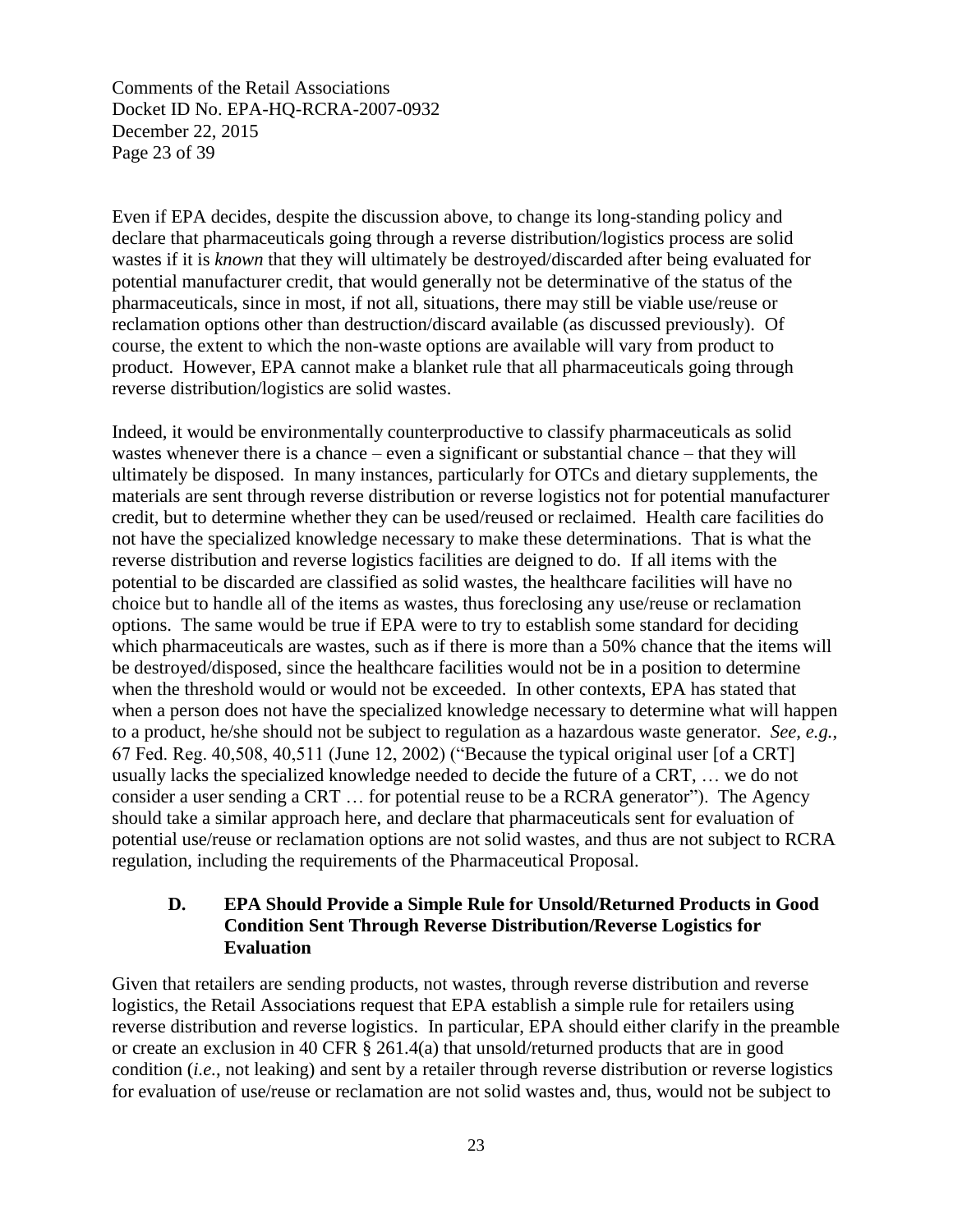Comments of the Retail Associations Docket ID No. EPA-HQ-RCRA-2007-0932 December 22, 2015 Page 24 of 39

RCRA regulation, including the proposed Subpart P. A simple rule of this type is essential given that retail employees, and retail companies in general, commonly do not know the ultimate disposition of the pharmaceutical products they send through reverse distribution/logistics. *See, e.g.*, 80 Fed. Reg. at 58,022-23 (noting that health care facility employees are not capable of knowing at a given time what the manufacturer's policy dictates).

As a practical matter, such a rule would not be significantly different from the proposed requirements for health care facilities managing potentially creditable pharmaceuticals under Subpart P. These requirements are mostly limited to advance notification and recordkeeping. *See* Proposed §§ 266.503, 266.509. Because retailers are in the business of distributing and selling products, they are already carefully tracking products in reverse distribution and reverse logistics through existing inventory and accounting practices. So, EPA's proposed requirements in this regard are unnecessary, even if these products were deemed to be wastes.

Additional EPA requirements for health care facilities, such as export and import requirements should not apply to products in reverse distribution and reverse logistics. *See* Proposed § 266.509(d)-(e). Other regulatory agencies have jurisdiction over export and import of pharmaceutical products. As discussed above, the FDA has specifically stated that it would allow export of even expired pharmaceuticals, if the drugs are still safe and effective. *See* FDA Donation Guidance at 3 (Answer to Q6).

Finally, the stringent requirements for reverse distributors in the proposed Subpart P should not apply to unsold/returned products in good condition when sent for evaluation for use/reuse or reclamation. As previously discussed, retailers are in the business of distributing and selling products. Reverse distribution and reverse logistics are continuous parts of the processes of distribution and sale. Significant amounts of products are resold or donated as a result of the evaluation processes performed by reverse distributors and reverse logistics providers. Declaring these products as "wastes" prior to that evaluation process has the adverse consequence of shifting these otherwise useful products into the waste management system. This result would be antithetical to EPA's stated preference for reuse whenever possible. *See* 67 Fed. Reg. at 40,510 (reuse "extends the lives of valuable products and keeps them out of the waste management system for a longer time. Reuse also allows schools, non-profit organizations, and individual families to use [products] that they otherwise could not afford.") Accordingly, the Retail Associations request that EPA either clarify in the preamble or create an exclusion in 40 CFR § 261.4(a) that unsold/returned products that are in good condition (*i.e.*, not leaking) and sent by a retailer through reverse distribution or reverse logistics for evaluation of use/reuse or reclamation are not solid wastes and, thus, would not be subject to RCRA regulation, including the proposed Subpart P.

## **VI. REQUIREMENTS FOR REVERSE DISTRIBUTORS ARE OVERLY BURDENSOME**

EPA is proposing to impose on pharmaceutical reverse distributors the same or in some cases more stringent reporting and other requirements than would apply to fully regulated hazardous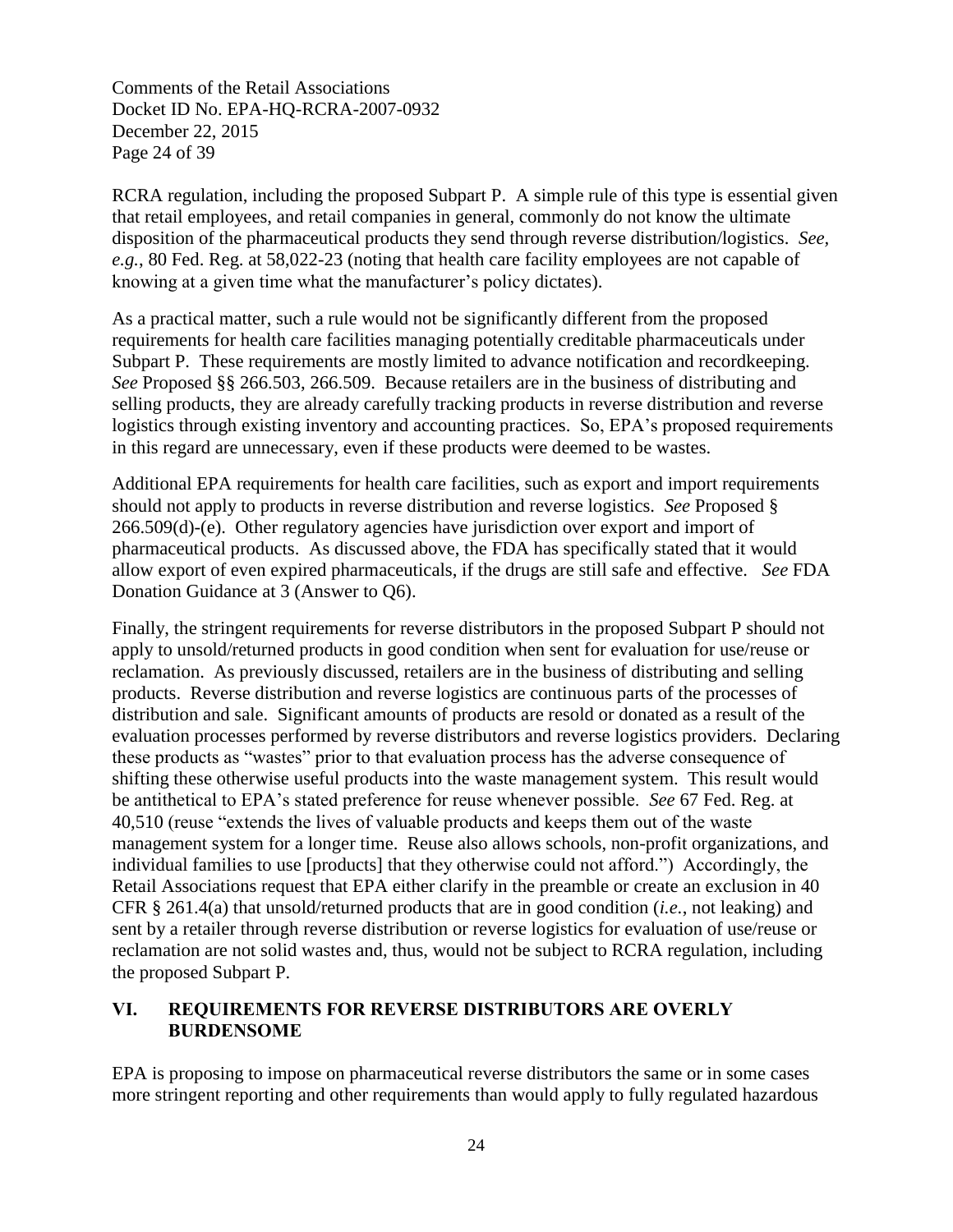Comments of the Retail Associations Docket ID No. EPA-HQ-RCRA-2007-0932 December 22, 2015 Page 25 of 39

waste treatment, storage and disposal facilities ("TSDFs") and large quantity generators ("LQGs"), regardless of the amount of hazardous waste actually handled by pharmaceutical reverse distributors. For example, a reverse distributor receiving three tablets of a RCRA-listed pharmaceutical in a year would be subject to more stringent requirements in some respects than a TSDF receiving 3 tons of hazardous waste per week or an LQG generating 3 tons of hazardous waste in a month. Such stringent requirements are simply not warranted for these pharmaceuticals, which even EPA admits pose considerably less risks than other hazardous wastes, given their packaging, volumes, and value to the parties involved. EPA recognizes "the value of the potentially creditable pharmaceuticals creates an incentive for proper management and the risk of release is low." *See* 80 Fed. Reg. at 58,061. The Retail Associations request that EPA reconsider the requirements for reverse distributors and tailor them appropriately to the limited risks posed by pharmaceutical wastes.

In particular, the Pharmaceutical Proposal would subject reverse distributors to the following requirements:

- o **Unauthorized Waste Reports.** Proposed § 266.510(a)(8)(i) would require pharmaceutical reverse distributors that receive a shipment from a healthcare facility that includes non-creditable hazardous waste pharmaceuticals or non-pharmaceutical hazardous wastes to submit an unauthorized waste report to the EPA Regional Administrator within 15 days of receiving the hazardous waste. The pharmaceutical reverse distributor must also send a copy of the unauthorized hazardous waste report to the healthcare facility that sent the unauthorized hazardous waste. EPA requires the same of a fully regulated TSDF. *See* 40 C.F.R. §§ 265.76. The proposed § 266.510(a)(8)(i) would be even more stringent than the TSDF requirements because it would require reporting even if the waste received was from a CESQG that is voluntarily taking advantage of the Subpart P regime for pharmaceuticals.
- o **Biennial Reports.** Proposed § 266.510(c)(9) would require pharmaceutical reverse distributors to develop and submit biennial reports for evaluated hazardous waste pharmaceuticals sent off-site, regardless of the amount of hazardous waste involved. *See*  Proposed  $\S 266.510(c)(9)$ . EPA requires fully regulated TSDFs to prepare and submit biennial reports. *See* 40 C.F.R. § 265.75. The proposed § 266.510(b)(9) requirement for biennial reports from reverse distributors would be more stringent than the TSDF requirements because it would require reporting even if the wastes received by a reverse distributor were exclusively from CESQGs voluntarily taking advantage of the Subpart P regime for pharmaceuticals. It would also be more stringent than LQG requirements, where generators of hazardous waste are only required to submit a biennial report if they generate 1000 kg in a given month or accumulate 6000 kg at a given time. *See* 40 C.F.R. § 262.41 (biennial reporting requirement) and § 261.44 (exempting SQGs from this requirement).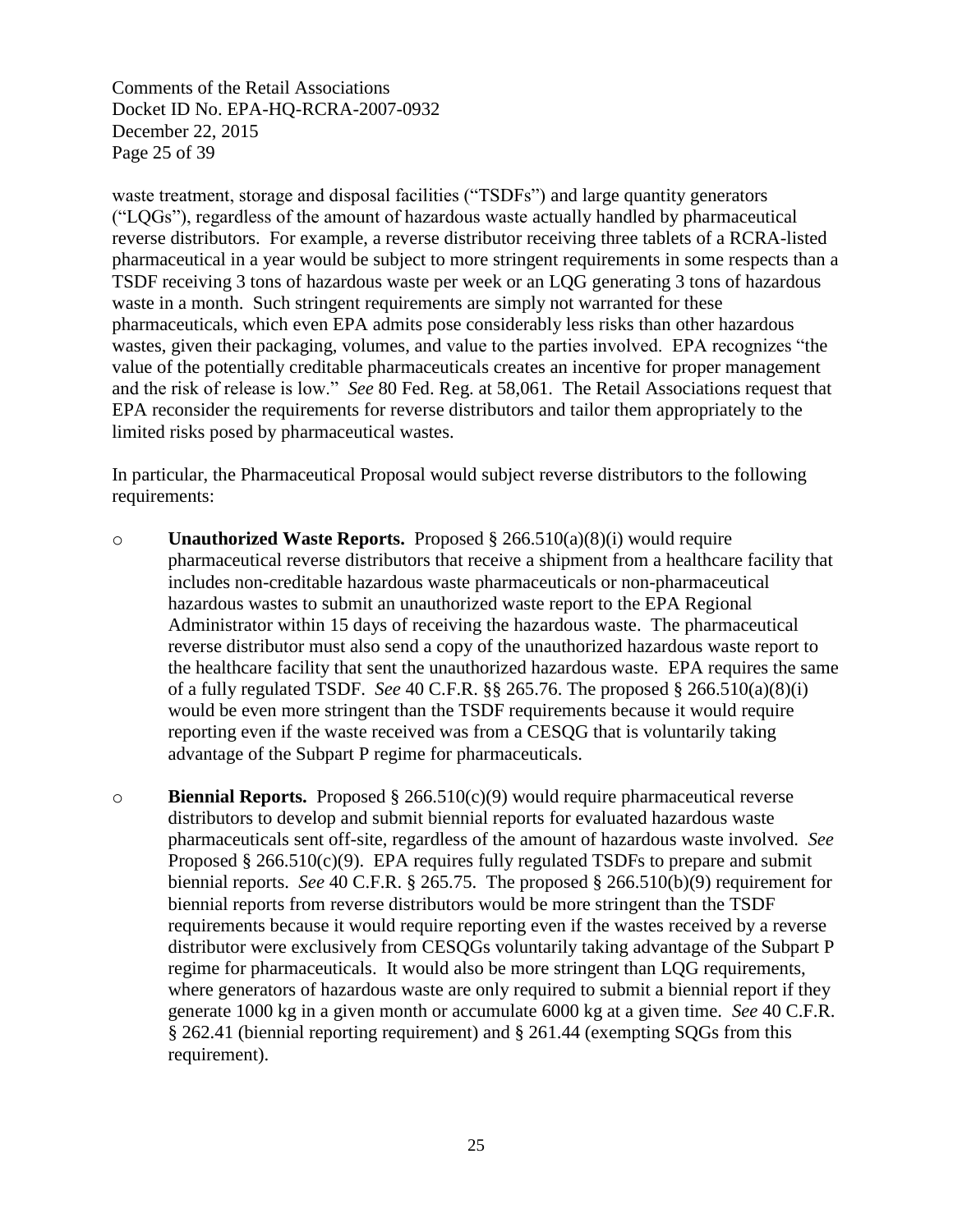Comments of the Retail Associations Docket ID No. EPA-HQ-RCRA-2007-0932 December 22, 2015 Page 26 of 39

- o **Contingency Plans**. Proposed § 266.510(a)(6) would require pharmaceutical reverse distributors to develop and maintain contingency plans and emergency procedures, regardless of the amount of hazardous waste actually handled by the facility. EPA requires fully regulated TSDFs to develop and maintain contingency plans and emergency procedures. *See* 40 C.F.R. Part 265, subpart D. The proposed § 266.510(a)(10) requirement for contingency plans from reverse distributors would be more stringent than the TSDF requirements because it would require reporting even if the wastes received by a reverse distributor were exclusively from CESQGs voluntarily taking advantage of the Subpart P regime for pharmaceuticals. It would also be more stringent than LQG requirements, where generators of hazardous waste are only required to develop and maintain contingency plans if they generate 1000 kg in a given month. *See* 40 C.F.R. § 262.34(a)(4) (incorporating the contingency plan and emergency procedure requirements in 40 C.F.R. Part 265, Subpart D, into the LQG rules) and § 262.34(d) (imposing different emergency procedure requirements – not including a contingency plan requirement – for SQGs).
- o **On-Site Accumulation.** Proposed § 266.510(a)(4) and § 266.510 (a)(10) would allow pharmaceutical reverse distributors to accumulate evaluated hazardous waste pharmaceuticals for only 69 days after the period for credit allocation has expired, regardless of the amount of hazardous wastes handled by the facility. This is less than the 90 days allowed for LQGs generating at least 1000 kg per month and significantly less than the 180 days (or 270 days in some instances) allowed for SQGs generating at least 100 kg per month of hazardous wastes. *See* 40 C.F.R. § 262.34.
- o **Security.** Proposed § 266.510(a)(3) would require reverse distributors to meet the same security requirements imposed on TSDFs under 40 C.F.R. § 265.14 and LQGs under 40 C.F.R. § 262.34, regardless of the amount of hazardous waste pharmaceuticals received by the reverse distributor. These security requirements would be more stringent than the TSDF requirements because they would require the security measures even if the wastes received by a reverse distributor were exclusively from CESQGs voluntarily taking advantage of the Subpart P regime for pharmaceuticals. They would also be more stringent than LQG requirements, where generators of hazardous waste are only required to meet these security requirements if they generate more than 1000 kg in a given month.

This regime for pharmaceutical reverse distributors is excessive and cannot be justified. EPA itself states that it "is not aware of any incidents of mismanagement resulting in environmental harm or releases of hazardous waste pharmaceuticals by reverse distributors." 80 Fed. Reg. at 58,061. Moreover, EPA recognizes that reverse distributors have every incentive to handle incoming pharmaceuticals carefully because of their value. *See* 80 Fed. Reg. at 58,060 (recognizing incentive for careful handling, citing value estimated by one retailer at \$1 billion a year). As for evaluated pharmaceuticals, EPA also recognizes that these pharmaceuticals "generally present a low risk of release to the environment as they typically are still in the manufacturer's packaging." *Id.*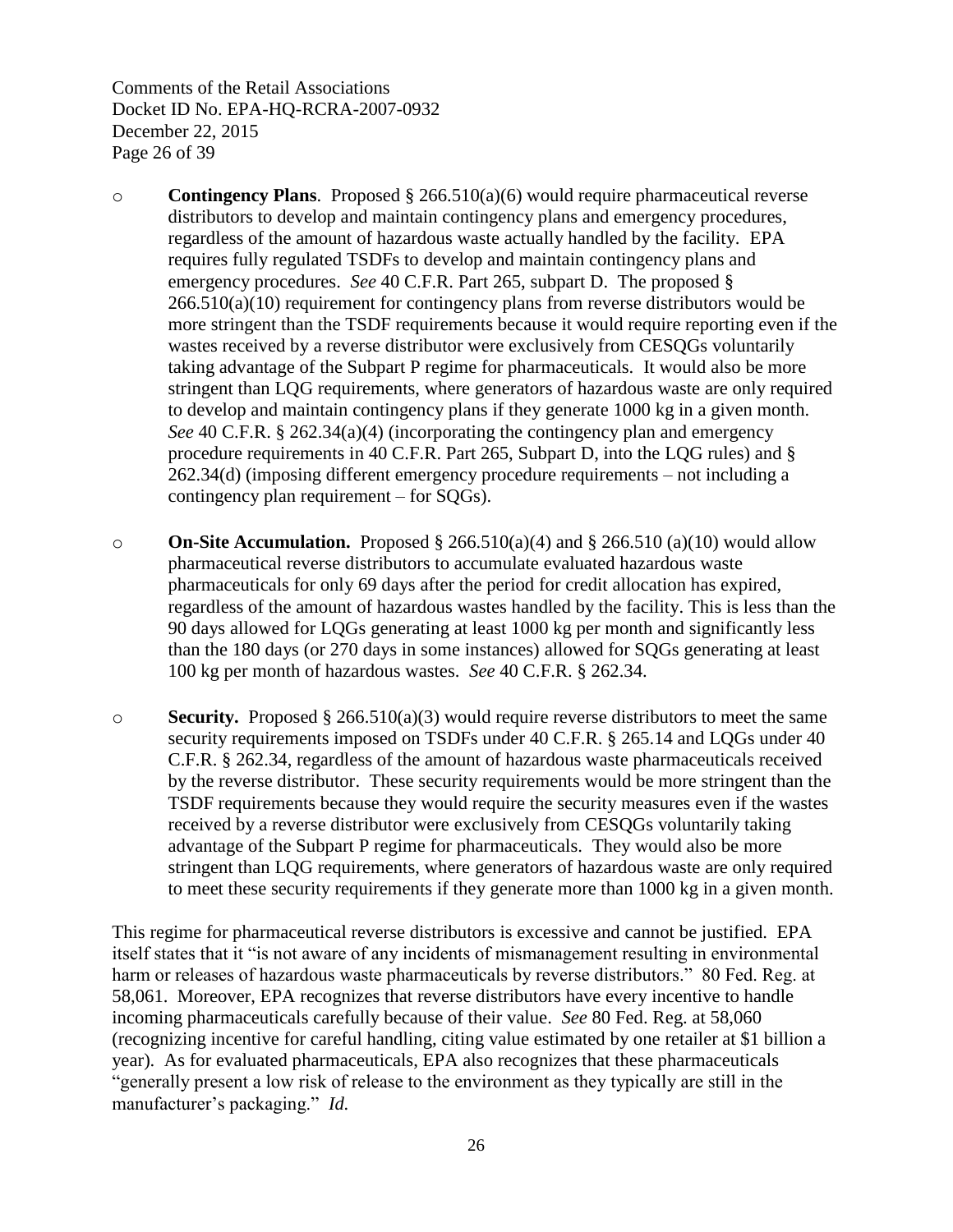Comments of the Retail Associations Docket ID No. EPA-HQ-RCRA-2007-0932 December 22, 2015 Page 27 of 39

The heightened measures imposed on pharmaceutical reverse distributors in the Pharmaceutical Proposal may relate to EPA's expressed change in policy that all pharmaceuticals sent through reverse distribution are wastes when sent from health care facilities. As discussed above in Section V, the Retail Associations disagree strongly and assert that the vast majority of pharmaceuticals in reverse distribution or reverse logistics are non-wastes. And even if they were wastes, there is no basis for subjecting them more stringent requirements than if they were handled at TSDFs and LQGs, particularly in light of the fact that they pose considerably less risks than other hazardous wastes, given their packaging, volumes, and value to the parties involved. Because the pharmaceuticals are in substantially the same form, quantity, and packaging as products handled safely by retailers in forward distribution, by store personnel, and by consumers, reverse distribution simply does not warrant these extremely stringent requirements.

As previously discussed, maintaining the existing reverse distribution system is best for protecting the environment and human health because reverse distributors have specialized staff to characterize and handle pharmaceutical wastes appropriately. Imposing TSDF requirements for reverse distributors would discourage use of reverse distributors by the increasing costs associated with using reverse distributors. EPA has not adequately justified why imposing onerous requirements on reverse distributors is necessary. As previously explained, the Retail Associations believe reverse distribution results in overall public benefit including both minimizing waste generation by encouraging donation, liquidation and reclamation as well as relying on the expertise of reverse distributors to properly handle pharmaceuticals that become wastes.

The Retail Associations request that EPA tailor the requirements for reverse distributors to the nature and volumes of the pharmaceuticals being handled. In particular, we propose that EPA replace the proposed requirements for unauthorized waste reports ( $\S$  266.510(a)(8)(i)), biennial reports (§ 266.510(c)(9)), contingency plans (§ 266.510(a)(6)), on-site accumulation (§  $266.510(a)(4)$  and § 266.510 (a)(10)), and security (§ 266.510(a)(3)) with the following:

o *Revised* **Unauthorized Waste Reports.** Reverse distributors would document any amount of non-pharmaceutical hazardous waste received from a health care facility and communicate such receipt to the health care facility. This would create a record of every unauthorized shipment, which would be available to EPA upon inspection or request. Reverse distributors would then report to EPA receipt of non-pharmaceutical hazardous waste if the amount received from a single health care facility in a calendar month exceeds 100 kg. Thus, EPA would be directly informed when the amount of unauthorized shipments reaches more than a de minimis amount. Reporting should not be required for receiving non-creditable hazardous waste pharmaceuticals. As EPA recognizes, manufacturer policies determine creditworthiness, these policies can change frequently, and store personnel do not know at any given time whether the pharmaceuticals they are sending to a reverse distributor will be eligible for credit. *See*  80 Fed. Reg. at 58,022-23. It makes no sense for health care facilities to be penalized for sending non-creditable pharmaceuticals to reverse distributors when the health care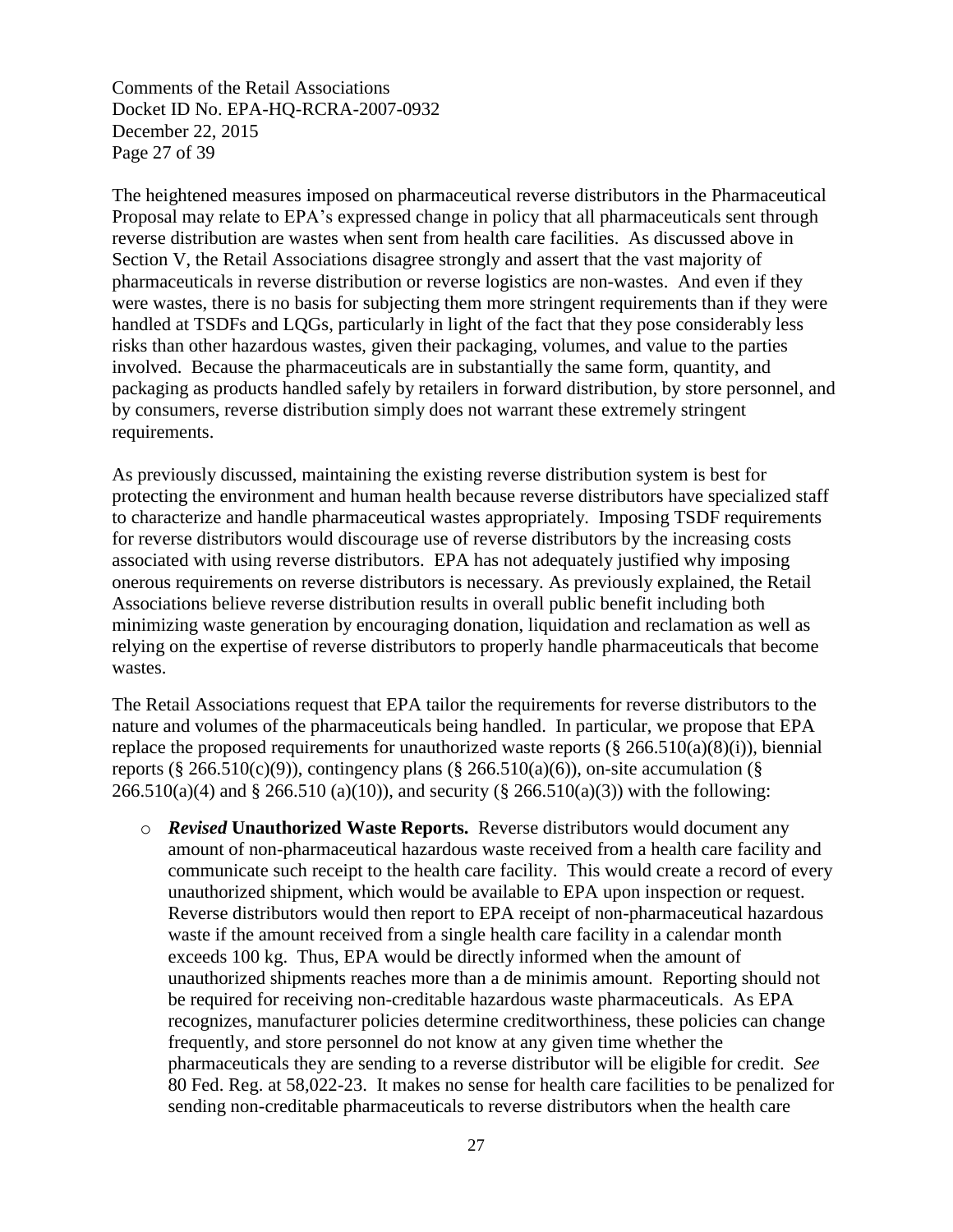Comments of the Retail Associations Docket ID No. EPA-HQ-RCRA-2007-0932 December 22, 2015 Page 28 of 39

> facilities, as even EPA admits, are not capable of evaluating creditworthiness based on the ever-changing manufacturer policies.

- o *Revised* **Biennial Reports.** Reverse distributors would submit a biennial report only if 1000 kg of hazardous waste is evaluated or received per month, or if 6000 kg of hazardous waste is accumulated at any given time. We believe using these LQG thresholds is sufficient because the biennial report is not necessary for EPA for keep tabs on which facilities are operating as reverse distributors. EPA will have received notification of a facility's status as a pharmaceutical reverse distributor under proposed  $\S266.510(a)(1)$ . Also, the record keeping requirements in proposed  $\S266.510(a)(2)$  are sufficient for tracking the identities and quantities of pharmaceuticals handled by reverse distributors.
- o *Revised* **Contingency Plans.** Reverse distributors would develop and maintain a contingency plan under 40 C.F.R. Part 265, subpart D, only if 1000 kg of hazardous waste is evaluated or received per month, or if 6000 kg of hazardous waste is accumulated at any given time, which is the threshold for hazardous waste generators to develop and maintain contingency plans. EPA has already determined a contingency plan is not necessary if a facility is handling fewer than these volumes of hazardous waste as a SQG. The nature and value of pharmaceutical wastes does not warrant a more stringent requirement.
- o *Revised* **On-site Accumulation.** Reverse distributors would have one year to accumulate potentially creditable and evaluated hazardous waste pharmaceuticals on-site, exclusive of the evaluation period. The proposed 90 day limit is insufficient, given existing sector practices. Vendor credits for some pharmaceuticals will not issue until the pharmaceutical's expiration date or within one year after the expiration date, so a 90-day accumulation limit would undermine the functionality of the reverse distribution system. A one year accumulation limit is sufficiently protective of human health and the environment in this case where EPA has recognized that there is a low risk of release of these pharmaceuticals to the environment. In fact, EPA has proposed a one year accumulation period for health care facilities accumulating non-creditable hazardous waste pharmaceuticals, even though such health care facilities would be subject to even less stringent management standards than reverse distributors. *See* Proposed § 266.502(f). We also note that universal waste handlers are generally allowed to accumulate universal wastes that they generate or receive from offsite for one year (or even longer in some cases). *See, e.g.,* 40 C.F.R. § 273.35 (accumulation time limits for large quantity handlers of universal wastes).
- o *Revised Security.*The security requirements should be removed in their entirety because they are duplicative of other requirements imposed on reverse distributors of prescription pharmaceuticals and simply not necessary for OTCs and dietary supplements. Facilities handling prescription pharmaceuticals are already subject to security requirements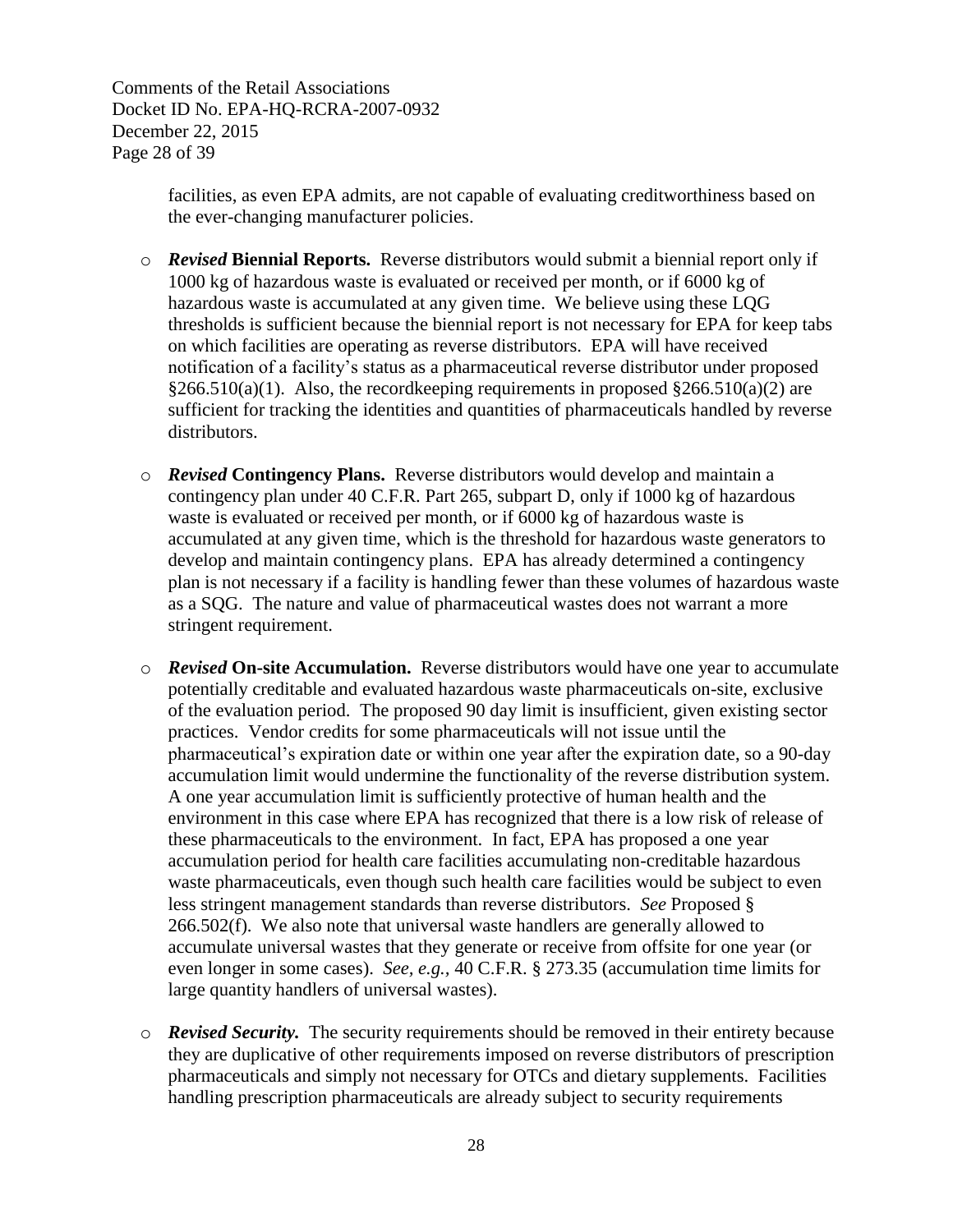Comments of the Retail Associations Docket ID No. EPA-HQ-RCRA-2007-0932 December 22, 2015 Page 29 of 39

> imposed by state Boards of Pharmacy and, in the case of controlled substances, federal security requirements imposed by the DEA. EPA has not demonstrated that additional security measures are necessary to protect the environment or human health. For OTCs and dietary supplements, the security requirements are particularly burdensome and unnecessary, as retailers and reverse distributors have every incentive to secure their inventory and prevent product losses.

## **VII. EPA SHOULD SUBSTANTIALLY MODIFY THE PROPOSED LDR REQUIREMENTS FOR PHARMACEUTICAL WASTES**

The Pharmaceutical Proposal would require both health care facilities and pharmaceutical reverse distributors to comply with EPA's LDR regulations, and in particular 40 C.F.R. § 268.7(a). *See* Proposed 40 C.F.R. § 266.502(g) (LDR for health care facilities sending off-site non-creditable hazardous waste pharmaceuticals);  $\S$  266.510(c)(8) (LDR for pharmaceutical reverse distributors sending off-site evaluated hazardous waste pharmaceuticals). In addition, the Pharmaceutical Proposal would require health care facilities accumulating non-creditable hazardous waste pharmaceuticals to segregate those hazardous waste pharmaceuticals that are purportedly prohibited from being combusted due to the dilution prohibition in 40 C.F.R. § 268.3(c). *See* Proposed § 266.502(d)(4). These proposed requirements are problematic in several respects, each of which is discussed separately below.

#### **A. EPA Should Provide Relief from the Requirement to Identify Waste Codes for Hazardous Waste Pharmaceuticals on LDR Notification Forms**

EPA has proposed to provide relief to health care facilities managing non-creditable hazardous waste pharmaceuticals from the burden of assigning hazardous waste codes, for example on hazardous waste manifests. *See* Proposed § 266.508(a)(2)(i). The Agency based this proposal on the unique challenges health care facilities face in making hazardous waste determinations. *See* 80 Fed. Reg. at 58,018 ("The combination of having thousands of different pharmaceutical products and little expertise in hazardous waste regulations makes it difficult for healthcare workers to make appropriate hazardous waste determinations when pharmaceuticals are disposed."). Given these challenges, EPA has proposed to allow health care facilities to manage hazardous and non-hazardous pharmaceutical wastes together and thereby relieve health care facilities of the burden of making individual hazardous waste determinations. *See* 80 Fed. Reg. at 58,032 ("However, health care facilities may choose to manage all of their pharmaceutical wastes as hazardous, and thus, if a health care facility chooses this approach, they would not need to make individual hazardous waste determinations, but would have made a generic decision that all of their waste pharmaceuticals are hazardous and manage them as hazardous waste pharmaceuticals in accordance with the proposed requirements in 40 C.F.R. part 266, subpart P.").

However, EPA also states that heath care facilities must comply with the LDR notification requirements in 40 C.F.R. § 268.7(a), which explicitly require that LDR notices include waste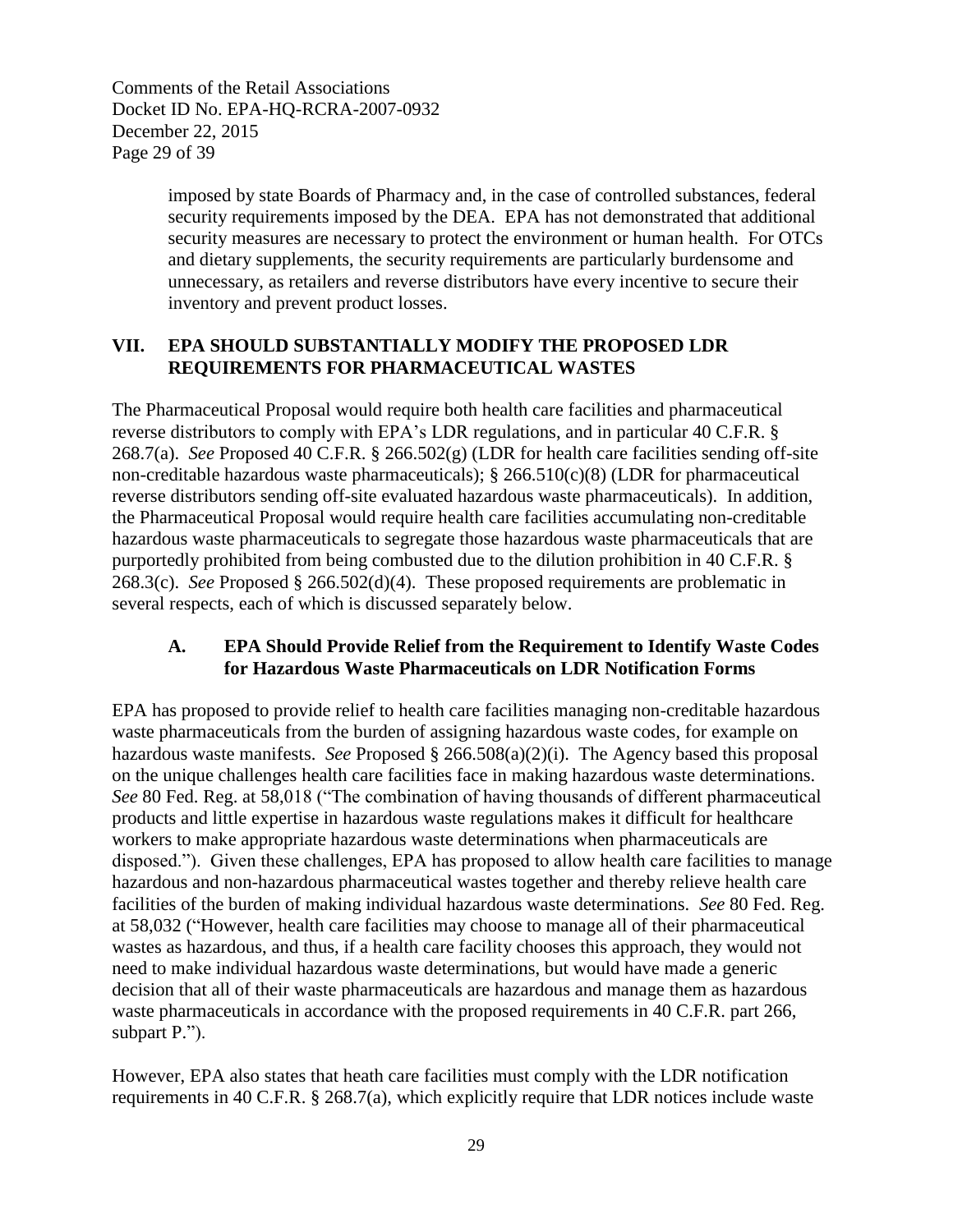Comments of the Retail Associations Docket ID No. EPA-HQ-RCRA-2007-0932 December 22, 2015 Page 30 of 39

codes. *See* 40 C.F.R. § 268.7(a)(2). This may have been an oversight by the Agency. In any event, it is imperative that the LDR notice provision be modified to waive the waste code requirement for hazardous waste pharmaceuticals. Otherwise, the relief being touted by EPA would be meaningless.

## **B. EPA Should Establish an Alternative LDR Treatment Standard of Combustion for Organic Hazardous Waste Pharmaceuticals**

EPA has stated that, although organic hazardous waste pharmaceuticals may all be incinerated, the resulting ash would always have to be tested for seven specific organic pharmaceutical constituents, because (a) the LDR treatment standards for those constituents are numerical, and (b) the manifests from the health care facilities would not specify whether the waste codes for those constituents were present. *See* 80 Fed. Reg. at 58,038. The Retail Associations urge EPA to abandon this approach in favor of an approach similar to one discussed as a possible alternative in the preamble, namely specifying combustion as a permissible alternative treatment standard for organic hazardous waste pharmaceuticals.

This approach would be protective of human health and the environment, and satisfy the statutory requirements for LDR treatment standards, since the numerical treatment standards are already based on combustion. As EPA notes, the only reason that the treatment standards for the seven constituents were established as numerical treatment standards is that the Agency generally prefers numerical standards to specified technologies "in order to allow maximum flexibility." *Id.* at 58,039. In this instance, however, the numerical treatment standards are actually reducing flexibility, unnecessarily making it harder to achieve LDR requirements for hazardous waste pharmaceuticals. Here, flexibility would be maximized by allowing either combustion or, if other treatment methods are used, achieving the numerical standards.

EPA also tries to justify retaining the numerical treatment standards by saying that incinerator facilities will still have to test the ash for the seven constituents "if they received the organics from another non-pharmaceutical source." *Id*. This statement is, of course, true (unless EPA also includes an alternative treatment standard of combustion for these same constituents when they come from non-pharmaceutical sources). However, some incinerators may not receive these constituents from non-pharmaceutical sources, or may do so at different times. Moreover, even if they do receive these constituents from non-pharmaceutical sources, they will in those instances be receiving notice of the relevant waste codes, so they will know to test the ash accordingly. Indeed, they will be used to doing just that. However, this is not a reason not to provide an alternative combustion standard for organic hazardous waste pharmaceuticals.

**C. EPA Should Allow All Hazardous Waste Pharmaceuticals to be Combusted, Without Having to Segregate Metal-Bearing Wastes with Low Organic Carbon Content**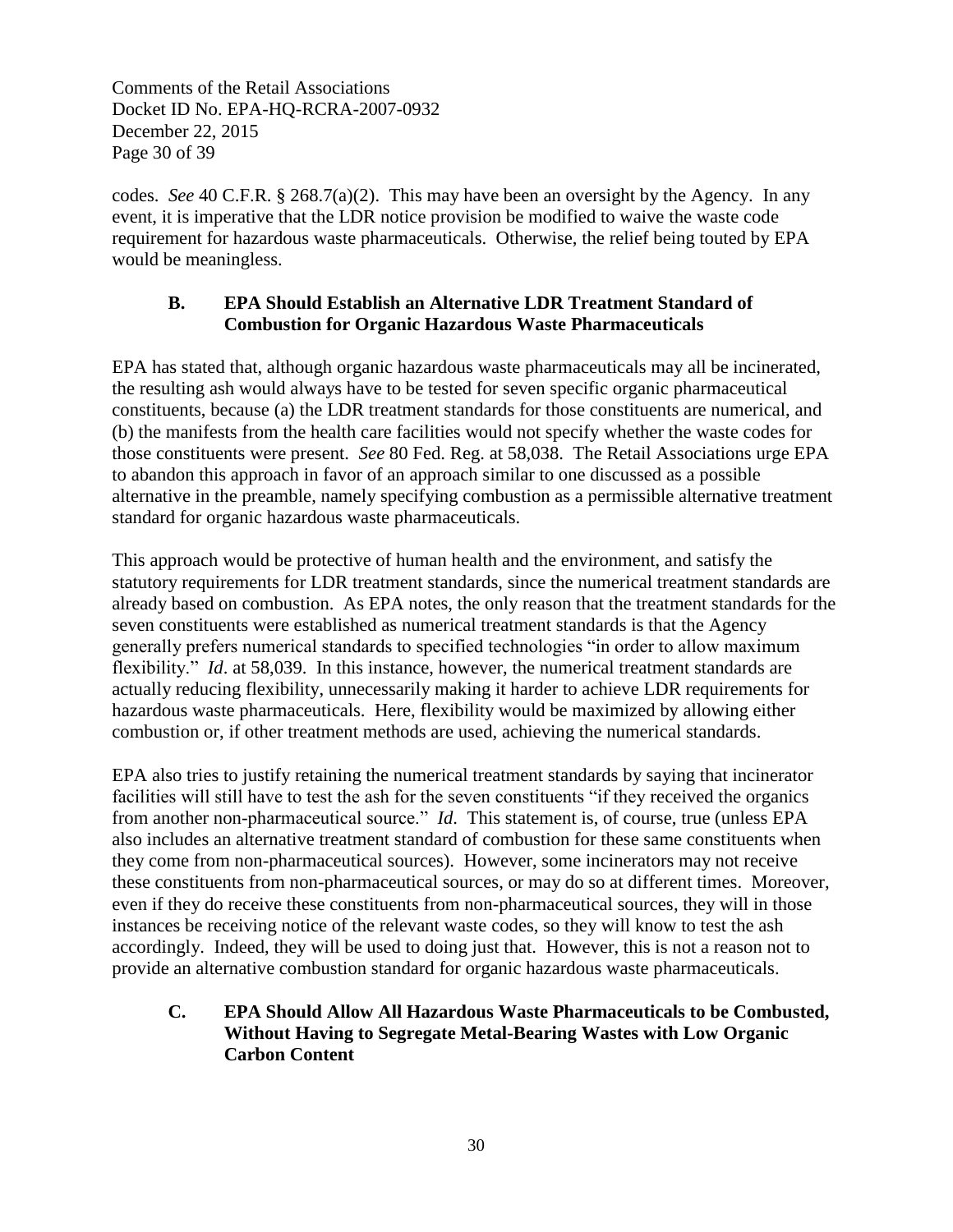Comments of the Retail Associations Docket ID No. EPA-HQ-RCRA-2007-0932 December 22, 2015 Page 31 of 39

It is beyond comprehension how EPA could envision that the very health care facilities that it acknowledges are not in a position to make individual hazardous waste determinations could nonetheless identify and segregate the wastes that are purportedly not allowed to be combusted under the LDR program (*i.e.*, wastes that are hazardous based on their metal content and that contain less than 1% organic carbon). Not only would this require health care facilities to make the very hazardous waste determinations that EPA is trying to provide relief from, but it would also require the health care facilities to further determine whether their wastes are hazardous due to the presence of metals and have greater than 1% organic carbon content. If a health care facility does not have the basic capabilities of determining whether a waste is hazardous, how does EPA expect it to make these even more detailed and technical determinations? Moreover, requiring segregation would completely eviscerate the relief EPA is providing by not requiring individual hazardous waste determinations.

The Retail Associations do not believe any of this is necessary. As an initial matter, the LDR dilution prohibition provides an exception for wastes that are "co-generated with wastes for which combustion is a required method of treatment." *See* 40 C.F.R. § 268.3(c)(4). The limited number of metal-bearing low-carbon hazardous waste pharmaceuticals will almost invariably be co-generated with other wastes (*e.g.*, D001 ignitable hazardous waste pharmaceuticals) for which combustion is one of the specified methods of treatment. Thus, combustion for all the cogenerated wastes should be allowed.

Moreover, even if EPA continues to believe that combustion is currently prohibited for metalbearing low-carbon hazardous waste pharmaceuticals, it can and should change the rules to allow combustion (*e.g.*, by modifying the dilution prohibition to allow combustion, by establishing a new treatability group for these wastes with combustion as a required or allowed method of treatment, or by establishing alternative treatment standards for these wastes as has been done for hazardous waste debris or soil). As noted above, it is generally not practical for healthcare facilities to identify and segregate the small proportion of pharmaceutical wastes that fall within this category. Thus, it is inappropriate to apply the dilution prohibition to these wastes, and the best demonstrated available technology for these wastes is combusting them together with all the other pharmaceutical wastes. *Cf*. 40 C.F.R. § 268.44(a)(2) (allowing variances from treatment standards where applying such standards would be "inappropriate").

Finally, allowing combustion of these wastes would be protective of human health and the environment. The wastes would have to be combusted in hazardous waste combustion units subject to stringent requirements under both RCRA and the Clean Air Act, requiring tight controls on metal feed rates, among other things. *See generally* 80 Fed. Reg. at 58,039 (explaining how these controls would be protective with respect to mercury-containing hazardous waste pharmaceuticals). The ash would almost certainly also have to meet universal treatment standards for all of the relevant metals, based on other materials being combusted in the units (although, to be sure, EPA might require that the ash from hazardous waste pharmaceuticals meet these standards). It is worth stressing that, as EPA acknowledges in the proposal, the total amount of hazardous waste pharmaceuticals generated by a health care facility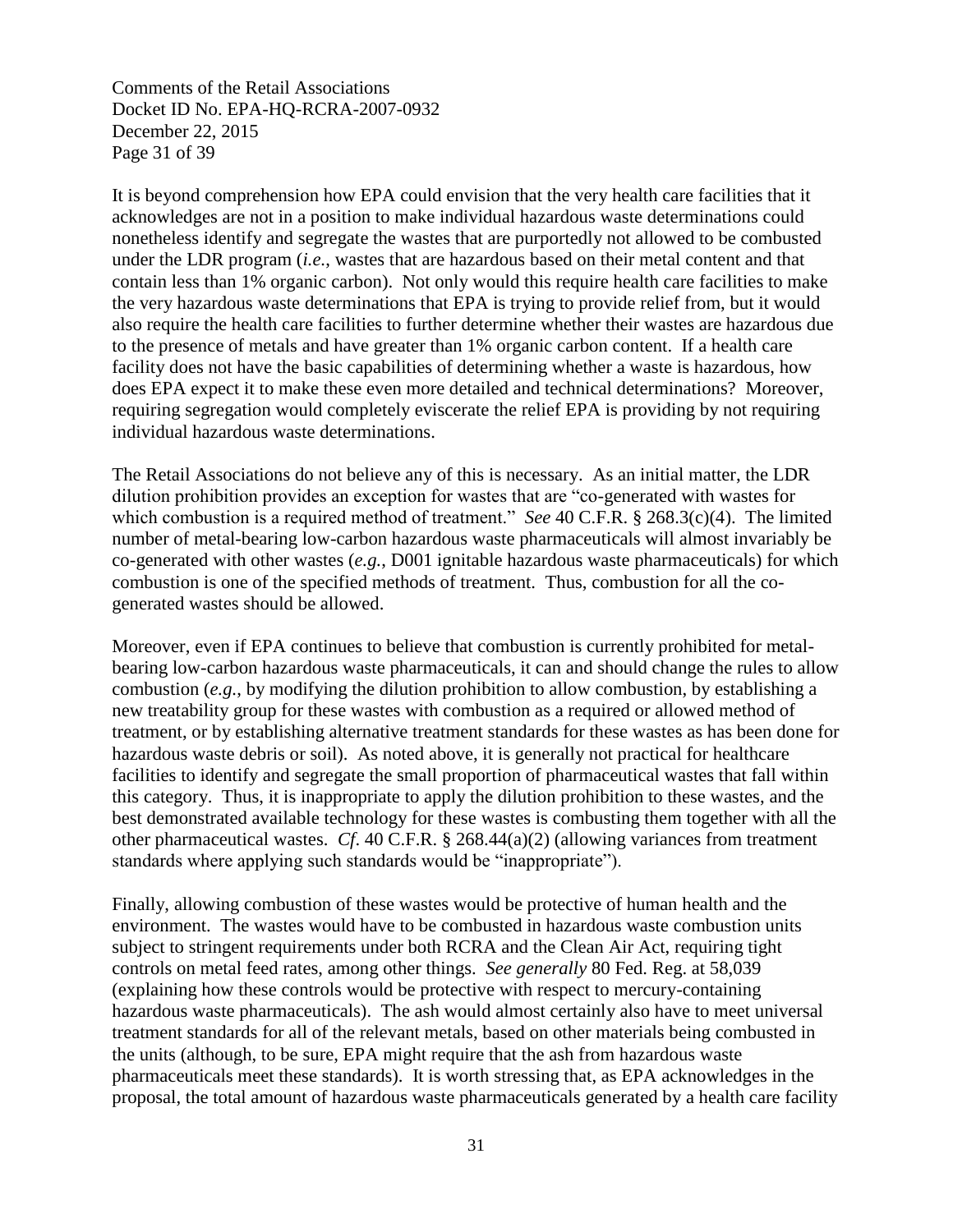Comments of the Retail Associations Docket ID No. EPA-HQ-RCRA-2007-0932 December 22, 2015 Page 32 of 39

is small, and the proportion of those wastes that are metal-bearing low-carbon wastes is also very small. It makes no sense to require health care facilities to do what EPA states is not practical for them to do (*i.e.,* identify and segregate these wastes), just to pursue an unnecessarily rigid view of the LDR program. This is especially true because health care facilities would rarely, if ever, generate more than 100 kg of these metal-bearing low-carbon hazardous waste pharmaceuticals, and that same quantity would be totally exempt from LDR requirements if it represented the only wastes generated at a health care facility.

## **VIII. EPA SHOULD CLARIFY AND/OR MODIFY CERTAIN ASPECTS OF THE EXEMPTION FOR RESIDUES IN PHARMACEUTICAL CONTAINERS**

EPA is proposing in § 266.507 to exempt from regulation pharmaceutical residues in certain types of containers. The Retail Associations are generally in favor of this exemption because it will relieve retailers from the burdens of measuring the contents remaining in non-acute hazardous waste containers and from triple rinsing containers that previously held P-listed pharmaceutical wastes, while adequately protecting human health and the environment. However, we request that EPA make three changes to the proposed rule.

## **A. Clarify Status of Dispensing Bottles, Vials, and Ampules.**

The Retail Associations request that EPA revise the proposed rule in § 266.507(a) to clarify that "using the practices commonly employed to remove the materials from that type of container" modifies pharmaceuticals removed from a "dispensing bottle, vial, or ampule" as well as a unitdose container. As currently written, the placement of the semi-colon after "ampule" makes the language of the exclusion appear to read that bottles, vials and ampules must be emptied of all residues in order to qualify for the exemption, while unit dose containers must be emptied by commonly employed practices even if some residues remain. Such a result would be even more stringent than the existing empty container rule. *See* 40 C.F.R. § 261.7 (containers are "RCRA empty" if wastes are removed using commonly employed practices and the container holds one inch or less of a non-acute hazardous waste or if the container held an acute hazardous, it has been triple rinsed). This cannot have been EPA's intent. *See* 80 Fed. Reg. at 58,052 ("if the contents of the container have been fully dispensed by removing all pharmaceuticals that can be removed using the practices commonly employed to remove materials from that type of container, the residues (and therefore the container) may be disposed of as non-hazardous waste); *id.* at 58,051-55 (discussing reduced hazards associated with pharmaceutical containers emptied by commonly employed practices). We ask that EPA revise the proposed  $\S 266.507(a)$  to make clear that pharmaceuticals in dispensing bottles, vials, and ampules need only be removed by commonly employed practices.

Likewise, we ask that the Agency modify the provision so that it does not appear to require removal of "all" the pharmaceuticals (arguably including any residues), but rather removal all of the pharmaceuticals that can be removed using the common practices. We believe this was EPA's intent, and it would track more closely the existing requirements (except for the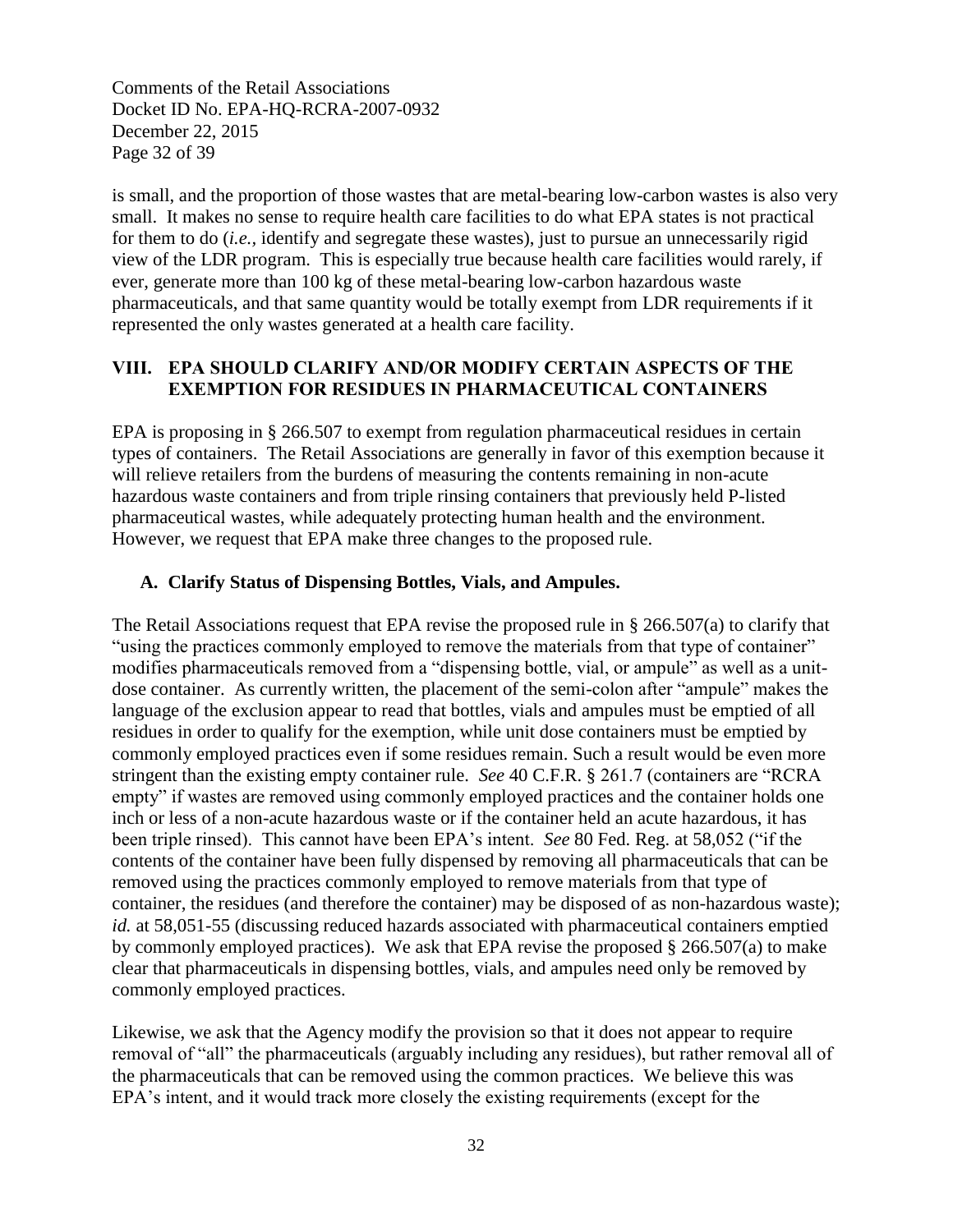Comments of the Retail Associations Docket ID No. EPA-HQ-RCRA-2007-0932 December 22, 2015 Page 33 of 39

measurement of the residues). *See* 40 C.F.R. § 261.7(b)(1)(i) (requiring that "[a]ll wastes have been removed that can be removed using the practices commonly employed).

#### **B. Do Not Arbitrarily Limit Size of Pharmaceutical Containers.**

It is not necessary to limit the size of the containers (*i.e.*, to 1000-count or 1 liter containers) that are eligible for the exemption in § 266.507(a). There is no data showing that imposing such a size limitation would have any benefit to the environment or human health. The nature of the pharmaceuticals does not change with the container size. If all pharmaceuticals have been removed using commonly employed practices, the amount of residue in a larger container would be just as insignificant as in a smaller container. *See id.* at 58,051-55 (discussing reduced hazards associated with pharmaceutical containers emptied by commonly employed practices). Indeed, the amount of residues in a large container is likely to be less than the residues in a number of small containers with the same total capacity, since the smaller containers would have more surface area that the residues might cling to. Accordingly, we ask that EPA remove this arbitrary size limitation from § 266.507(a).

#### **C. Eliminate Proposed Requirement for Destruction of Empty Containers.**

EPA's proposed exemption for container residues is conditioned on the health care facility destroying "[a]ny dispensing bottle or unit-dose container that is an original manufacturer's product package" to prevent illicit use of the container (*e.g.*, for packaging counterfeit pharmaceuticals), such as by shredding or crushing. *See* Proposed 40 C.F.R. § 266.507(a)(2). The Retail Associations request that EPA remove this condition from the rule. Requiring retailers to destroy containers would create major challenges without commensurate benefits. Pharmacies would have to obtain specialized equipment for container destruction and train personnel on its use, imposing additional costs on health care facilities that EPA has not accounted for. Furthermore, these additional costs are unnecessary. The Retail Associations are not aware of diversion being a problem for empty prescription stock containers. Pharmacies routinely lock their dumpsters in order to prevent disclosure of Protected Health Information ("PHI"), which is protected under the Health Insurance Portability and Accountability Act ("HIPAA"). Nor are we aware that these types of containers pose a risk of diversion when disposed in the municipal waste stream. Indeed, if someone is sophisticated enough to counterfeit pharmaceuticals, they presumably would also have the capability to counterfeit a container and label. It is difficult to imagine a counterfeiter instead sifting through municipal waste to find a few isolated and widely dispersed containers of the particular pharmaceutical that he/she is counterfeiting, and trying to restore them to a condition that could pass as new.

EPA has certainly offered no evidence to support its assertion that diversion is an issue for empty containers that held products that would be acutely hazardous wastes. In particular, EPA has not stated why the risk of diversion is a particular concern for these containers, nor how preventing diversion would fall within the Agency's authority to address under RCRA. Diversion is clearly not one of the issues that RCRA was designed to address. To the extent there may be a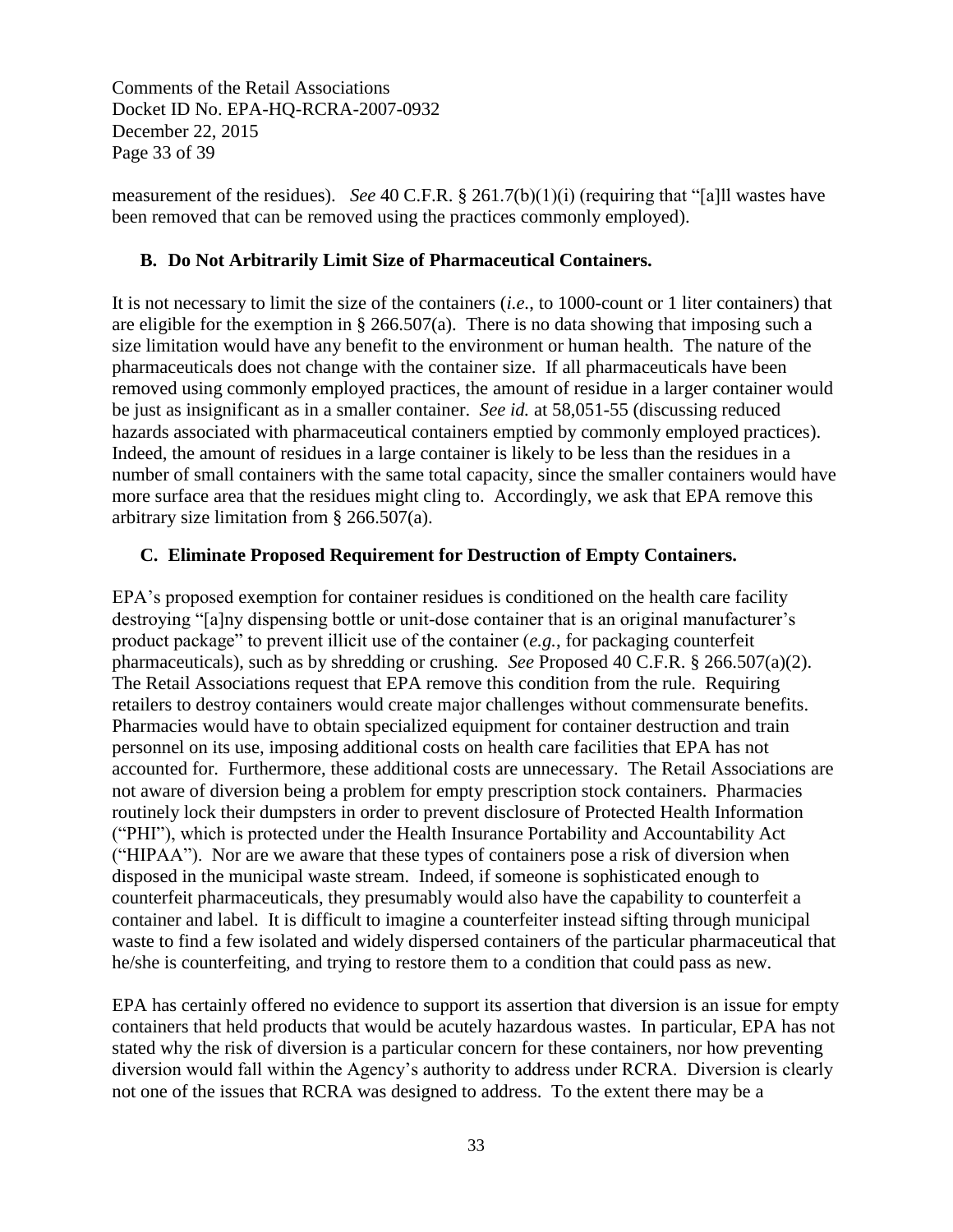Comments of the Retail Associations Docket ID No. EPA-HQ-RCRA-2007-0932 December 22, 2015 Page 34 of 39

legitimate diversion issue for the empty containers, it should instead be addressed by other agencies whose mandate more clearly covers these issues, such as the Drug Enforcement Administration and FDA. Notably, these agencies do not currently impose the types of stringent requirements that EPA is now proposing.

Even if EPA were to adequately justify its interest in diversion of empty containers under this RCRA rule, EPA should clarify that destruction need not take place at the health care facility. EPA should allow health care facilities to decide where and how to destroy the containers. At a minimum, health care facilities should be allowed to send the containers to a third party vendor for destruction, perhaps with some minimal tracking to prevent diversion, assuming there is a legitimate risk of diversion. Such a mechanism would be similar to how our members handle currently handle empty containers with PHI under HIPAA. Finally, EPA should clarify that empty containers that have not yet been destroyed are not subject to hazardous waste storage requirements, and that the destruction process is not subject to regulation as hazardous waste treatment.

#### **IX. OTHER KEY PROVISIONS OF THE PHARMACEUTICAL PROPOSAL WARRANT CLARIFICATION AND/OR MODIFICATION**

#### **A. Expand Times for Transportation and Evaluation.**

With respect to transportation, proposed § 266.509(c) would require health facilities to take certain steps if pharmaceuticals sent from health care facilities are not received by the reverse distributor within 7 calendar days. We think this is an unreasonably short amount of time, given that hazardous waste generators have either 35 days or 60 days, depending on LQG or SQG status, to track down manifested shipments of hazardous waste to TSDFs. *See* 40 C.F.R. § 262.42. As previously discussed, EPA has recognized that health care facilities and reverse distributors have an incentive to carefully track and manage pharmaceuticals because of their credit value. *See* 80 Fed. Reg. at 58,061. Therefore, we request that the time period for reverse distributors to receive shipments of potentially creditable pharmaceuticals be expanded to 60 days.

With respect to evaluation, proposed  $\S 266.510(a)(10)$  would allow only 21 days for a reverse distributor to determine creditworthiness of pharmaceuticals. We believe allowing 60 days for evaluation would be more reasonable. Given that the Pharmaceutical Proposal includes OTCs and dietary supplements, it would be extremely difficult for some reverse distributors to sort and process large quantities of OTCs and dietary supplements within the proposed time frame. Additional time is also needed for large scale recalls involving complex, large retailers. Allowing 60 days would accommodate times of particularly high volume, such as large recalls or seasonal changes in inventory (*e.g.*, the end of flu or allergy season). Moreover, because reverse distributors have a financial incentive to carefully manage these pharmaceuticals, expanding the evaluation time to 60 days will not have an adverse effect on the environment or human health.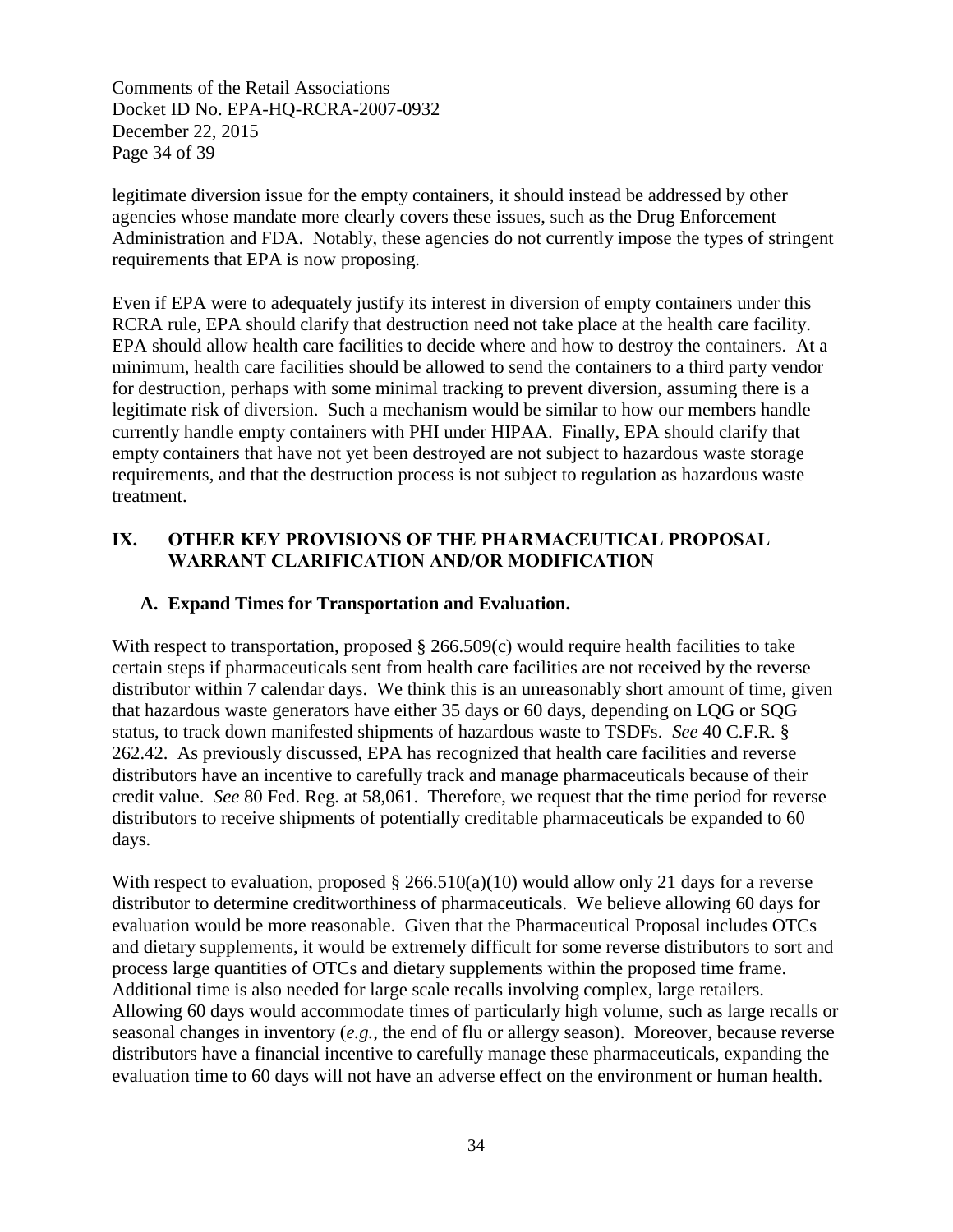Comments of the Retail Associations Docket ID No. EPA-HQ-RCRA-2007-0932 December 22, 2015 Page 35 of 39

#### **B. Remove Advance Notification and Delivery Confirmation Requirements.**

Proposed  $\S 266.509(a)(1)$  would require health care facilities to send advance notification of shipments of potentially creditable hazardous waste pharmaceuticals to reverse distributors. Proposed § 266.509(b) would require reverse distributors to send delivery confirmation notices to health care facilities. In the retail sector, pharmaceutical shipments are already carefully tracked through existing inventory and accounting practices of the retailers and the reverse distributors or reverse logistics providers. These practices may differ from company to company, but their aim is the same—to diligently track valuable products through these processes until they are evaluated and their final disposition (whether it be use/reuse, reclamation or disposal) is determined. EPA should either remove the notification and delivery confirmation requirements or modify the proposal to allow health care facilities (at least retailers) and reverse distributors to use existing inventory and accounting practices to track shipments sent to and received by reverse distributors.

#### **C. Modify/Clarify Inventory and Recordkeeping Requirements.**

Proposed § 266.510(a)(2) would require reverse distributors to keep detailed inventories of all potentially creditable and evaluated pharmaceuticals that are accumulated on-site, including the identity and quantity. As an initial matter, the Retail Associations question whether it is practical for reverse distributors to prepare such an inventory for potentially creditable pharmaceuticals immediately "upon arrival," as proposed. EPA elsewhere proposes to provide the reverse distributors 21 days to perform their evaluation, and a significant part of that evaluation is identification of the materials. Reverse distributors do not obtain item-level information until individual items have been scanned into their systems. Moreover, the inventory requirements were clearly developed with prescription pharmaceuticals in mind. Given that OTCs and dietary supplements are also covered by the proposed inventory requirements, the level of inventory detail required is inappropriate and unduly burdensome. The Retail Associations request that EPA allow less specific inventory information, such as simply an estimate of the number of containers, rather than National Drug Code ("NDC") numbers and pill quantities, which would only be relevant for prescription pharmaceuticals. Because products in reverse distribution and reverse logistics are still in use by the retail business, they are tracked using inventory and accounting practices. EPA should modify the proposal to allow reverse distributors to use existing inventory practices to track the shipments they receive.

Proposed § 266.510(a)(9) would require reverse distributors to keep certain records. The Retail Associations request that EPA clarify that these records may be kept electronically.

## **D. Clarify Status of Distribution Centers.**

As proposed, some retail distribution centers could potentially fall within the definition of pharmaceutical reverse distributor in § 566.500. Retailers use distribution centers in forward logistics as a central hub that receives products from vendors and that sends products out to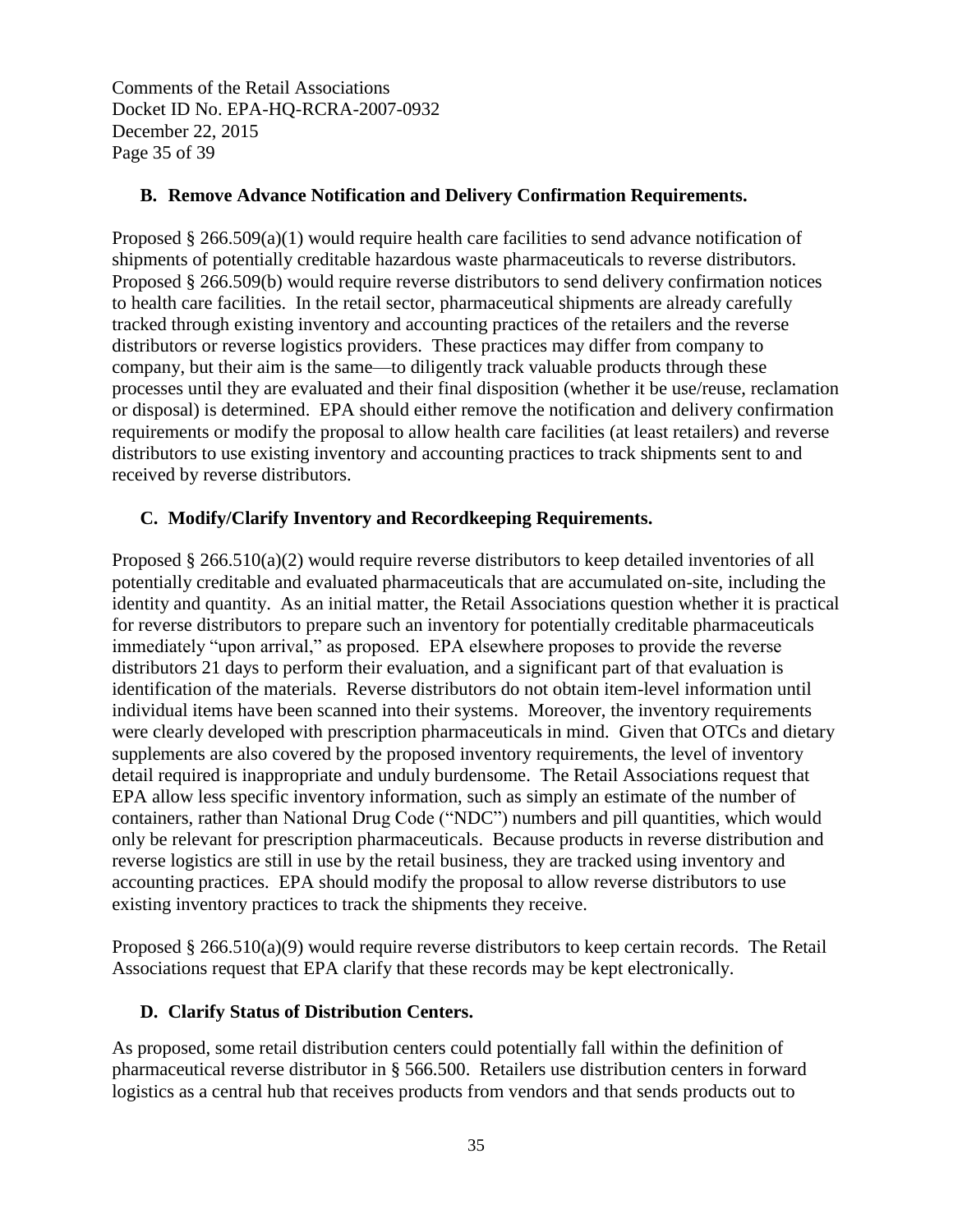Comments of the Retail Associations Docket ID No. EPA-HQ-RCRA-2007-0932 December 22, 2015 Page 36 of 39

individual stores for sale. In reverse distribution or reverse logistics, some retailers send unsold or returned products from individual stores to distribution centers, where they may be transferred to other transport vehicles or stored temporarily in closed totes or boxes before being transported to a reverse distribution or reverse logistics center for sorting and evaluation. The Pharmaceutical Proposal defines pharmaceutical reverse distributor as "any person that receives and accumulates potentially creditable hazardous waste pharmaceuticals for the purpose of facilitating or verifying manufacturer's credit. Any person, including forward distributors and pharmaceutical manufacturers, that processes pharmaceuticals for the facilitation of manufacturer's credit is considered a pharmaceutical reverse distributor." *See* Proposed 40 C.F.R. § 266.500.

Although distribution centers may receive and accumulate potentially creditable hazardous waste pharmaceuticals, they would not process the pharmaceuticals for assessing manufacturer's credit. Accordingly, they would not fall within the definition of pharmaceutical reverse distributor. Instead, they would operate similarly to transfer facilities under the existing RCRA rules (except that the pharmaceuticals might remain longer than 10 days). The Retail Associations request that EPA clarify that distribution centers that receive and temporarily store potentially creditable hazardous waste pharmaceuticals en route to their delivery to a reverse distributor would not qualify as reverse distributors under the rule. We also ask that this temporary stop at a distribution center would not count towards the limit of three reverse distributors. *See* 80 Fed. Reg. at 58,064.

#### **E. Definition of Non-Creditable Hazardous Waste Pharmaceuticals Should Not Include Specific Categories of Pharmaceuticals.**

The Pharmaceutical Proposal would define "non-creditable hazardous waste pharmaceutical" as "a hazardous waste pharmaceutical that is not expected to be eligible for manufacturer's credit," while "potentially creditable hazardous waste pharmaceutical" would be defined as "a hazardous waste pharmaceutical that has the potential to receive manufacturer's credit and is: (i) unused or un-administered; and (ii) unexpired or less than one year past expiration date." *See* Proposed § 266.500. The Retail Associations generally support these definitions, but we want to ensure that EPA does not view generic prescription pharmaceuticals as non-creditable. EPA has presented several webinars that state that there is never a reasonable expectation of credit for generic drugs. This is incorrect; many generic drugs are creditable

In the retail sector, most pharmaceuticals are reasonably expected to receive credit. Our data show that of prescription pharmaceutical returns, a median of 91.2% receive credit. Moreover, as EPA acknowledges, whether a pharmaceutical is eligible for credit depends on the manufacturer's policy, which varies over time. *See* 80 Fed. Reg. at 58,022-023. Store personnel are not capable of knowing at any given time whether a particular pharmaceutical will be creditable. Therefore, we are asking EPA to clarify that only if a pharmaceutical does not meet the definition of a potentially creditable hazardous waste pharmaceutical would it not be expected to be eligible for credit.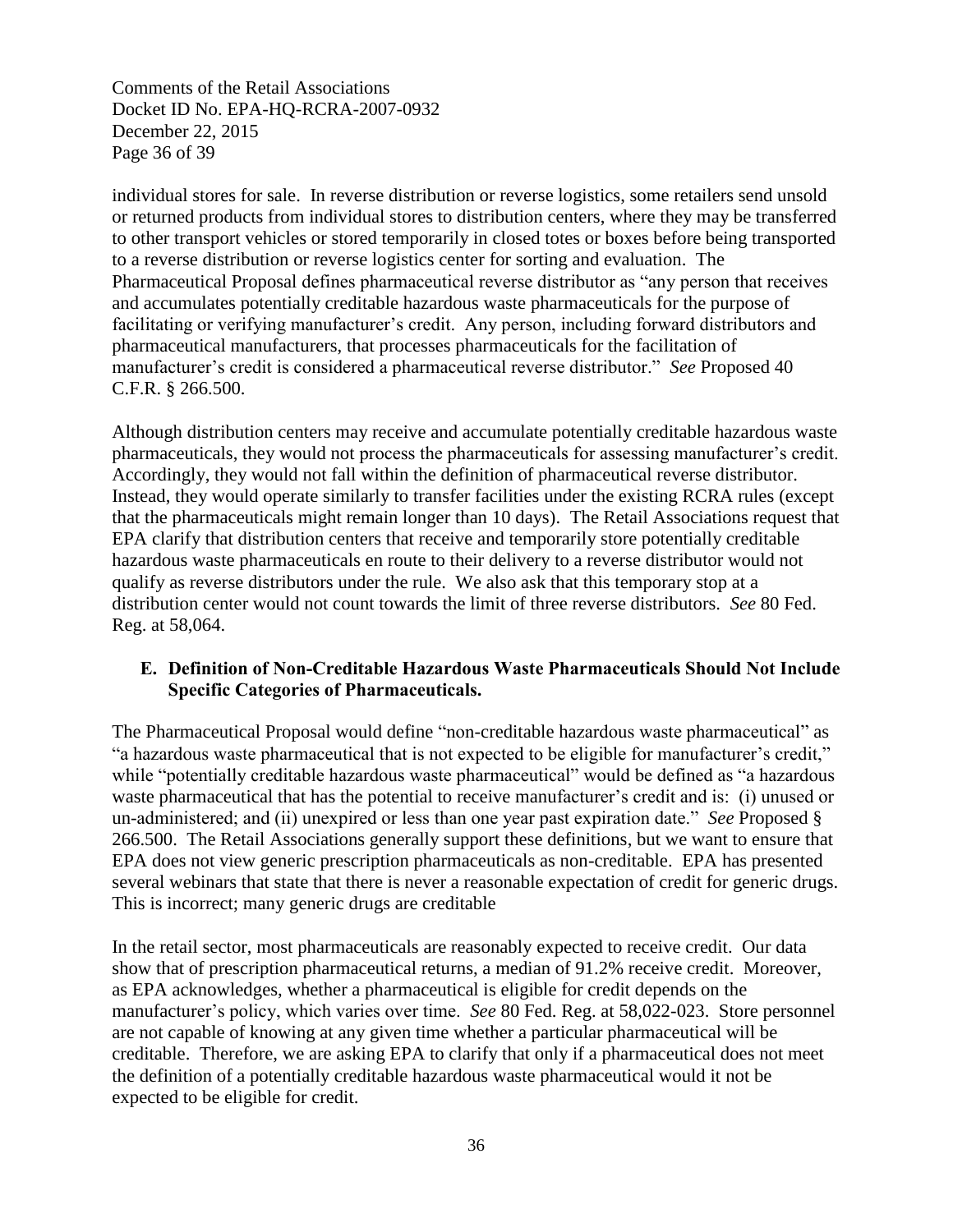Comments of the Retail Associations Docket ID No. EPA-HQ-RCRA-2007-0932 December 22, 2015 Page 37 of 39

## **X. EPA SHOULD FINALIZE AS IS SEVERAL KEY PROVISIONS OF THE PHARMACEUTICAL PROPOSAL**

#### **A. Finalize Conditional Exemption for Hazardous Waste Pharmaceuticals that Are Controlled Substances**

The Retail Associations support the proposed conditional exemption for hazardous waste pharmaceuticals that are also controlled substances. *See* Proposed § 266.506. The DEA rules for disposal of controlled substances will ensure that these wastes are properly managed. Moreover, removal of the obstacles posed by RCRA will facilitate collection and disposal of these pharmaceuticals. It is imperative that authorized states adopt this provision as soon as possible in order to have maximum environmental benefits. Accordingly, we ask EPA to finalize this aspect of the proposal and encourage adoption by the states as soon as possible.

## **B. Finalize the Proposed Prohibition on Disposal of Hazardous Waste Pharmaceuticals in Sewer Systems**

The Retail Associations support EPA's proposal to prohibit the discharge of hazardous waste pharmaceuticals into sewer systems. *See* Proposed § 266.505. We note that the amount of hazardous wastes entering sewer systems through the operations of retailers and other health care facility is likely negligible, especially in comparison to other sources, such as disposal by households through flushing of unused pharmaceuticals, washing of skin surfaces to which topical pharmaceuticals have been applied, and excretion of pharmaceuticals (and their metabolites) by end-users. Nevertheless, we believe the proposed prohibition is a useful and reasonable measure to help protect the nation's water supply.

## **C. Finalize the Proposed "Counting" Exemption for Hazardous Waste Pharmaceuticals**

The Retail Associations endorse EPA's proposal to exempt pharmaceuticals that are managed pursuant to the new pharmaceutical waste management standards from "counting" toward a facility's hazardous waste generator status. *See* Proposed § 261.5(c)(8). This approach is consistent with the approach EPA has long taken for wastes subject to special management standards, such as used oil, spent lead-acid batteries, universal wastes, and wastes from academic laboratories. *See* 40 C.F.R. § 261.5(c)(4)-(7). It will also help ensure that retailers and other health care facilities are not inappropriately classified as LQGs subject to the same stringent requirements as industrial facilities based on generation of very small quantities (*e.g.*, 1 kg/month) of acutely hazardous pharmaceutical wastes (*e.g.*, nicotine or warfarin products) or larger quantities of non-acutely hazardous pharmaceutical wastes that EPA has acknowledged should not trigger full regulation for the pharmaceutical wastes, much less for other hazardous wastes that may be generated by the same facility.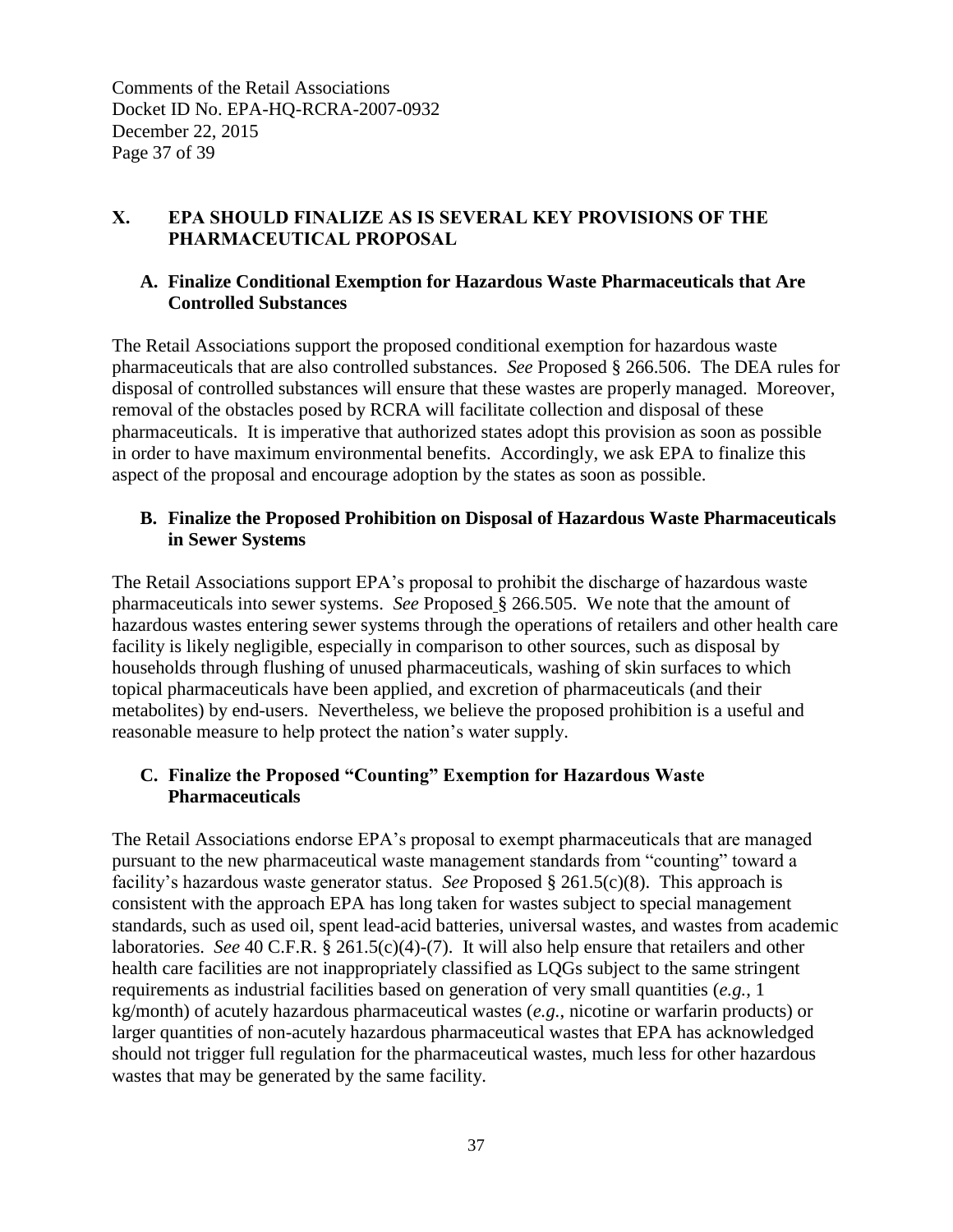Comments of the Retail Associations Docket ID No. EPA-HQ-RCRA-2007-0932 December 22, 2015 Page 38 of 39

\* \* \*

The Retail Associations appreciate the opportunity to provide our comments on this important rulemaking. We would welcome the opportunity to provide further input to EPA in order to help ensure that any final rule that makes sense for retailers of prescription pharmaceuticals, OTCs, and dietary supplements. Please do not hesitate to contact us for further information.

Sincerely,

Ausen Susan Pifer

Vice President, Compliance Retail Industry Leaders Association

tephanie Barnes

Stephanie K. Barnes Regulatory Counsel Food Marketing Institute

Thris fritt

Christopher R. Smith Director, Federal Public Policy National Association of Chain Drug Stores